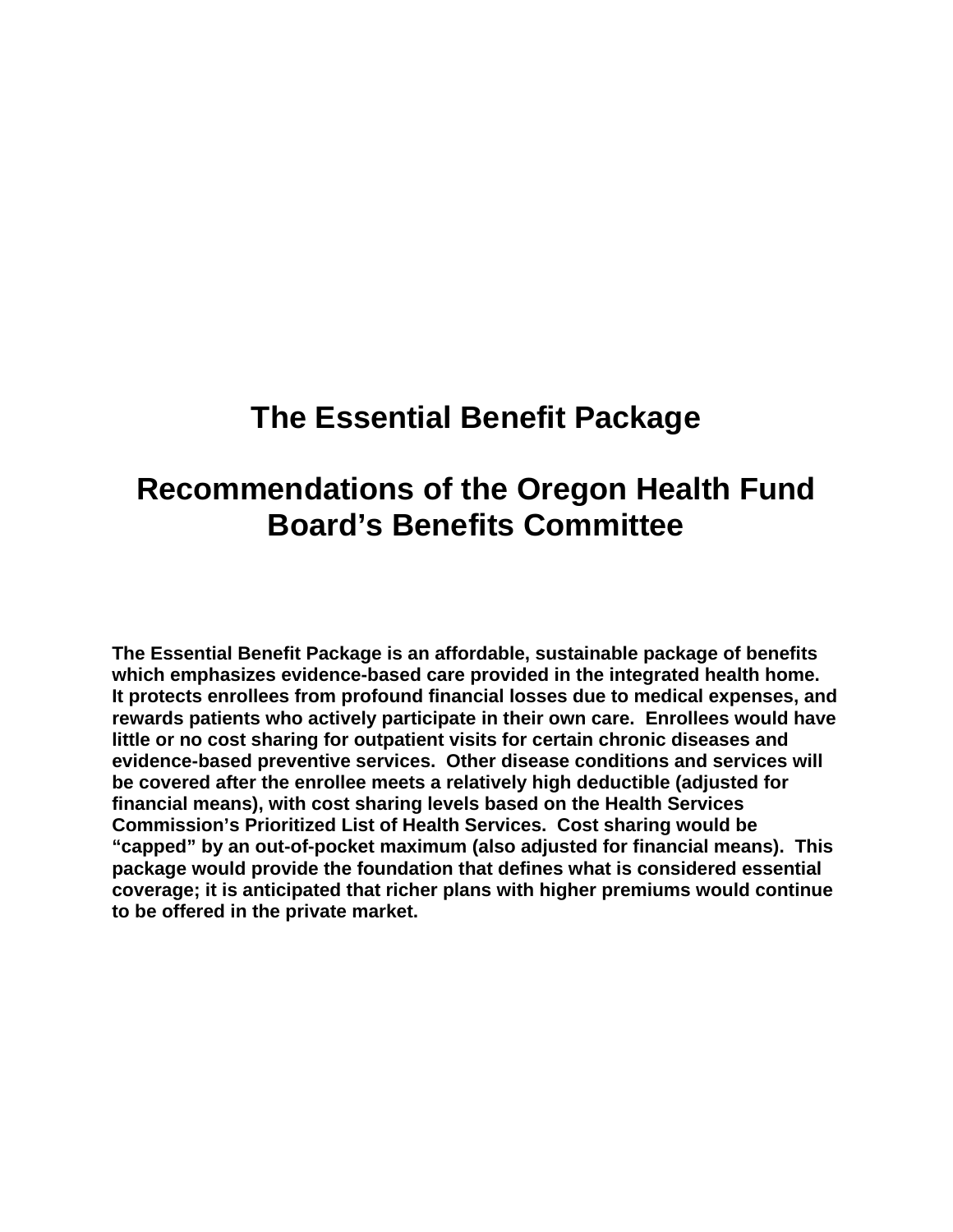# **Table of Contents**

| I.    | <b>Executive Summary</b>                                                              | Pages |           |
|-------|---------------------------------------------------------------------------------------|-------|-----------|
| II.   | Introduction                                                                          |       | $2 - 3$   |
| Ш.    | Basic Principles of the Essential Benefit Package                                     |       | 4-8       |
| IV.   | <b>Value-Based Services</b>                                                           |       | $9 - 11$  |
| V.    | Services Included in Each Tier                                                        |       | $12 - 13$ |
| VI.   | <b>Discretionary Services</b>                                                         |       | 14        |
| VII.  | Organizational Considerations                                                         |       | 15        |
| VIII. | The Essential Benefit Package                                                         |       | $16 - 18$ |
|       | Figure 1: Summary of the Essential Benefit Package                                    |       | 16        |
| IX.   | <b>Issues of Note</b>                                                                 |       | $19 - 20$ |
| Χ.    | <b>Enhanced Market-Driven Products</b>                                                |       | 23        |
|       | Figure 2: Examples of the Essential Benefit Package with<br><b>Supplemental Plans</b> |       | 24        |
| XI.   | Vignettes                                                                             |       | 25-27     |
|       |                                                                                       |       |           |

| Appendix A: OHFB Benefits Committee Guiding Principles Checklist                                                                  | 28    |
|-----------------------------------------------------------------------------------------------------------------------------------|-------|
| Appendix B: Estimated Pricing of the Essential Benefit Package and<br>Projected State Contribution Levels Under Example Scenarios | 29    |
| Appendix C: Issues to Be Addressed by Other Committees or Bodies                                                                  | 33    |
| Appendix D: Benefits Committee Membership and Staff                                                                               | 34-35 |
| Appendix E: Glossary                                                                                                              | 36-38 |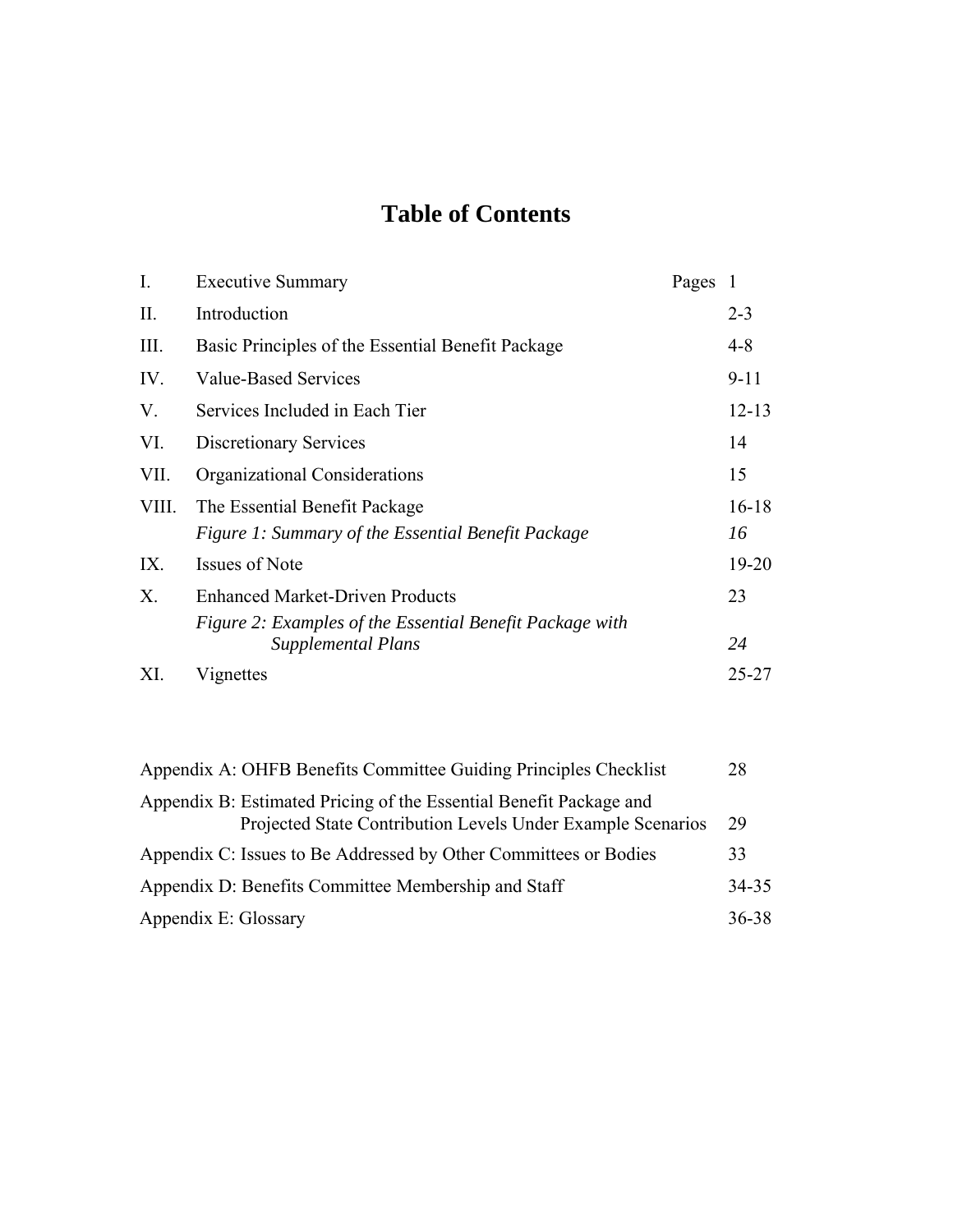### **I. Executive Summary**

The Essential Benefit Package (EBP) is designed to improve the overall health of the people of Oregon, reduce health care costs, provide a social safety net, reflect the values of Oregonians, and be affordable and sustainable for the individual and the state. The Benefits Committee developed the list of guiding principles shown in Appendix A to frame these recommendations.

This EBP incentivizes the **rational redesign of the health care system**:

- Integrated health homes become the basis for cost-effective, patient-centered care
- Health care services are not segregated based on the part of the body they involve or the qualified health professionals who deliver them
	- ○Coverage for mental health and dental services should be based on the same criteria as other physical health conditions
- Coverage of services should be evidence-based to the highest degree possible ○The Health Services Commission or other similar body should be adequately funded to provide ongoing evidence surveillance and enhanced guidance for the system

This EBP is **innovative**:

- Coverage focuses on care which reduces the overall cost and complications of disease ○Value-based services are an integral part of the package, representing evidence-based services that maintain or improve health, prevent illness and illness complications, and/or reduce the overall cost of caring for common chronic diseases and incentivize the use of cost-effective outpatient care
- Personal responsibility should be rewarded
	- ○Value-based services should include incentives and rewards for patients who actively participate in their own health care

The EBP would be **affordable for individuals and the state**:

- Value-based services (including evidence-based preventive services) and basic diagnostic services should be available to all with no or low cost barriers
- Other types of care should be covered after the beneficiary meets a high deductible amount (adjusted for financial means). A limited number of discretionary services may have separate coverage maximums. These limitations in the plan will help result in a reduction in the cost of premiums.
- After the deductible is met, personal financial responsibility for services increases for conditions that appear lower on the Health Services Commission's Prioritized List of Health **Services**
- The introduction of an out-of-pocket maximum protects individuals and families from profound financial losses from catastrophic illness or injury

The EBP would serve as the **"foundation level" of health care coverage** below which no individual's coverage should fall. This:

- Allows for private market innovation to supplement the package
- Prohibits the availability of disease-specific plans that do not serve the overall health of an individual or insured population
- Under this proposal, the current benefits offered to the categorically eligible Medicaid populations would not differ from the current OHP Plus benefit package with nominal copays.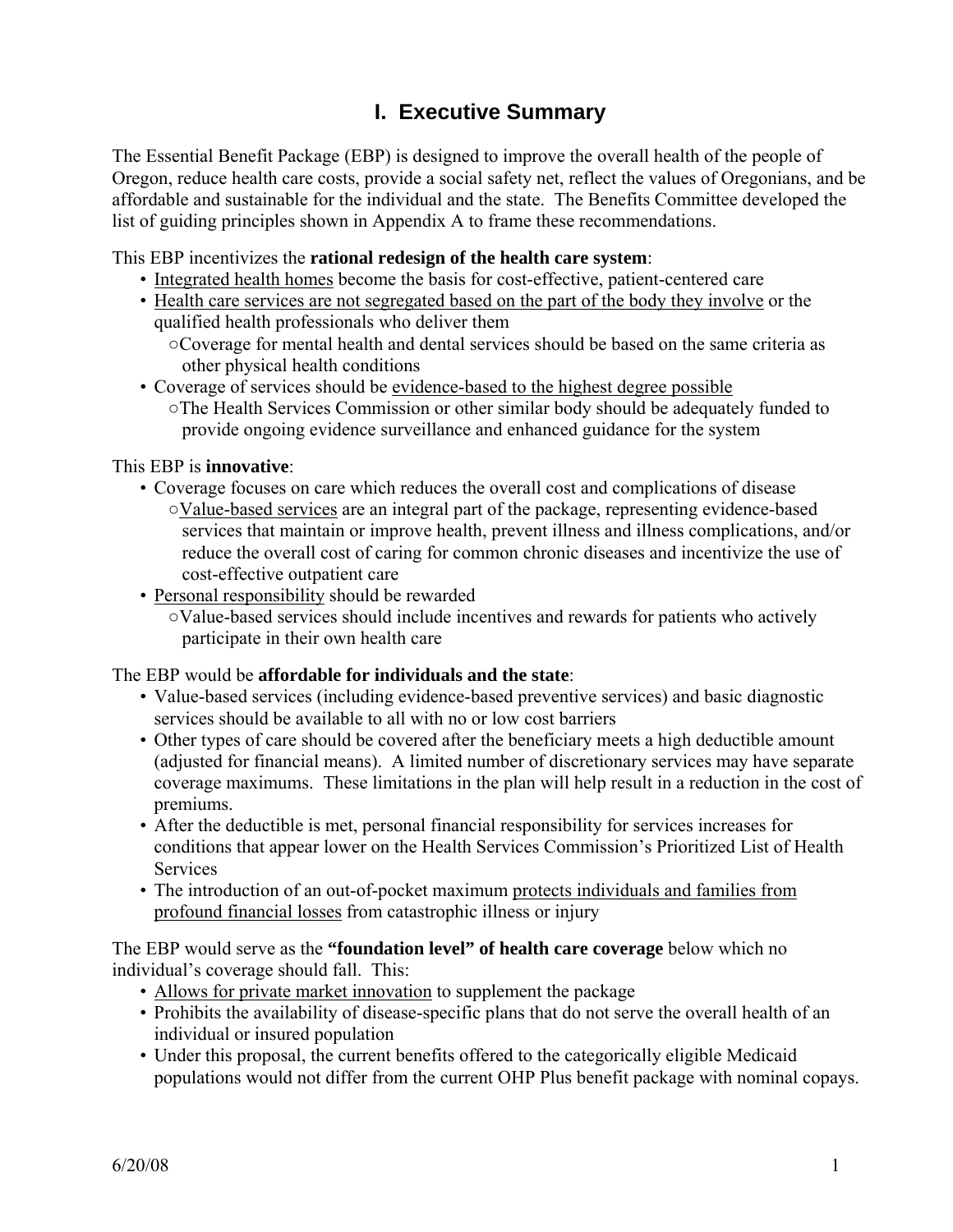### **II. Introduction**

When creating a set of essential services, several goals must be met. The Essential Benefit Package (EBP) as described here would achieve the following:

- 1) Improve the overall health of the people of Oregon. This goal would be met through measures such as improved immunization rates to reduce vaccine transmissible disease, improved screening for diseases which are more cost-effective to treat at an early stage, reduced smoking rates, and improved population health markers (e.g., fewer lowbirthweight babies).
- 2) Incentivize a rational redesign of the health care system. The EBP would improve access to and utilization of services in an integrated health home. It is anticipated that this redesign will revitalize primary care in the state. Services would not be segregated based on body part; mental health and dental conditions would be covered according to priority, need, and evidence, just like other physical health conditions.
- 3) Reward personal responsibility. Cost-sharing principles should be developed with rewards and incentives for individuals to actively participate in their own health care. To facilitate this, the health care system will need to have supports in place to assist individuals in this process.
- 4) Reduce overall health care costs. This goal would be met through incentivizing patients to receive timely diagnosis, management, prevention, and treatment in the most appropriate and cost-effective setting rather than care for later-stage illness requiring acute, hospital-based care or other intensive and costly services. Mechanisms should be put in place to encourage patients to seek care in their integrated health home rather than in the emergency department for common outpatient complaints. Certain diagnostic tests, procedures, medications, and treatments that exhibit high cost, high utilization, and/or high variability in usage should be subject to robust, efficient and swift prior authorization processes. Additionally, the EBP would minimize uncompensated care and cost-shifting in the system. Some services, particularly in the mental health and chemical dependency arena, may actually reduce costs of other social services (e.g., corrections, public safety).
- 5) Be innovative. The EBP includes value-based services, which are a selected group of evidence-based, cost-effective health care services that have been shown to prevent illness progression and complications, improve health, or avoid preventable hospitalizations and emergency department visits. The EBP would incentivize these services through two mechanisms: 1) minimal cost barriers to receiving these services and 2) financial incentives for following treatment recommendations.
- 6) Provide a social safety net. The EBP would protect individuals from devastating financial losses and bankruptcy due to catastrophic illness or injury.
- 7) Be affordable for the individual and the state. The lowest acceptable "foundation level" package should be priced low enough to be affordable to all Oregonians above 400% of FPL and be fiscally responsible for the state to contribute towards the health care coverage of Oregonians in or near poverty. To keep the cost of the plan low, cost containment measures such as limits on certain discretionary services as well as a reasonably high deductible will be included. It is anticipated that private insurers would be innovative in creating plans which offer a richer benefit package with potentially higher premiums than the EBP.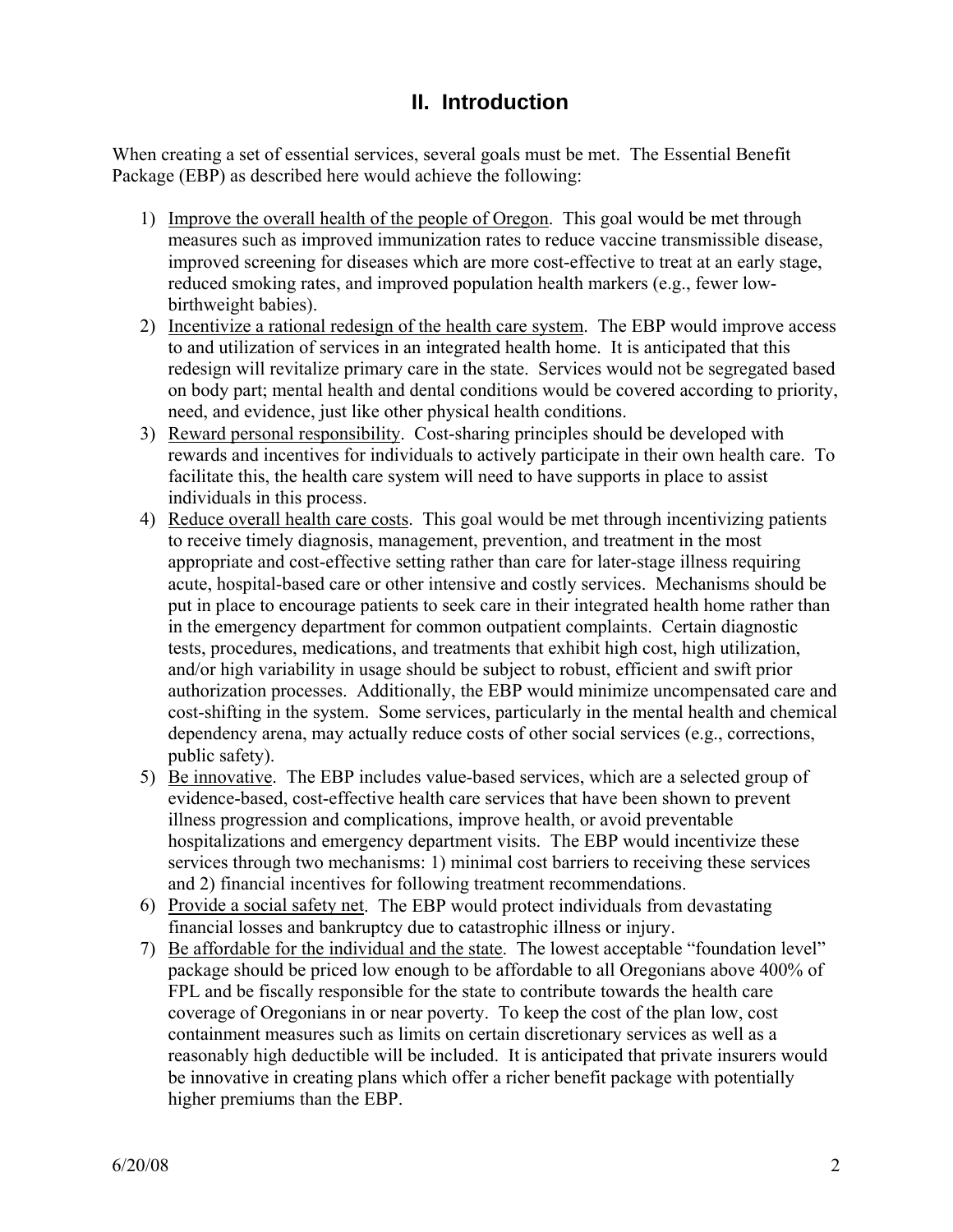- 8) Reflect the values of Oregonians. The EBP would provide services to special populations such as pregnant women, small children, seniors, and people with disabilities, as well as provide dignified end-of-life care, which have been values consistently expressed by Oregonians in public meetings on health care reform.
- 9) Be evidence-based. The EBP would require that the Health Services Commission (HSC) be enhanced, meet more often, and be given greater financial resources to allow for a thorough and timely surveillance of the evidence and provide regular guidance to the system. It is further recommended that the Health Resources Commission (HRC) work collaboratively with the HSC to allow in-depth reviews of technologies and treatments. It is also anticipated that the HSC and HRC would collaborate with other evidence-based bodies in the state, such as the Drug Effectiveness Review Project (DERP), the Oregon Evidence-Based Practice Center, and the Medical Evidence-Based Decisions (MED) Project.

The Essential Benefit Package responds to the goals above by having few financial barriers to evidence-based preventive care, access to diagnostic visits and basic tests, and graduated personal contributions for health care based on priorities set by the Oregon Health Services Commission in the Prioritized List of Health Services. In addition, the plan incorporates both low barriers and incentives for certain "value-based services." These services include costeffective outpatient services that have been shown to prevent illness progression and complications, improve health, or avoid preventable hospitalizations and emergency department visits. Plan members would be protected from profound financial loss by having a "cap" placed on out-of-pocket expenses.

The Essential Benefit Package is a "foundation level" plan. No insurance plan should be allowed to offer a lower level of benefits. However, private purchasers and governmental programs such as Medicaid could offer a plan that provides more benefits and/or less cost sharing than the EBP. Companies could elect to buy up to a richer plan for employees and individuals could buy up to a richer plan through higher premiums. However, the low barriers to value-based services (including evidence-based preventive services) would have to be maintained for a plan to qualify as meeting the minimum plan requirements. Additionally, such plans would have to provide the same services as the EBP with no greater cost sharing. It is anticipated the private market would create products which would help reduce premiums through competition and bulk purchasing as well as offer plans with additional, supplemental coverage. Purchase of these supplemental products would be at the discretion of the plan member, employer or other purchaser.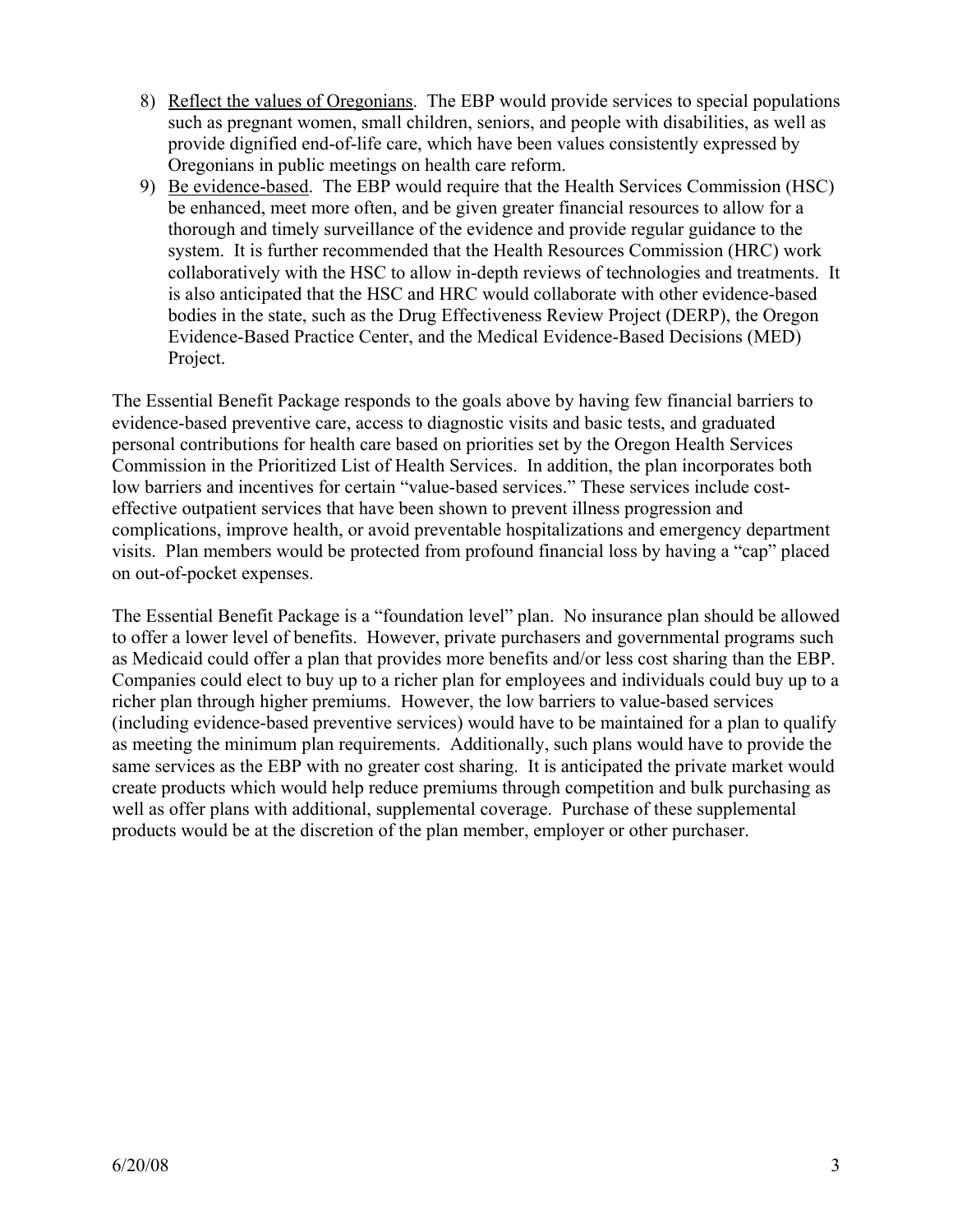### **III. Basic Principles of the Essential Benefit Package**

### 1) Services

- a. The Essential Benefit Package (EBP) being recommended by the Benefits Committee is based on the Health Services Commission's Prioritized List of Health Services
	- i. Coverage of conditions should not be segregated based on the part of the body affected or the type of qualified health care provider delivering the service. Evidence and public values will drive coverage decisions.
		- 1. Dental and mental health conditions would be included as they appear on the Prioritized List
		- 2. Services such as physical and occupational therapy and complementary and alternative medicine services would be included as they appear on the Prioritized List, with guidelines as appropriate
	- ii. Conditions and services appearing low on the Health Services Commission's Prioritized List of Health Services may not have any coverage
	- iii. Nearly all conditions and services with state mandated coverage are currently included on the Prioritized List. See item #5 under Issues of Note on page 16.
	- iv. The Prioritized List of Health Services only considers the relative importance of treatments for individual conditions. Those who have comorbid conditions may warrant special consideration in regards to coverage or cost sharing issues.
- b. "Value-based services" should have low if any cost sharing
	- i. Value-based services should be identified using trusted, evidence-based sources
	- ii. Value-based services should be developed by the Health Services Commission and be a dynamic list reflecting changing evidence and the values of Oregonians
	- iii. Value-based services should include evidence-based preventive services
	- iv. Value-based services should include outpatient services that reduce the overall cost of caring for common chronic diseases
	- v. Value-based services should include patient incentives for those who actively participate in their own health care, which could result in reductions in patient cost sharing or may provide credits toward other health-promoting benefits
	- vi. It is anticipated that most, if not all, value-based services will be delivered in the outpatient setting. A limited number of services, such as flu shots, may be delivered in the acute care setting.
	- vii. Value-based services will include supports to assist the patient in assuming responsibility for their own health care
- c. Diagnostic tests and visits will have some coverage, but may be subject to limitations and have varying cost sharing associated with them
	- i. Basic point-of-service tests, such as lab tests or EKGs, and a limited number of diagnostic visits should be covered with limited or no cost sharing
	- ii. Certain diagnostic tests, procedures, medications, and treatments with high costs, high utilization, and/or high variability in usage should be subject to limitations and cost sharing to promote the most appropriate use of resources. This should be accomplished using the following hierarchy of approaches: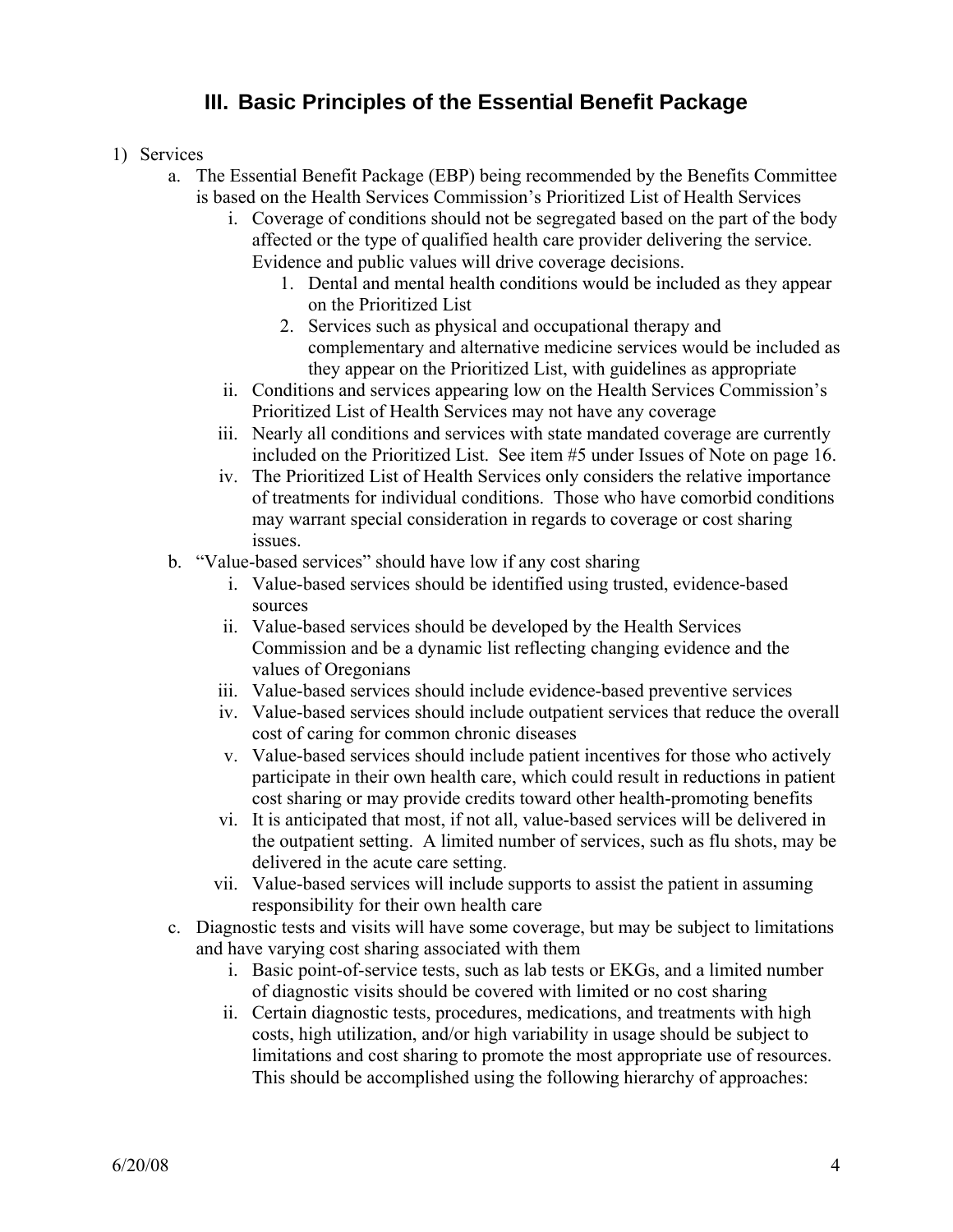- 1. The use of evidence-based guidelines, where available, that are regularly reviewed and updated
- 2. A robust, efficient, and swift prior authorization process that reduces administrative barriers for patients and clinicians
- 3. Cost sharing levels that will discourage the inappropriate use of diagnostic services, particularly those either of high cost that have effective, lower-cost alternatives or which do not have a major impact on the clinical management of the patient.
- d. Ancillary services such as durable medical equipment and medical supplies should have cost sharing commensurate with the condition that they are being used to treat (i.e., Tiers I-IV on page 10). Such services should not be covered for non-covered conditions in the EBP.
- e. Enabling services such as interpretive services and care coordination should be incorporated into the administration component of the health care system so that their costs can be distributed across all enrollees as opposed to placing an undue burden on the relatively few who will need the services,
	- i. Selected care coordination services will likely be included as Value-Based **Services**
- f. Comfort care services, including hospice and palliative care, should be included with little or no cost sharing for outpatient or home-based care
- g. Telephone nurse triage systems are strongly encouraged to allow appropriate direction to the most appropriate and cost-effective care settings for patients with urgent medical issues
- 2) Financial considerations
	- a. Personal financial responsibility should increase as the service appears lower on the Prioritized List
	- b. Premiums, deductibles and out-of-pocket (OOP) maximums should be scaled according to the individual/family's financial means
	- c. A limit on OOP expenses should be included to prevent profound financial loss
		- i. OOP maximums should be established for both individuals and families and should be adjusted for financial means
	- d. The deductible level and OOP maximum should be high enough to allow financial sustainability of the plan
		- i. Deductible amounts and point-of-service cost sharing should be structured in such a way to drive appropriate and cost-effective health care utilization decisions
	- e. Certain "discretionary services" may have separate coverage maximums or other limitations
		- i. A list of discretionary services should be developed by the Health Services Commission or other body designated by the Health Fund Board and be dynamic in its reflection of changing evidence and the values of Oregonians
		- ii. The services placed in this list would fall into one or more of the following categories:
			- 1. Non-emergent services which do not substantially avert downstream medical costs or adverse consequences of a disease or condition, including death, worsening illness, hospitalization, or ED visits.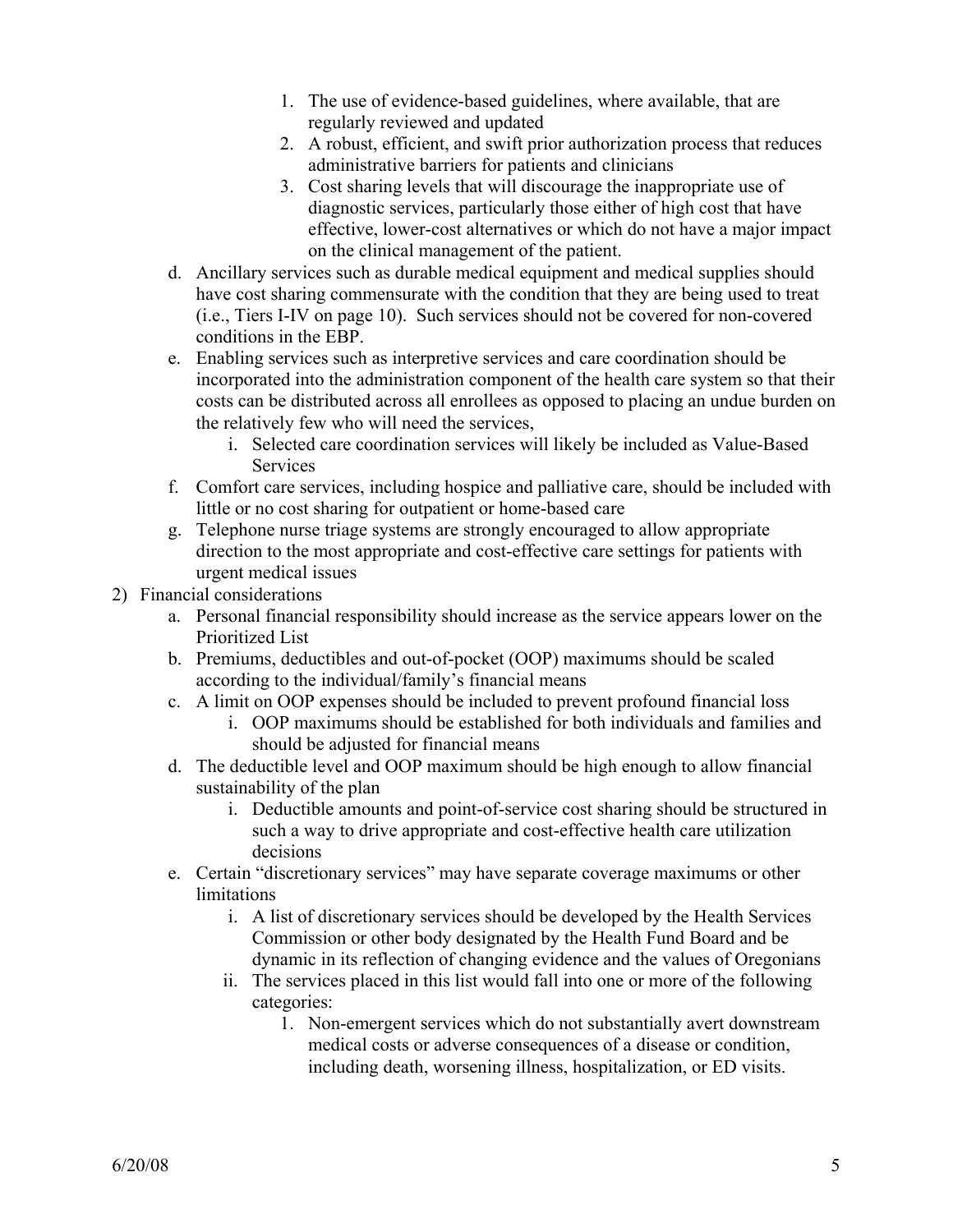- 2. Services which can avert downstream costs or adverse consequences of a disease or condition, but which are used to treat a disease or condition for which there are more cost-effective alternative treatments or services available.
- iii. Services on the discretionary list might be limited by one or more of the following:
	- 1. An overall cap on reimbursable expenses for all discretionary services
	- 2. Further limitations including some or all of the following:
		- a. Limitations on reimbursable expenses for a class of services, such as vision services or dental care
		- b. Limitations on the type of treatments/services covered
		- c. Guidelines around utilization of services
- iv. Placing limits on discretionary services will allow more affordable premiums or otherwise reduce costs to the system
	- 1. This should achieve sustainability of the system and affordability to individuals and the state
- f. There should be no overall lifetime maximum limits on benefits
	- i. To allow such benefit limits in the context of an individual mandate would be counter-intuitive.
	- ii. In order to keep this package affordable, this may mean that this "foundational level" of coverage may not include some very high cost treatments that show some evidence of a very marginal level of benefit.
- g. The Essential Benefit Package should minimize uncompensated care and cost-shifting in the market.
- 3) Medications
	- a. A drug formulary should be utilized
	- b. The formulary should be supported by evidence-based sources such as the Drug Effectiveness Review Project (DERP)
	- c. A governing body should be responsible for formulary reviews and the administration of an appeals process
	- d. All medication prescriptions should be required to include ICD-9-CM diagnosis codes to allow efficient utilization of the formulary
	- e. Cost sharing should be tiered to encourage the use of generic medications when available and therapeutically equivalent, and the most cost-effective brand name drugs when they are not
	- f. Some medications may be considered to be value-based services and may not be subject to cost sharing when use of these medications is shown to be highly costeffective in terms of reducing complications, hospitalizations, ED utilization, etc.
- 4) Integrated health home
	- a. The Essential Benefit Package is based upon the concept that all patients will have access to an integrated health home
	- b. Integrated health homes should include primary physical and mental health care, case management services, care coordination, and other mechanisms that provide for the most appropriate and efficient use of the delivery system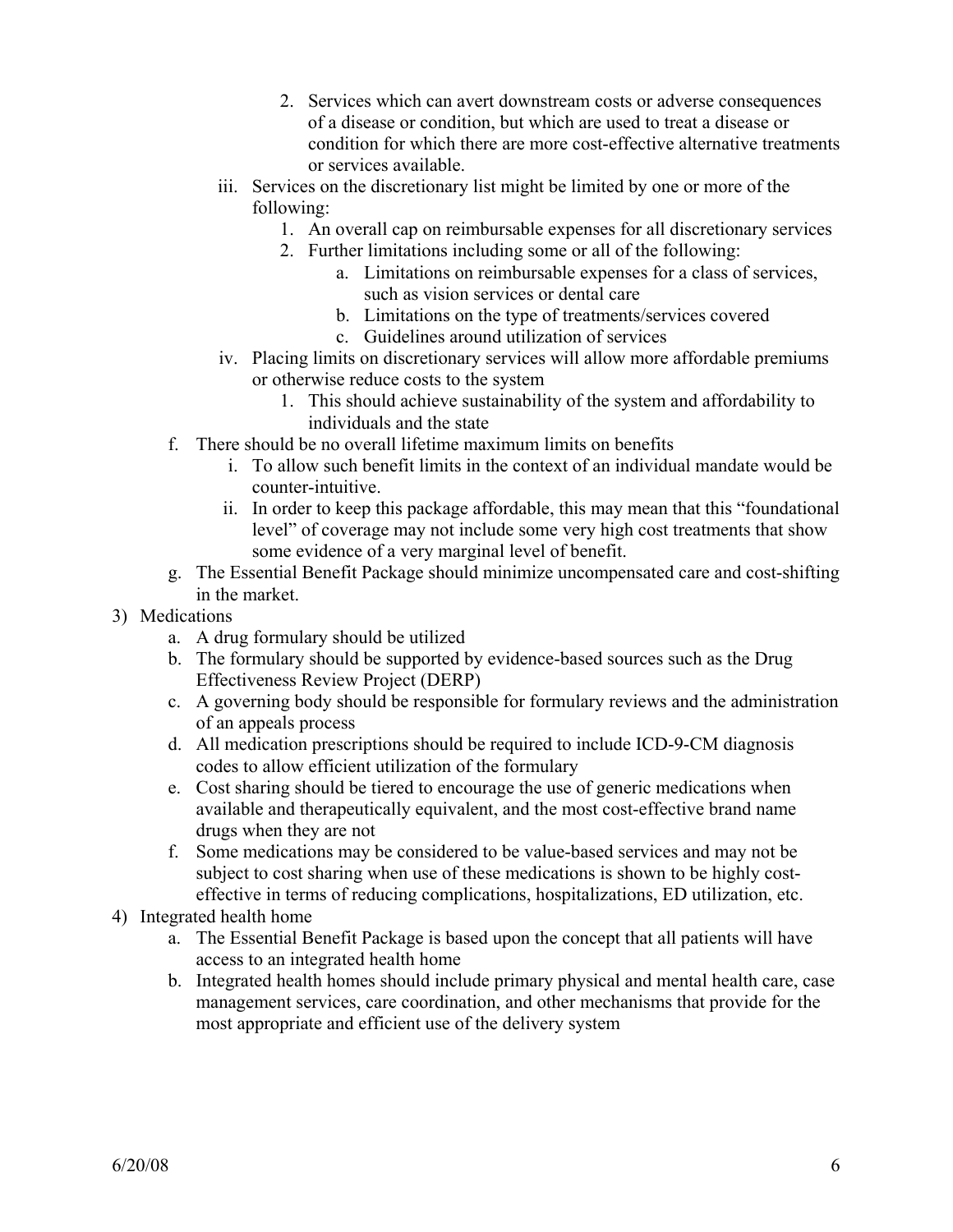- c. A patient's integrated health home could be their primary care provider's office or a specialist office if it provides the required bundle of services and if the patient's medical situation is best served through a specialist's care (i.e. a patient with cancer may have his or her oncologist's office as their integrated health home)
- d. The integrated health home may be a single provider, group practice or clinic, or an integrated network of providers. The specific structure of an integrated health home may look somewhat different in different communities around the state but shall (eventually) meet general guidelines.
- e. Ideally, mental health services would be available within the integrated health home. In addition, the preferred integrated health home for some patients with significant chronic behavioral health conditions may be the behavioral health specialty provider clinic, hopefully with direct access to collocated primary care services.
- f. The criteria of becoming an integrated health home is anticipated to be developed by the Health Fund Board as informed by the recommendations of the Delivery Systems Committee
- g. The Benefits Committee recognizes that the integrated health home does not currently exist for the majority of Oregonians. The incentives for receiving services in an integrated health home may need to be implemented in a graduated fashion to allow the health care delivery system time to develop the necessary components for the integrated health home throughout the state. In the interim, consideration should be given to lowering the cost-sharing levels for a service that could otherwise be obtained in an integrated health home were one available.
- 5) The EBP is a "foundation level" package
	- a. Government, private companies, and individuals could purchase or offer a more generous package. The private market would be able to and should develop supplemental plans
	- b. Allowable coverage should be based on coverage of at least all of the services provided under the Essential Benefit Package at no higher level of cost sharing
		- i. No package should have barriers to preventive and value-based services higher than those specified in the EBP
		- ii. Value-based services would need to be included as designed by the Health Services Commission or other body and offered with the same or lower costsharing as the EBP
		- iii. Basic diagnostic services would need to be offered as outlined in the EBP with no higher cost sharing
		- iv. Discretionary services should be identified by the Health Services Commission or other body with a dollar cap or other appropriate limitations placed on these services
		- v. Additional coverage should be governed by the order of services reflected in the Prioritized List. In other words, cost sharing for Tier I services should be set at levels equal to or lower than that for Tier II; Tier II cost sharing should be at or below Tier III levels, and Tier IV coverage should be at the highest levels, if covered at all. Additionally, services provided in an integrated health home should be set at levels of cost sharing at or below that of specialty and urgent care services, which in turn should be at levels at or lower than inpatient hospital and emergency department services.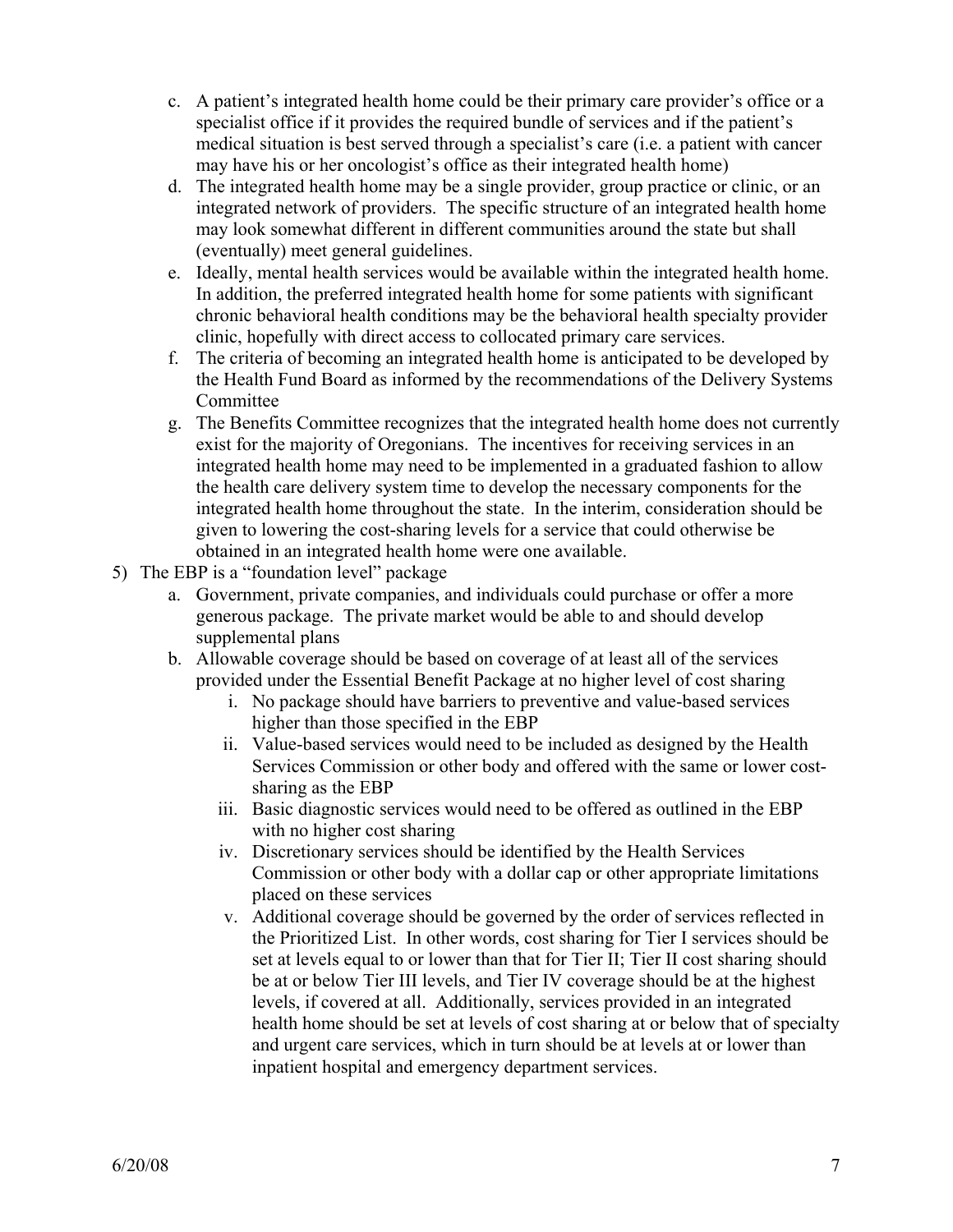c. Equivalence between a commercially available plan and the Essential Benefit Package must be based on actual coverage equivalence and not on the equivalence of actuarial value of the plans (i.e., equivalence requires coverage of at least the services provided in the EBP with the same or lower levels of cost sharing).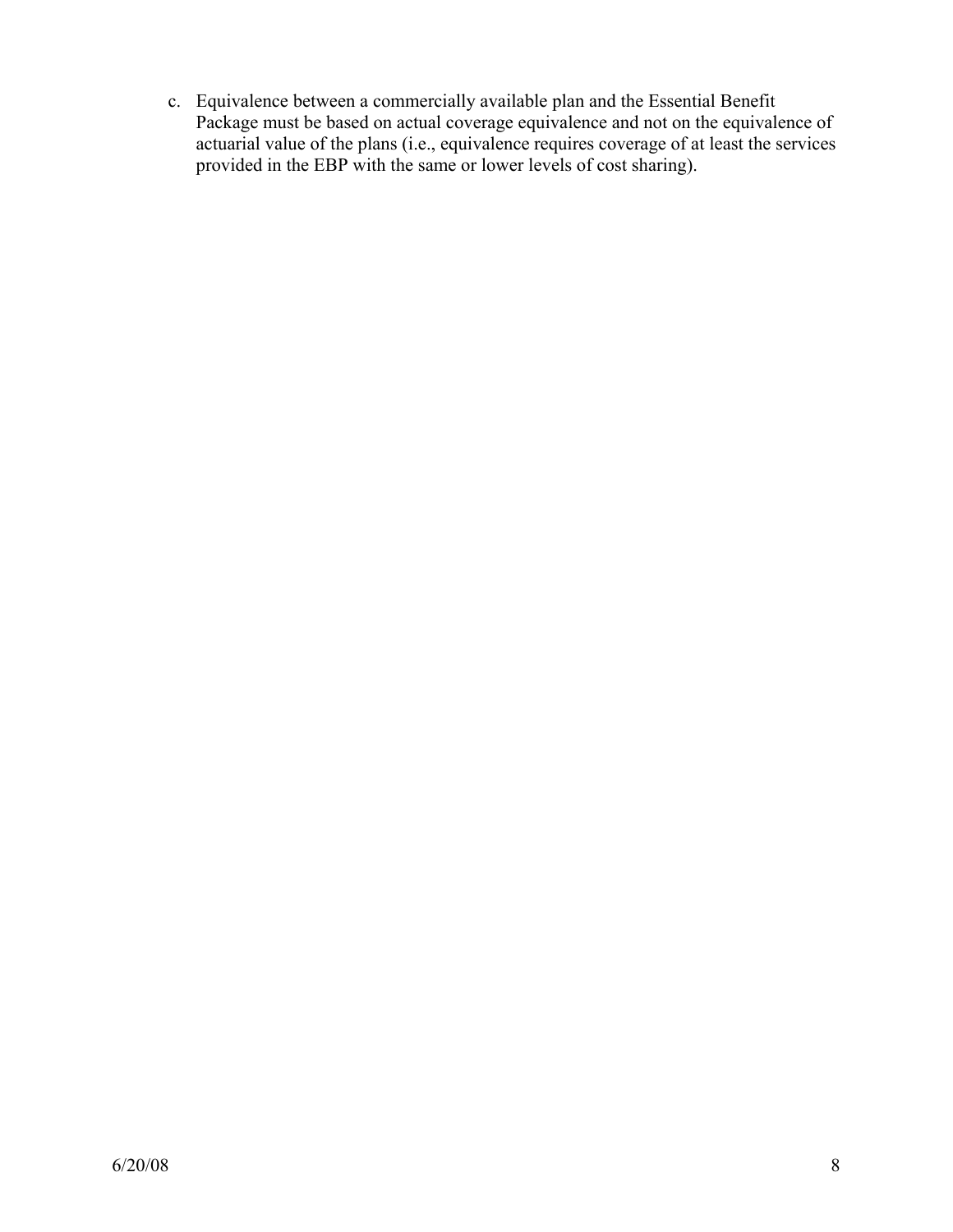### **IV. Value-Based Services**

Value-based services are to be a selected group of cost-effective health care services based primarily in the integrated health home that have been shown to prevent illness progression and complications, improve health, or avoid preventable hospitalizations and emergency department visits. By encouraging use of these primarily ambulatory services, overall health care costs should be reduced and population health improved. The Essential Benefit Package would incentivize these services through two mechanisms: 1) minimal cost sharing for these services and 2) financial incentives for following treatment recommendations.

#### Conditions Which May Have Value Based Services Associated With Them

Qualifying conditions and cost-effective services for these conditions should be determined by the Health Services Commission or other body designated by the Health Fund Board or Oregon Legislature. A list of value-based services whose use is intended to avoid preventable hospitalization and emergency department visits, through timely and appropriate care in an integrated health home, will be designed for conditions amenable to such services, as identified using sources such as the Agency for Healthcare Research and Quality (AHRQ) list of ambulatory care sensitive conditions. Examples of these conditions include diabetes, schizophrenia, asthma, congestive heart failure, and low birthweight. Other candidates for valuebased services should come from the U.S. Preventive Services Taskforce recommendations for preventive care and screening services, and other evidence-based sources.

Once a list of conditions has been developed, then cost-effective services for these conditions would be determined. Next, evidenced-based guidelines would be created for the use of these services. Standards for compliance with these guidelines would be established according to condition and the incentive for meeting the acceptable compliance level would then be determined.

The lists of conditions and value-based services for these conditions would be continuously updated by the HSC or other oversight body based on changing evidence.

Value based services do NOT include all treatments for a condition. Conditions with possible value-based services, such as diabetes or asthma, are currently associated with a wide range of treatments on the Prioritized List of Health Services. These treatments range from inexpensive preventive care, such as outpatient visits, to expensive services aimed at treating disease complications, such as intensive care unit admissions and surgeries. A condition which is determined to have value-based services associated with it will remain on its designated Prioritized List line with all relevant **non**-value-based services prioritized according to the position of that line on the Prioritized List. Only certain cost-effective services will be on the Value-Based Services List. For example, treatments for diabetes such as outpatient primary care visits, periodic diabetic eye exams, and care coordination could be placed on the Value-Based Services List while treatments such as ICU admissions for ketoacidosis or leg amputation surgery would remain on their respective lines within the Prioritized List. Both Type 1 and Type 2 diabetes are currently listed as Tier I conditions.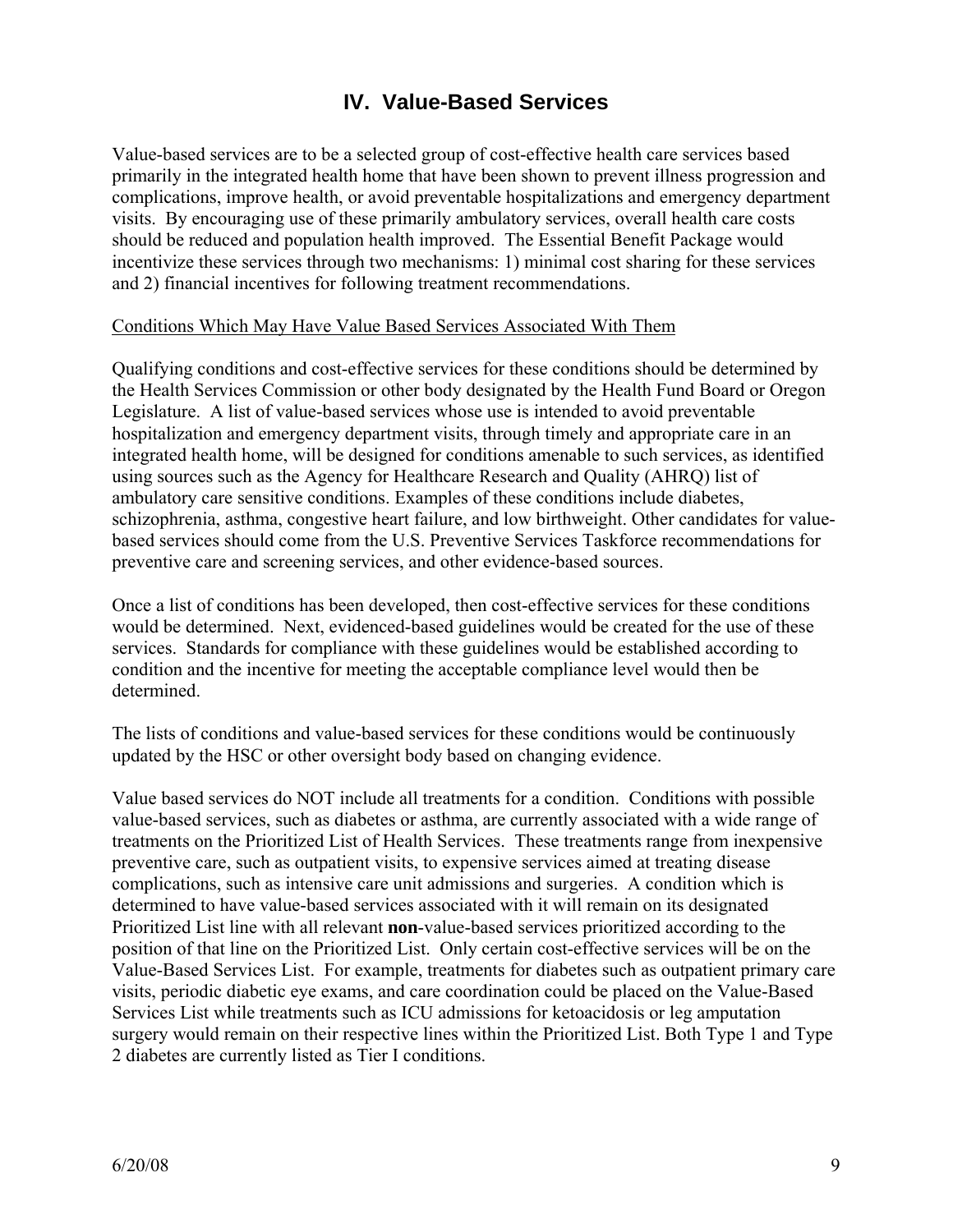It is anticipated that most, if not all, value based services will be delivered in the outpatient setting. However, certain services may be delivered in the acute care setting. Such services may include flu shots during ED visits or day surgery center visits for colonoscopies.

#### Potential Value-Based Service Examples

### **The examples are provided for illustrative purposes only and may or may not ultimately be included in a list of value-based services.**

- 1) Preventive care
	- Preventive services, such as immunizations, Pap smears, mammograms and colorectal cancer screening, should have minimal or no cost sharing. Plan members who are up-to-date on current screening recommendations could have points awarded that he or she could use to reduce the cost sharing for medication or other covered services, or could use them for wellness activities (e.g., assistance in purchasing a gym membership).
- 2) Chronic disease management
	- A patient with a chronic disease could have minimal cost sharing for outpatient provider visits, selected medications, self-treatment education, care coordination, and other cost-effective treatments for that condition. A patient who sees his or her doctor at recommended intervals, fills his or her prescriptions as prescribed, and actively participates in other aspects of his or her care could have a reduction in the cost sharing for emergency department visits and hospitalizations for complications of his or her chronic condition.
	- A patient with a chronic disease that is caused by or exacerbated by smoking or the use of alcohol or illicit drugs could have a reduction in cost sharing for outpatient office visits and medications related to that condition if he or she quits smoking, drinking and/or using drugs. Patients who continue to use these substances could pay more for treatments and medications for the substancerelated condition.
- 3) Maternity care
	- Pregnant women could have no cost sharing for prenatal care. A patient who adheres to the recommended timing and number of prenatal visits and otherwise completes the recommended portions of her prenatal care could have no cost share towards the delivery of her child.
- 4) Dental services
	- Preventive dental exams and cleanings, and fillings for dental caries could have minimal cost sharing. Plan members who receive regular cleanings could have points awarded that could be used to reduce the cost sharing for restorative dental or other covered services.
- 5) Vision services
	- Regular vision exams for age groups where such exams are recommended by the U.S. Preventive Services Task Force could have minimal cost sharing at a defined interval, such as every two years. Plan members who receive regular exams could have points awarded that could be used to reduce the cost sharing for other covered vision services or corrective lenses.
- 6) End-of-life care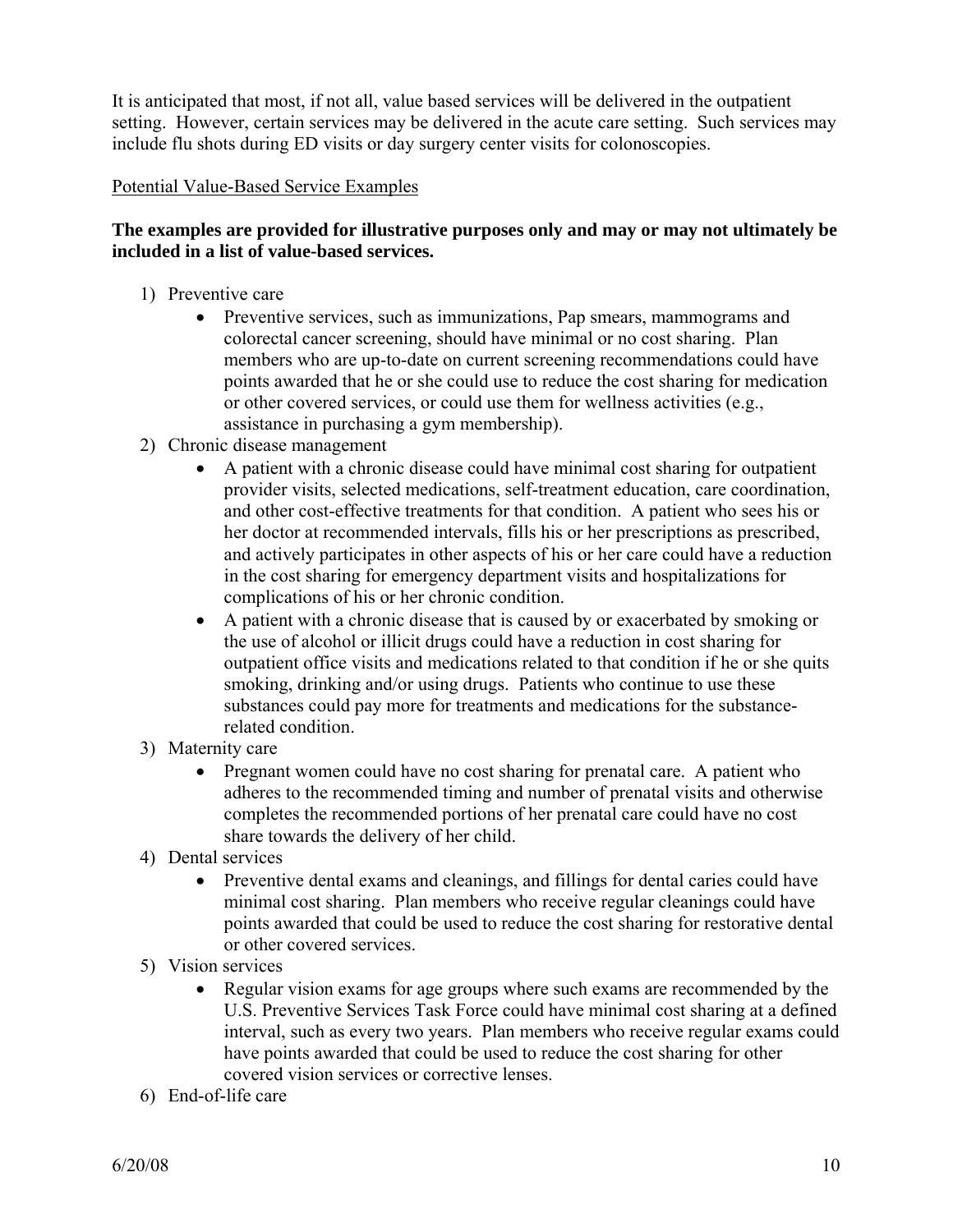• Patients who have an advanced directive and/or POLST immediately available at the point of care or on file with a state registry could have a reduction in their copays for ED care and/or hospitalization. These documents are intended to direct health care providers on the patient's wishes regarding medical care in the event that the patient is not able to communicate them.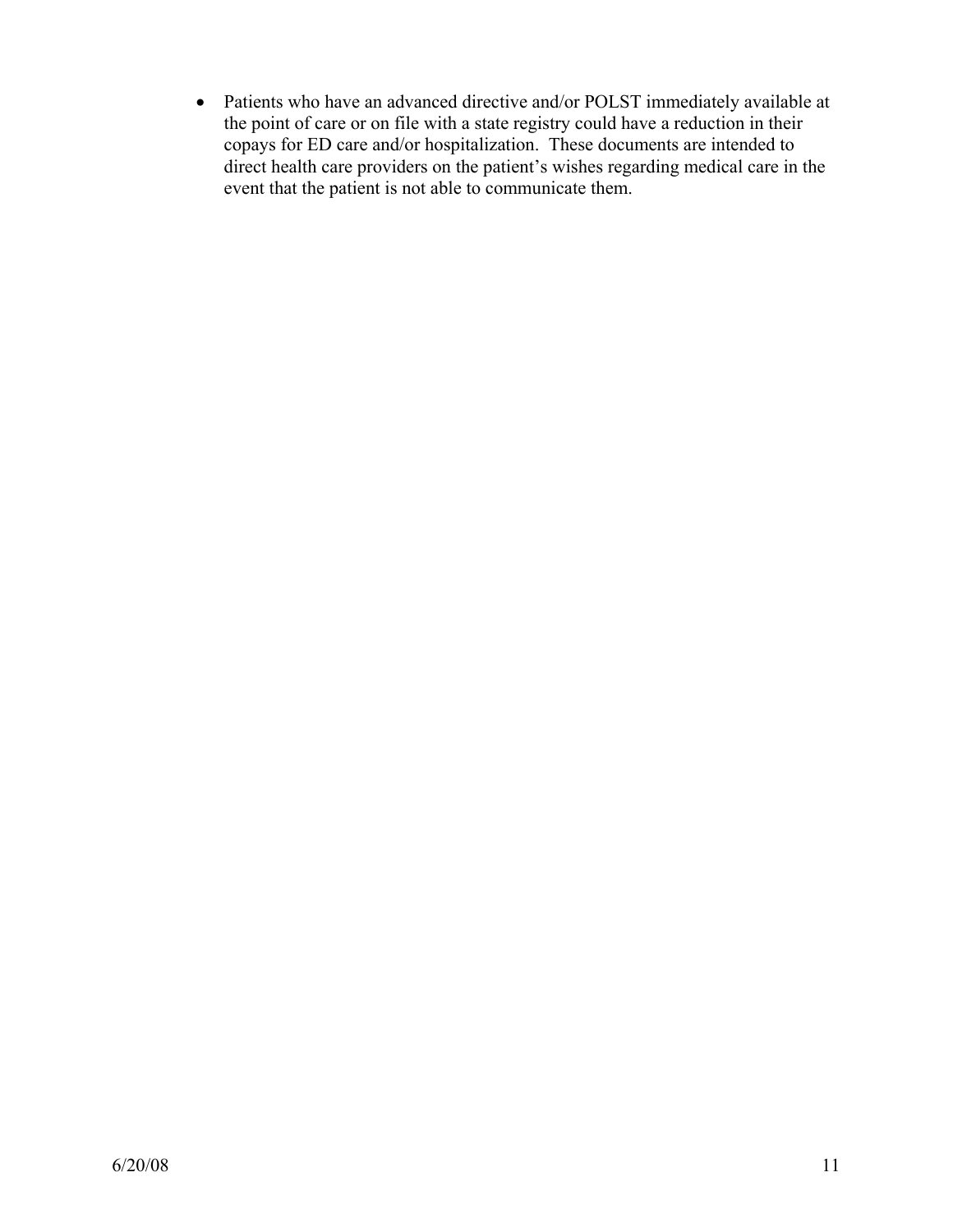### **V. Services Included in Each Tier**

The services included in each tier are based on the HSC Prioritized List of Health Services. Tier I generally contains preventive services as well as severe chronic diseases and acute lifethreatening conditions with very effective treatments. Tier II generally contains common chronic diseases with less impact on overall heath and other diseases/conditions which can be life-threatening that have effective treatments. Tier III generally contains non-life threatening trauma, conditions with less effective treatments, and non-life threatening acute and chronic health problems. Tier IV contains self-limited conditions, conditions with no effective treatments, and conditions with limited effects on overall health. Because Tiers I and II both contain serious and life-threatening health conditions, the recommended cost-sharing difference between these two tiers is smaller than between Tier II and Tier III (which generally contain less serious conditions).

The line ordering is subject to review and revision by the Health Services Commission. It is anticipated that the HSC will likely reprioritize some lines once the value-based services are removed from that line, based on the remaining contents. It is further anticipated that the HSC may reorder some lines and/or change the location of tier breaks based on evidence and/or public feedback.

Tier I (Lines 1-113): Examples of Services and Conditions in this Tier (Note: the services associated with each of these lines would exclude those identified as value-based services)

Preventive services

- Pregnancy and delivery
- Alcohol and drug treatment
- Life-threatening newborn conditions (e.g., very low birthweight or serious birth trauma)
- Life-threatening chronic diseases (e.g., treatments for asthma, diabetes, congestive heart failure, and HIV disease)
- Life-threatening mental health disorders (e.g., major depression, bipolar disorder, schizophrenia)
- Imminently life-threatening trauma (e.g., internal injuries, severe head injuries, major wounds)
- Imminently life-threatening acute illness (e.g., meningitis, appendicitis, intestinal obstruction, heart attack)
- Conditions of public health concern (e.g., tuberculosis, sexually transmitted diseases)

Tier II (Lines 114-311): Examples of Services and Conditions in this Tier

- Potentially life-threatening trauma (e.g., neck and limb fractures, limb amputations, joint dislocation)
	- Cancers with effective treatments (e.g., cervical, kidney and bone cancers)
	- Chronic disease with less impact on health or less effective treatment (e.g., attention deficit hyperactivity disorder (ADHD), peripheral vascular disease, mild depression, chronic hepatitis, dementia)
	- Potentially-life threatening acute illness (e.g., pancreatitis, pneumonia, urinary tract infection (UTI))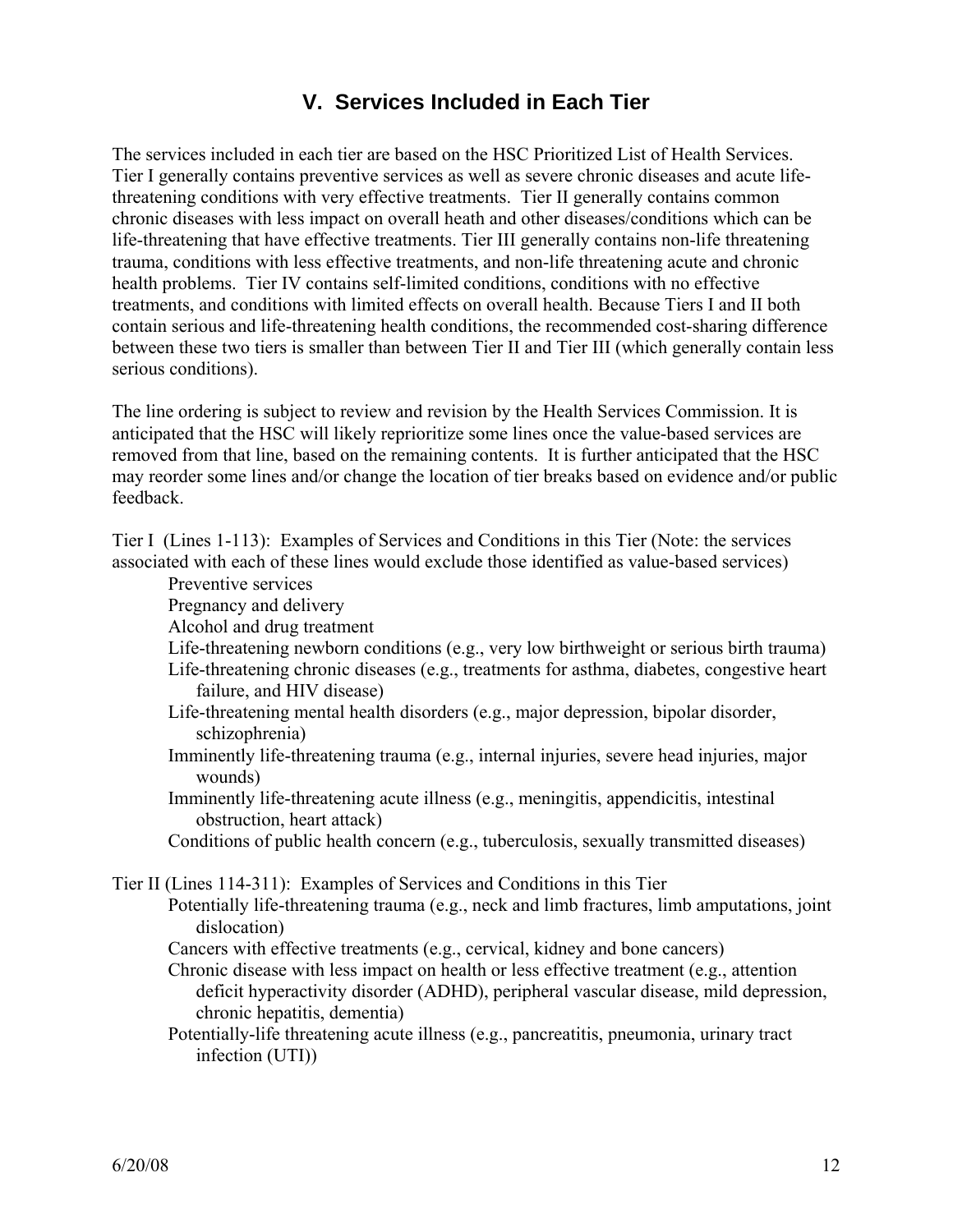Tier III (Lines 312-503): Examples of Services and Conditions in this Tier Non-life-threatening trauma (e.g., severe sprains and strains) Non-life-threatening mental health disorders (e.g., acute stress disorder, dysthmia) Non-life-threatening acute and chronic disease (e.g., gout, migraines, kidney stones, miscarriage, tooth loss) Cancers with less effective treatments (e.g., pancreatic, esophageal and liver cancers) Non-life-threatening infections (e.g., sinusitis, otitis media, acute bronchitis)

Tier IV (Lines 504-680): Examples of Services and Conditions in this Tier Conditions with no effective treatment or no treatment necessary (e.g., rib fractures, benign cysts and growths, non-venereal warts) Self-limited conditions (e.g., colds, minor burns, cold sores) Conditions with limited effects on health (e.g., seasonal allergies, acne, diaper rash)

#### Excluded conditions

Cosmetic surgery Infertility services Services shown to result in harm Experimental treatments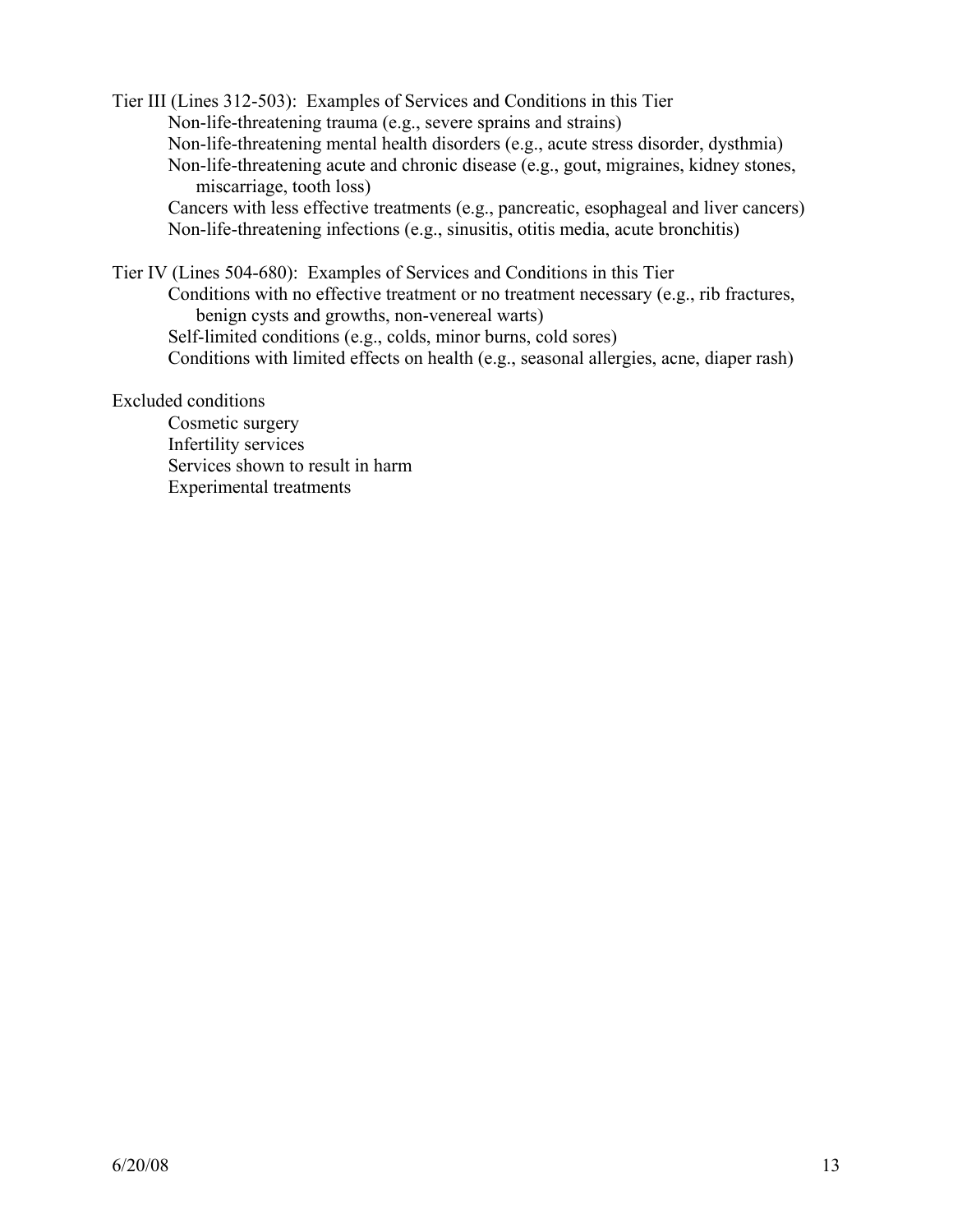### **VI. Discretionary Services**

Discretionary services are those non-emergent health care services which do not substantially avert downstream costs or adverse consequences of a disease or condition, including death, worsening illness, hospitalization, or ED utilization. Alternatively, discretionary services are those services which may substantially avert downstream costs or consequences of a disease or condition, but which are used to treat a disease or condition for which there are lower cost or more efficacious treatments available.

Discretionary services may have limits placed on them in the Essential Benefits Package. First, the entire category of discretionary services is expected to be subject to a cap on reimbursable expenses. Second, particular services within this group may be further limited. These limits may take the form of an additional cap on reimbursable expenses for a certain class or type of services, limitations on the type of treatments/services covered, or guidelines for utilization of services or some combination of these limits. Such limitations will help ensure that premium costs are affordable to Oregonians and the state.

Like value-based services, a list of discretionary services would be developed by the Health Services Commission or other body designated by the Health Fund Board, using evidence-based sources. This list would be updated to reflect changing evidence and the values of Oregonians.

#### Possible examples of Discretionary Services

- Dental care Restorative dental services may have coverage maximums imposed upon them, such as a maximum dollar amount covered per year.
- Vision services eyeglasses, and other vision care supplies may be limited.
- Dermatologic conditions Specialty visits, number of visits, or types of medications for certain conditions may be limited or subject to guidelines.

In addition to coverage limits or other restrictions, it is expected that discretionary services would have cost sharing associated with them at the same level as other services in the Tier containing that service.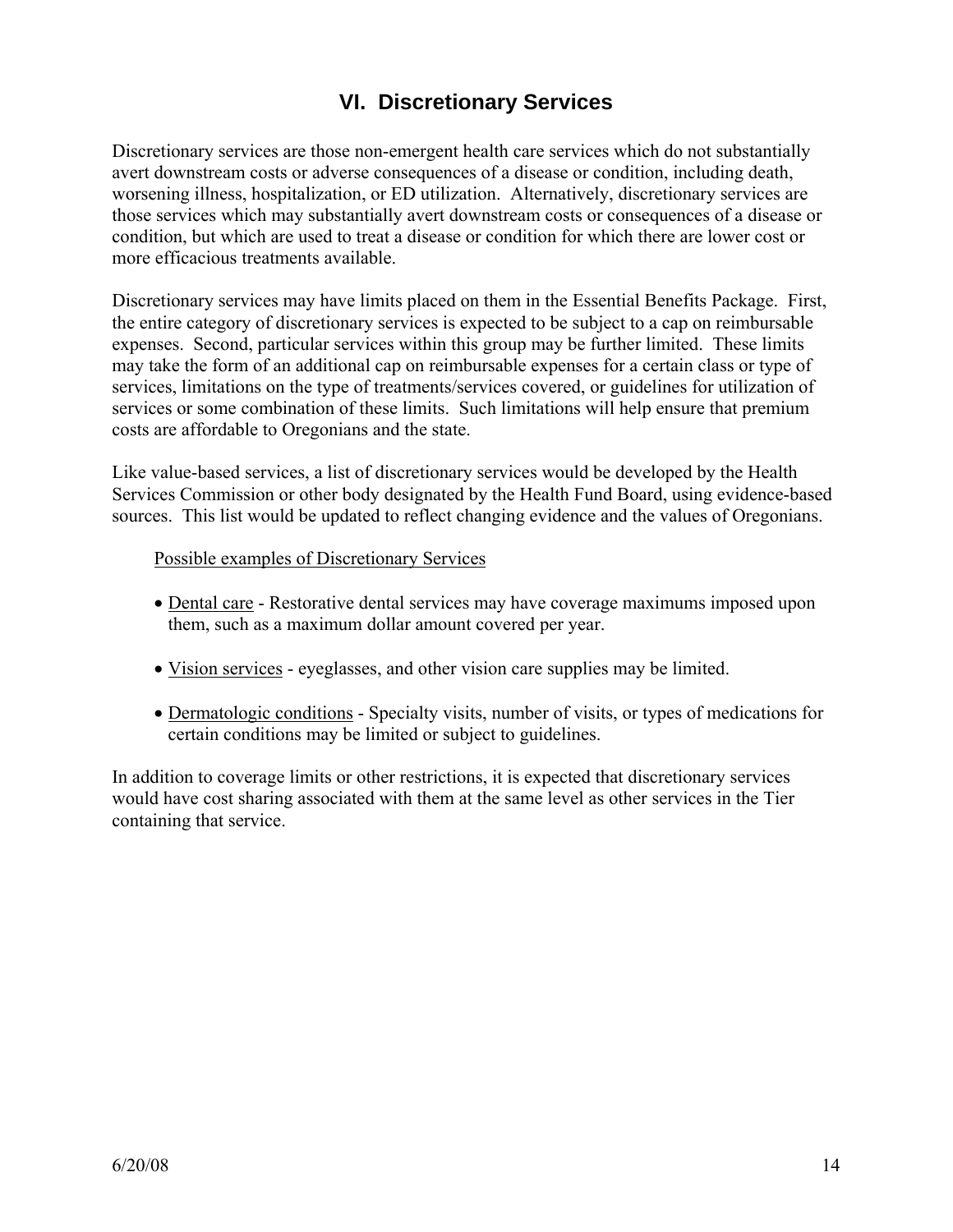## **VII. Organizational Considerations**

- It is recommended that the Health Services Commission (HSC) should provide governance over the Essential Benefit Package (EBP) and its components (value-based services, guidelines, medication formulary, the Prioritized List of Health Services, etc.) as it has a nearly 20-year history of prioritizing and developing guidelines for health care services for Oregonians.
	- o The HSC should adjust the Prioritized List, tier break points, and other parts of the EBP based on changing evidence and public values
	- o The HSC should regularly review diagnostic tests and update guidelines, rules, or prior authorization requirements integrating the best available evidence
	- o The HSC should create and update the list of value-based services using available evidence
- To allow the HSC to accomplish these enhanced responsibilities, increased financial and organizational support would need to be provided
	- o Consideration should be given to having part- or full-time paid members
	- o The HSC or its subcommittees may need to meet more often, perhaps bi-weekly rather than bi-monthly
	- o The HSC would need adequate research and support staff
- To effectively leverage state funds and scarce human resources, the HSC would need to collaborate with other evidence-based bodies in the state
	- o Drug Effectiveness Review Project (DERP) for formulary creation and maintenance
	- o Oregon Evidence-Based Practice Center for assistance with evidence reviews
	- o Medical Evidence-Based Decisions (MED) Project for assistance with procedure and technology evaluation
- The Health Resources Commission (HRC) and the HSC would need to work in close collaboration in order to complete reports for use in determining evidence-based benefits and value-based services
- An appeals process for the Essential Benefit Package should be created and administered by the HSC or other body. This would involve the determination of placement of services within the tiers of the Prioritized List and the inclusion of services within the list of value-based services and basic diagnostic services. A separate appeals process would be necessary in order to hear the merits of individual cases. Such an individual appeals process would need to be streamlined and easy to access.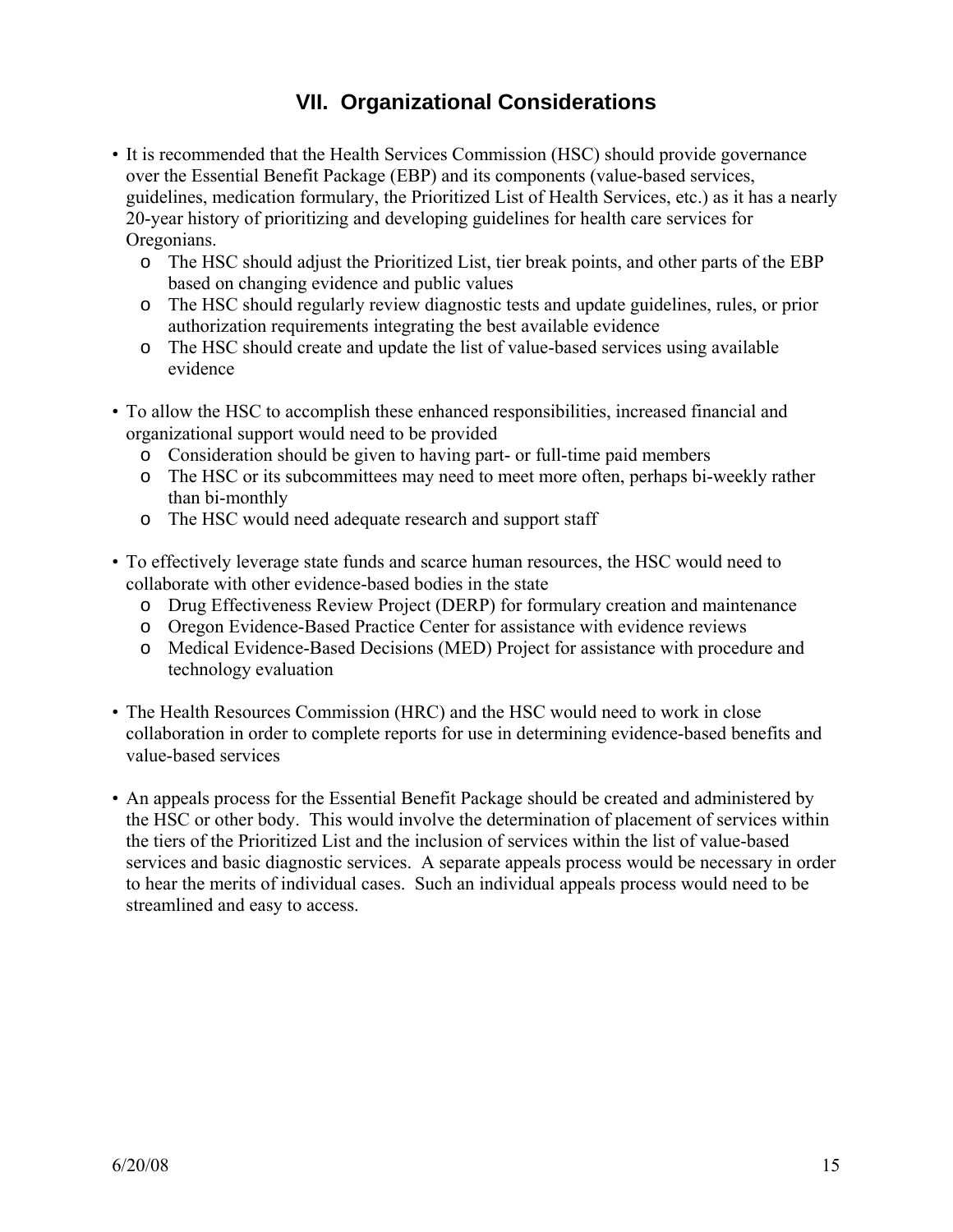### **VIII. The Essential Benefit Package**

Figure 1 shows the Essential Benefit Package (EBP) as recommended by the Benefits Committee in a summary format. The EBP is the minimum ("foundational") level of coverage and while commercial health insurance should not be allowed to include higher cost sharing levels on services than those in the EBP, it is expected that many individuals and families will choose to "buy-up" to a richer level of coverage that includes a lower deductible, lower out-of-pocket maximum and/or lower coinsurance amounts.

The Benefits Committee believes that the cost sharing levels depicted here are reasonable for individuals with incomes above 300% FPL. The Committee recognizes that the Oregon Health Fund Board will have to weigh many factors, including the structure of the proposed Exchange, the amount of additional revenues that can feasibly be raised, and the impacts from a restructured delivery system, to name a few, and that these cost sharing levels may need to be adjusted to some extent. However, the Committee does feel strongly that the general cost sharing structure be maintained as described in Section III.5.b. Namely that minimal or no cost sharing be in place for value-based services, discretionary services have a separate benefit limit, and that cost sharing be incrementally higher for lower priority services according to the Prioritized List of Health Services and according to the intensity of the resources used at the site at which their services are accessed. The Benefits Committee recognizes that it will take some time before a comprehensive health care reform plan can be implemented and that certain allowances may be necessary, particularly in the early stages of the process. For instance, not every Oregonian will immediately have access to an integrated health home and cost sharing in higher intensity settings (e.g., an emergency department) should be reduced to integrated health home levels in such instances. For a broader discussion of this and other issues of note that the committee identified, including alternative solutions that were considered, please see Section IX of this report.

The Committee also feels that the cost sharing levels should be reduced in a graduated fashion as income levels decrease with nominal, if any, cost sharing for those below the federal poverty level. A preliminary pricing estimate of the Essential Benefit Package shown in Figure 1 appears in Appendix B, along with estimates for similarly structured benefit packages at varying levels of cost sharing as examples.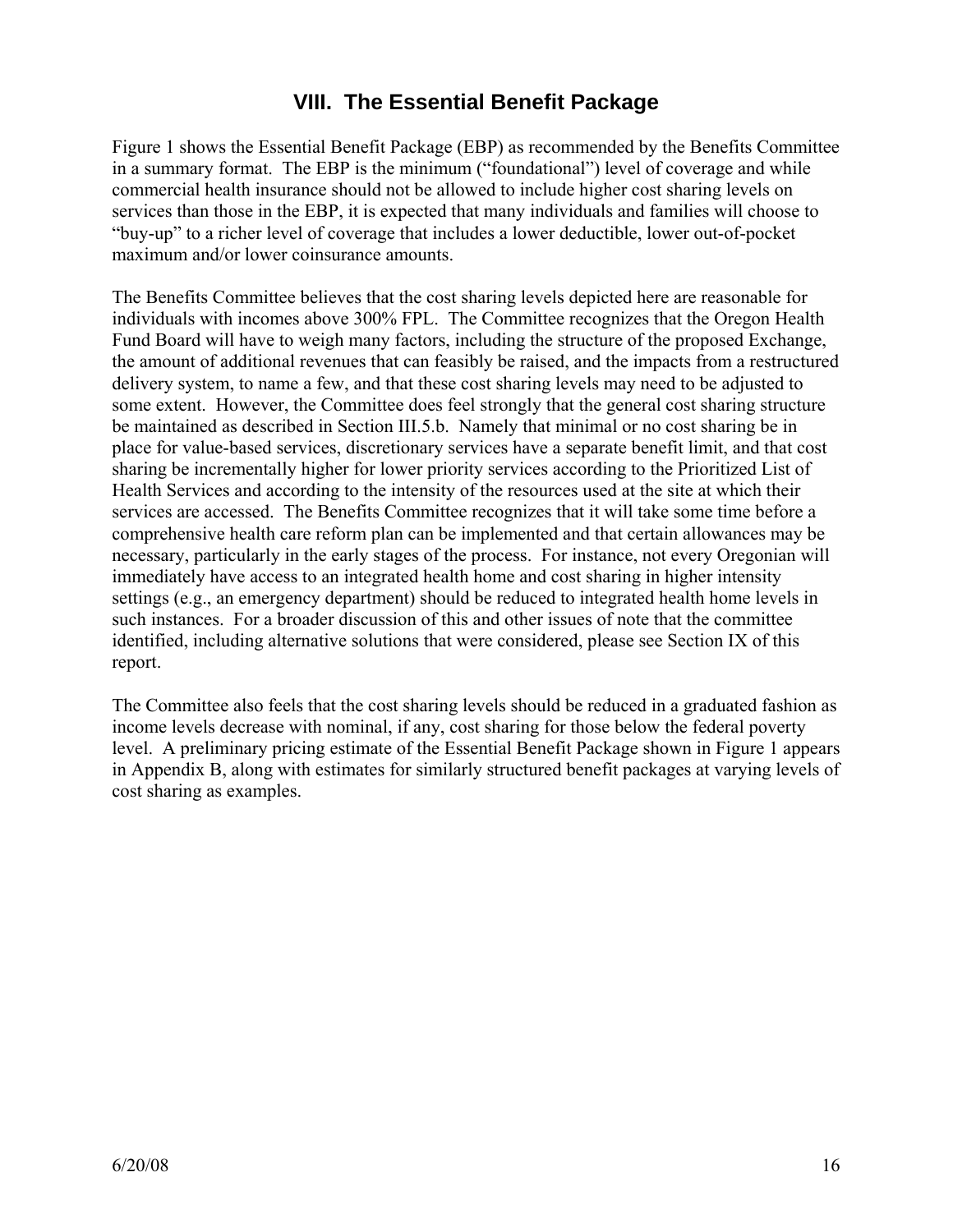| Category of Care                                                        |                                                                                                                                                                                                                                                                                                                                                                                                                                                                                                                               | Cost Sharing <sup>2</sup>                                                                                                                                                                                                                                              |                  | Deductible/OOP Max <sup>3</sup>                                            |  |  |  |
|-------------------------------------------------------------------------|-------------------------------------------------------------------------------------------------------------------------------------------------------------------------------------------------------------------------------------------------------------------------------------------------------------------------------------------------------------------------------------------------------------------------------------------------------------------------------------------------------------------------------|------------------------------------------------------------------------------------------------------------------------------------------------------------------------------------------------------------------------------------------------------------------------|------------------|----------------------------------------------------------------------------|--|--|--|
|                                                                         | <b>Integrated Health</b><br>Home                                                                                                                                                                                                                                                                                                                                                                                                                                                                                              | <b>Specialist, Procedures,</b><br>Other Outpatient <sup>4</sup>                                                                                                                                                                                                        | <b>Inpatient</b> |                                                                            |  |  |  |
| <b>Value-Based Services</b>                                             |                                                                                                                                                                                                                                                                                                                                                                                                                                                                                                                               | $0 - 5%$ depending on service provided and location of care                                                                                                                                                                                                            |                  | •Deductible waived<br>•\$4,000-\$15,000 OOP max                            |  |  |  |
| 2 Diagnostic Visits/yr, Well-Person<br>Visits, Basic Office Diagnostics | $0\%$                                                                                                                                                                                                                                                                                                                                                                                                                                                                                                                         | $5\%$<br>Not applicable                                                                                                                                                                                                                                                |                  |                                                                            |  |  |  |
| <b>Comfort Care</b>                                                     | $0\%$                                                                                                                                                                                                                                                                                                                                                                                                                                                                                                                         | $5\%$                                                                                                                                                                                                                                                                  | 20%              | come-based, family $=$ 3 times<br>individual), includes deductible         |  |  |  |
| Tier I (Lines $1-113$ )                                                 | 20%                                                                                                                                                                                                                                                                                                                                                                                                                                                                                                                           | 25%                                                                                                                                                                                                                                                                    | 30%              | $\cdot$ \$1,000-\$7,500 deductible                                         |  |  |  |
| Tier II (Lines 114-311)                                                 | 30%                                                                                                                                                                                                                                                                                                                                                                                                                                                                                                                           | 35%                                                                                                                                                                                                                                                                    | 40%              | applies per individual (income-<br>based, family= $3x$ )                   |  |  |  |
| Tier III (Lines 312-503)                                                | 40%                                                                                                                                                                                                                                                                                                                                                                                                                                                                                                                           | 45%                                                                                                                                                                                                                                                                    | 50%              | •OOP max applies                                                           |  |  |  |
| Tier IV (Lines 504-680)                                                 | No coverage                                                                                                                                                                                                                                                                                                                                                                                                                                                                                                                   | Costs do not apply to                                                                                                                                                                                                                                                  |                  |                                                                            |  |  |  |
| <b>Excluded Conditions</b>                                              | No coverage                                                                                                                                                                                                                                                                                                                                                                                                                                                                                                                   | No coverage                                                                                                                                                                                                                                                            | No coverage      | deductible or OOP max                                                      |  |  |  |
| <b>Discretionary Services</b>                                           | 40%                                                                                                                                                                                                                                                                                                                                                                                                                                                                                                                           | 45%                                                                                                                                                                                                                                                                    | 50%              | •Deductible applies<br>•OOP max does not apply<br>$\cdot$ \$2,000/yr limit |  |  |  |
| Ambulance                                                               |                                                                                                                                                                                                                                                                                                                                                                                                                                                                                                                               | \$100 copayment, waived if paramedic or EMS standards determine transport criteria are met                                                                                                                                                                             |                  |                                                                            |  |  |  |
| <b>Prescription Medications</b>                                         |                                                                                                                                                                                                                                                                                                                                                                                                                                                                                                                               | •\$5 copay for generics, \$25 copay for preferred brands, 50% coinsurance for other brands<br>(OOP max will not apply for non-preferred brands) $5$<br>•Evidence-based formulary will be used <sup>6</sup><br>. No coverage for medications for non-covered conditions |                  |                                                                            |  |  |  |
| <b>Emergency Department</b>                                             |                                                                                                                                                                                                                                                                                                                                                                                                                                                                                                                               | \$100 copayment (waived if admitted/transport criteria met), then 50% coinsurance                                                                                                                                                                                      |                  |                                                                            |  |  |  |
| Diagnostic Services                                                     | •Beyond 2 diagnostic visits, well-person visits and basic office diagnostics above<br>•Coinsurance varies based on type of test (e.g., routine office tests 5%, MRIs 50%)<br>•Limitations according to evidence-based guidelines, location of service, etc.<br>•Certain high volume, high cost, or high risk diagnostic procedures, imaging tests,<br>laboratory studies, and office diagnostics subject to prior authorization<br>Cost sharing commensurate with the condition that they are being used to treat (i.e. Tiers | Deductible and OOP max apply                                                                                                                                                                                                                                           |                  |                                                                            |  |  |  |
| <b>Ancillary Services</b>                                               |                                                                                                                                                                                                                                                                                                                                                                                                                                                                                                                               |                                                                                                                                                                                                                                                                        |                  |                                                                            |  |  |  |

# **Figure 1. Summary of the Essential Benefit Package**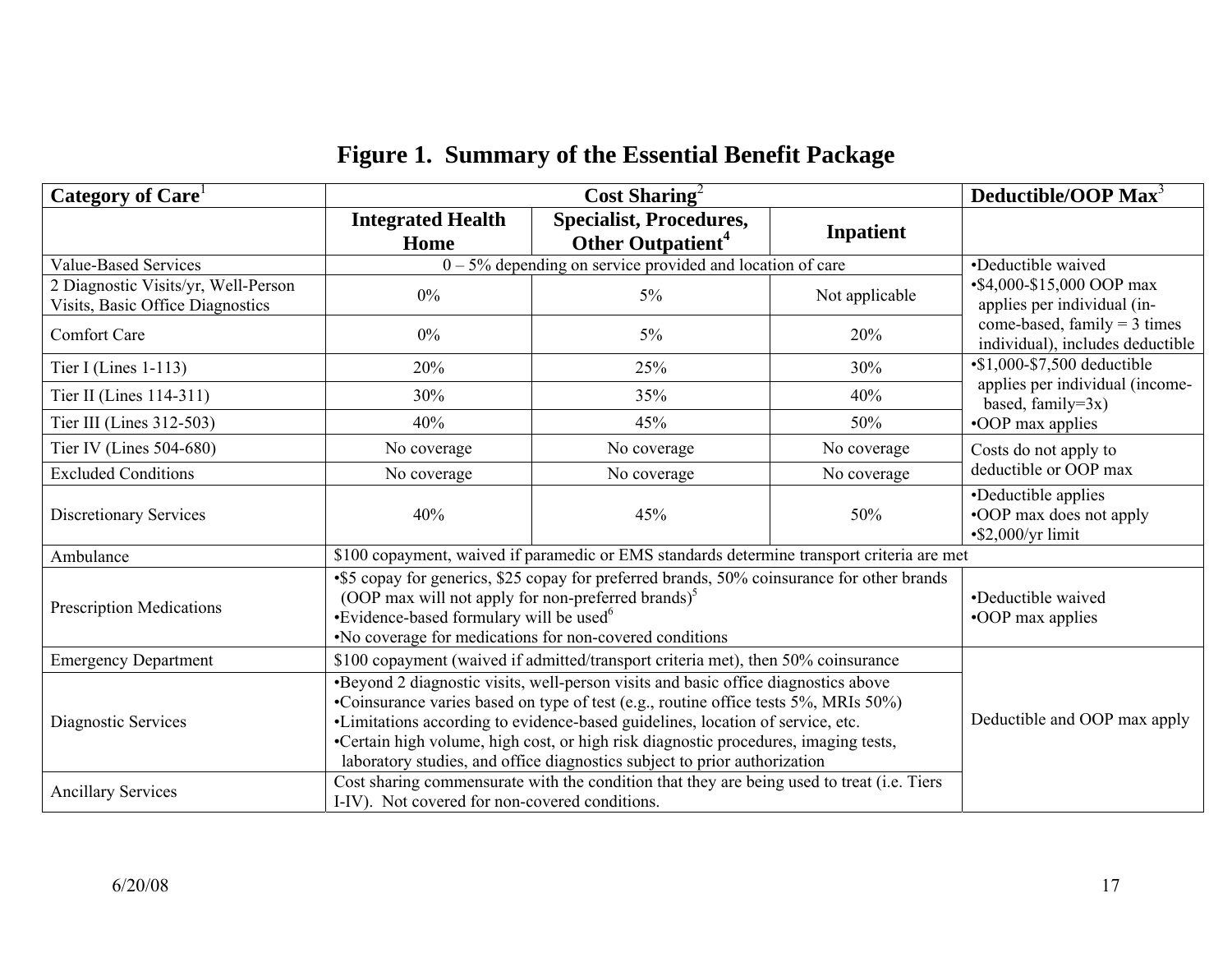#### Notes

<sup>1</sup>Line numbers refer to the Health Services Commission's 2008-09 Prioritized List of Health Services. The placement of tier break-points could change based on further review by the Commission, future changes to the Prioritized List, and/or public comment.<br><sup>2</sup>Cost sharing amounts are based on income level – those below 100% of the Federal Poverty Level would have

of-service. Amounts shown here are examples and can be adjusted until actuarial pricing is acceptable.<br><sup>3</sup>Deductible amounts and out-of-pocket maximums are based on income level – those below 100% of the Federal Poverty Le deductibles. Amounts shown here are examples which can be adjusted until actuarial pricing of the package is acceptable.<br><sup>4</sup>Some specialist services and procedures may be provided within the integrated health home for cert

\$50 copay for non-preferred brand drugs if this is more than the 50% coinsurance amount. All medication prescriptions should be required to have diagnosis codes to allow regulation and enforcement of the formulary.

<sup>6</sup>An evidence-based formulary should be utilized and based on sources such as the Drug Effectiveness Review Project (DERP).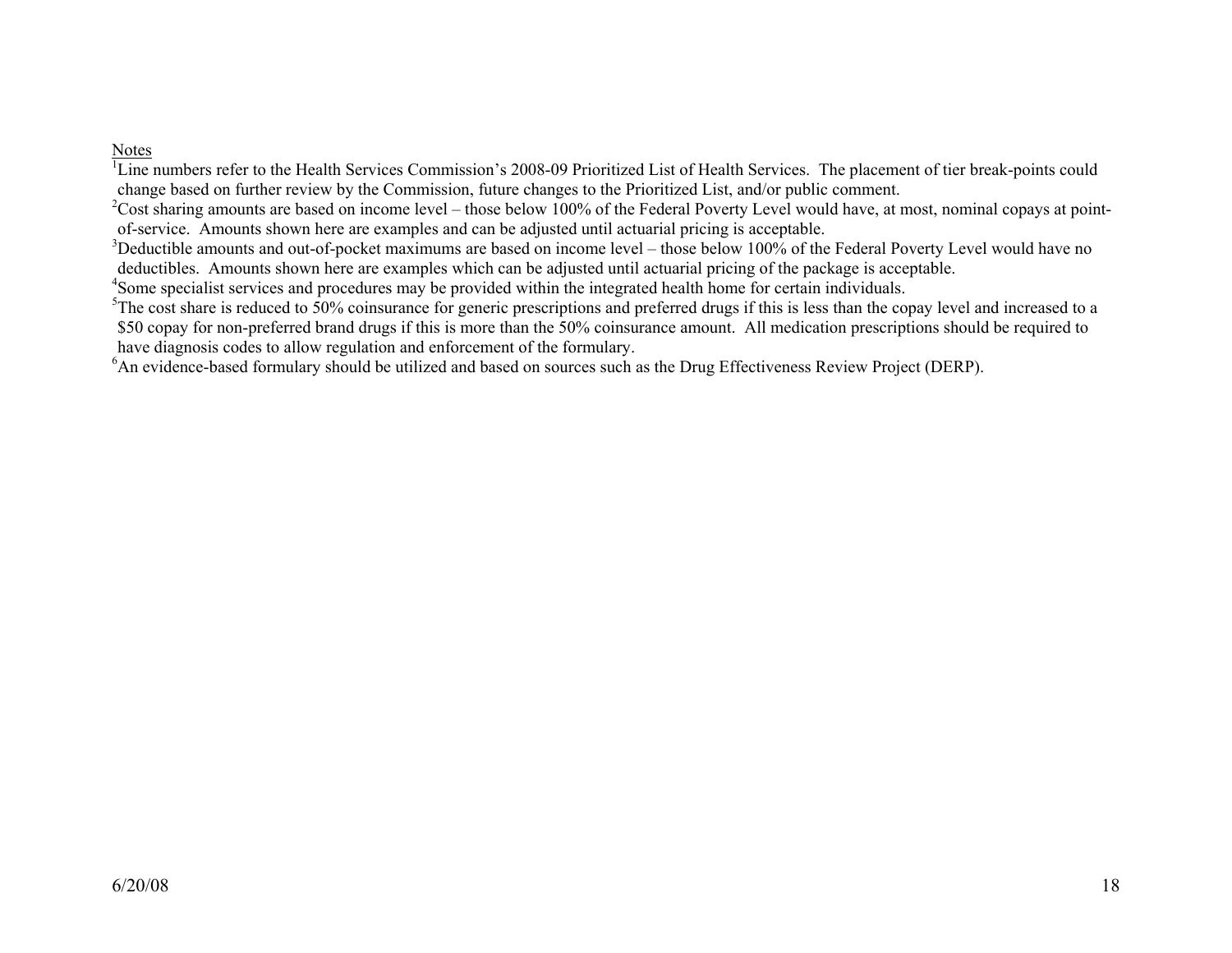# **IX. Issues of Note**

Several issues arose in the creation of the Essential Benefits Package for which it was difficult to determine the best solution. These areas have either competing demands or other issues. The solutions proposed in the Essential Benefit Package are only some of several viable solutions for each of these areas. It is anticipated that the Health Fund Board or other body will deliberate further on these areas, with public input to determine the solutions which best meet the needs and values of Oregonians.

### **1) Emergency department copayment/coinsurance**

- a. Goal: incentivize use of the integrated health home whenever feasible, yet not disincentivize use of the ED for those conditions which are truly emergent
	- i. Example: a cold should be seen in the integrated health home, while a broken leg is most appropriately seen in the ED
- b. Conflict: how to disincentivize inappropriate ED use while not placing undue barriers to appropriate ED use
- c. Other issue: some patients are not given a diagnosis after being evaluated in the ED ; these patients would not have a readily determinable coinsurance level based on the current tier system
- d. The Committee acknowledges that the individual may not have choices in alternatives to the emergency department in the current system but hope that the development of integrated health homes will provide such a choice.
- e. Solutions
	- i. Selected: relatively high copayment which is waived for patients meeting EMS transport criteria (likely emergent conditions) plus a coinsurance level commensurate with mid-level Tier for hospitalization.
		- 1. Some modification of the ED cost sharing may need to be developed or the ED cost sharing phased in over time.until integrated health homes are in place to provide alternatives to the emergency department.
	- ii. Other options:
		- 1. A more robust triage system with a triage fee; patients who are determined by triage to have non-emergent conditions would be referred to their integrated health home while those with emergent conditions would have a coinsurance level charged for the ED visit commensurate with the integrated health home level for that condition
		- 2. A flat copayment high enough to discourage casual ED use
		- 3. No copayment for patients that do not meet transport or admission criteria but have conditions for which the ED is the most appropriate site of care.

#### **2) Well-person visit**

- a. Goal: incentivize evidence-based preventive care while not encouraging unneeded care
- b. Conflict: most current plans allow a well-person visit once a year, but much of the screening and services provided are not evidence-based solutions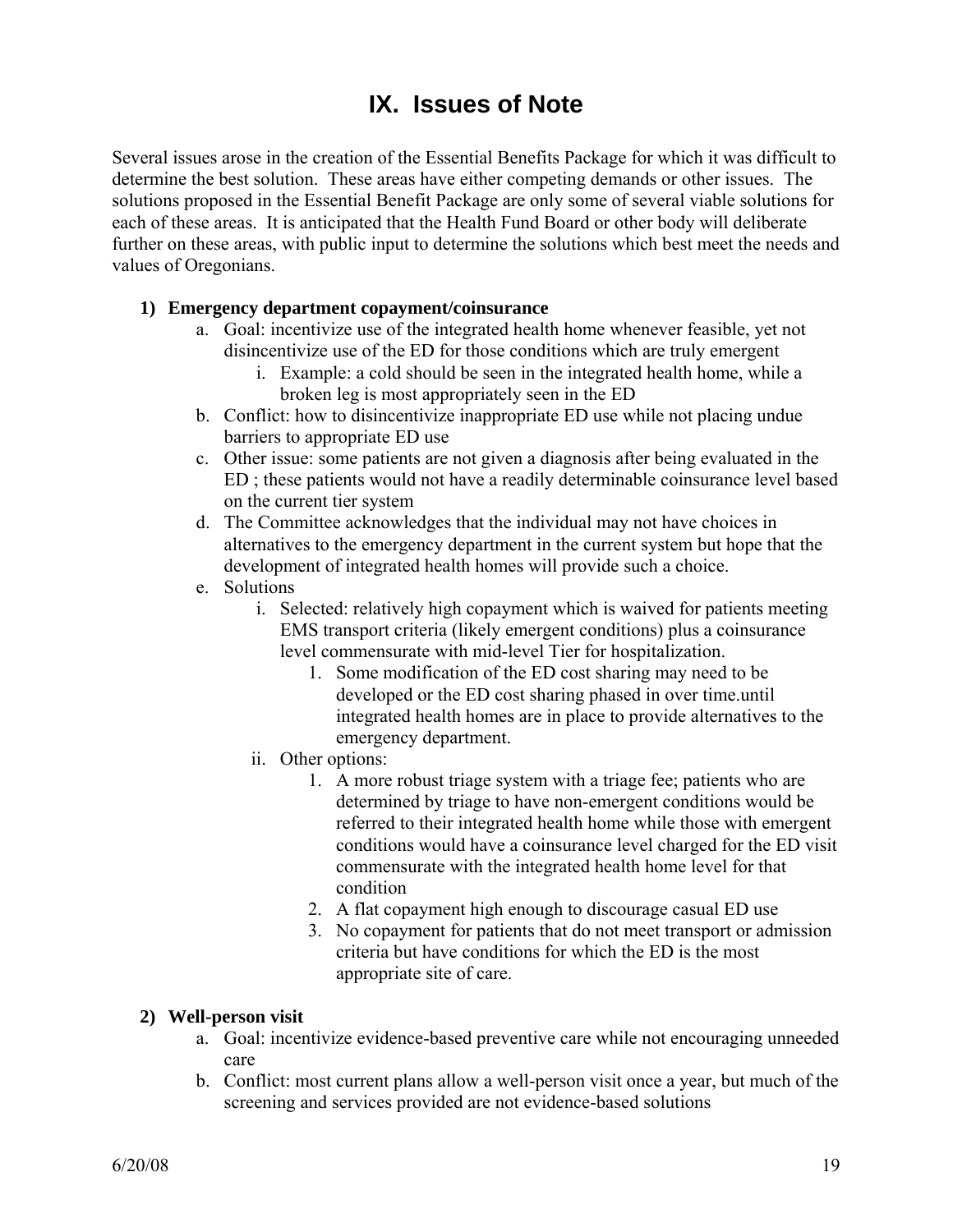- i. Selected: cover well-person visits that evidence indicates are effective (i.e., one every 2-3 years for children over 5, etc.)
- ii. Other options:
	- 1. Cover the office visit costs for one well-person visit a year, but not cover those screenings or other services provided that are not evidence-based
	- 2. Allow one well-person visit a year, but this would have to take the place of one of the two diagnostic office visits covered for that year

### **3) Lifetime maximum**

- a. Goal: allow coverage of conditions and treatments for patients beyond an arbitrary lifetime maximum amount of services, but maintain financial solvency for the system as a whole
- b. Conflicts
	- i. Some expensive services and treatments do not have much efficacy and may need to be limited due to overall costs to the system
	- ii. Most private insurance plans have lifetime maximums. Patients with very expensive medications or treatments may reach these maximums quickly and either elect to change to the Essential Benefit Plan, causing "crowd out," or will end up in the Essential Benefit Plan due to reaching these maximums. Without cost controls, the increasing numbers of such patients would become a significant financial burden on the system
- c. Example
	- i. A medication for a rare genetic condition costs \$500,000 a year and must be given for life, with little improvement in overall health. If no lifetime maximum exists, then a patient with that rare condition would consume a very large amount of health care resources

### d. Solutions

- i. Adopted: no lifetime maximum overall, but certain treatments, medications, and other services may have financial maximums placed on them
	- 1. Example: a patient with the rare condition above would have a \$1 million medication limit for that particular medication, but would still have coverage for hospitalization and antibiotics for other conditions they may develop such as pneumonia
- ii. Other solutions include no lifetime maximum for any condition or treatment, maximums placed on certain conditions, or price controls placed at the level of not covering certain expensive treatments/medications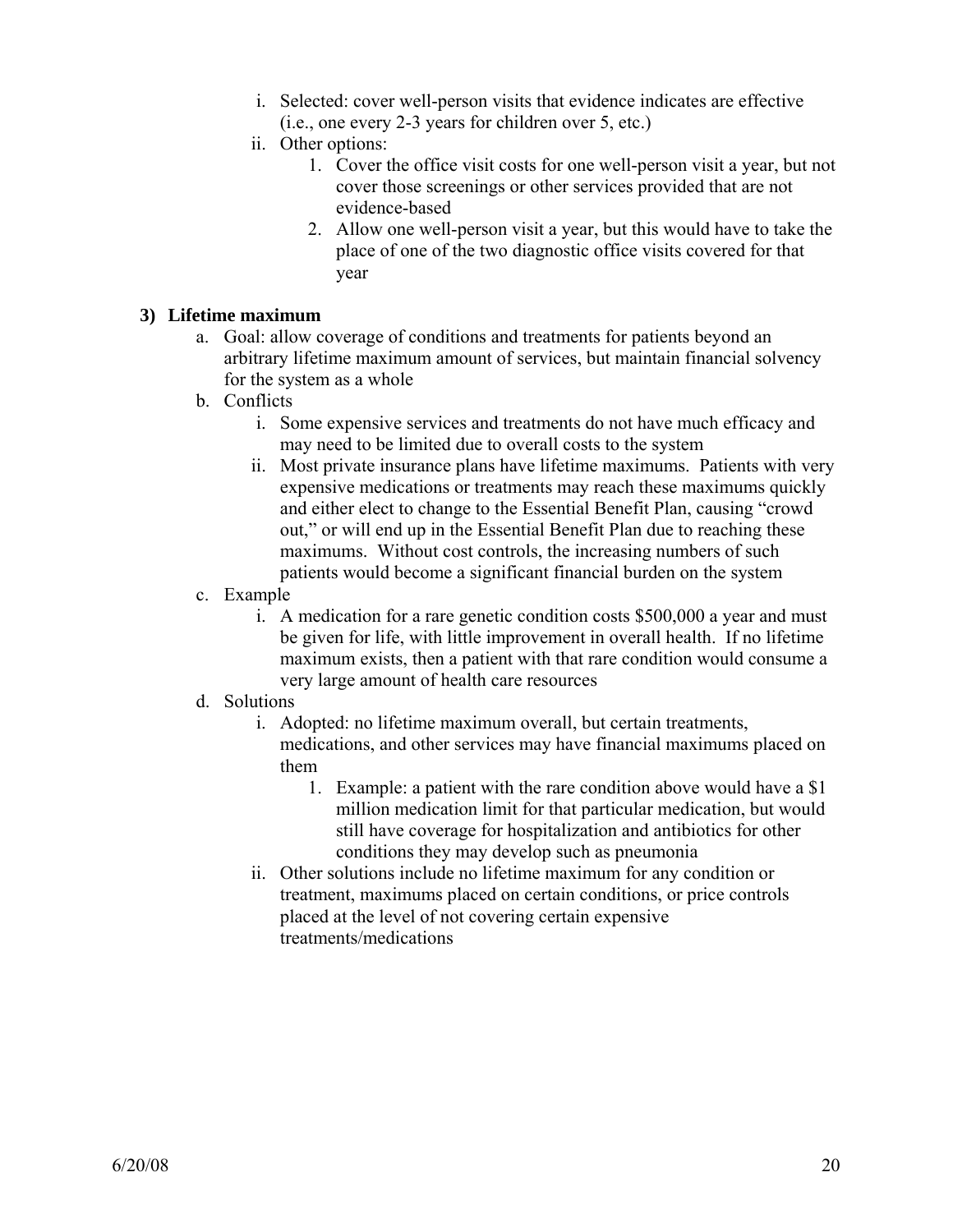### **4) Prescription medication cost sharing**

- a. Goal: incentivize generic medication use when possible and desirable, otherwise incentivizing preferred brand name drug use while disincentivizing use of nonpreferred drugs
- b. Issue:
	- i. Financial barriers to brand name and non-preferred drugs need to be high enough to affect utilization but not be higher than actual drug costs
	- ii. Some medications should have no cost sharing associated with them
		- 1. Regular use of these medications have been associated with lower complication rates and thus lower health care costs
- c. Solutions
	- i. Adopted:
		- 1. Combination of graduated copays and significant coinsurance. For generic and preferred brand drugs, the amount paid would be the smaller of these two cost sharing levels while non-preferred brand drugs would require payment of the larger of the two out-of-pocket costs.
		- 2. Consideration of addition of certain highly effective medications to the value based-services list with no cost sharing associated with them
	- ii. Other solutions:
		- 1. Simple copay
		- 2. Simple coinsurance
		- 3. Other levels of cost sharing

### **5) Mandated services**

- a. Goal: meet all state mandates on coverage of services
- b. Issue:The Prioritized List of Health Services appears to not cover mandated benefits in at least specific instances:
	- i. Some forms of surgery to the contralateral breast performed postmastectomy to achieve symmetry after breast reconstruction
	- ii. Maxillofacial prosthetics for unilateral anomalies of the ear that impact hearing or bilateral anomalies of the ear that do not impact hearing
	- iii. Orthotics for some low ranking conditions of the feet and lower limbs (e.g., flat feet). This may or may not reflect a mandated service as medical necessity must be shown.
- c. Solution
	- i. Adopted: Acknowledge these omissions and bring them to the attention of the Health Services Commission for discussion
	- ii. Other solutions: dictate that state mandated benefits will be a part of the Essential Benefit Package regardless of cost or benefit.
- 6) Ancillary services
	- a. Goal: have some cost containment strategies in place for ancillary services and durable medical supplies to maintain solvency in the system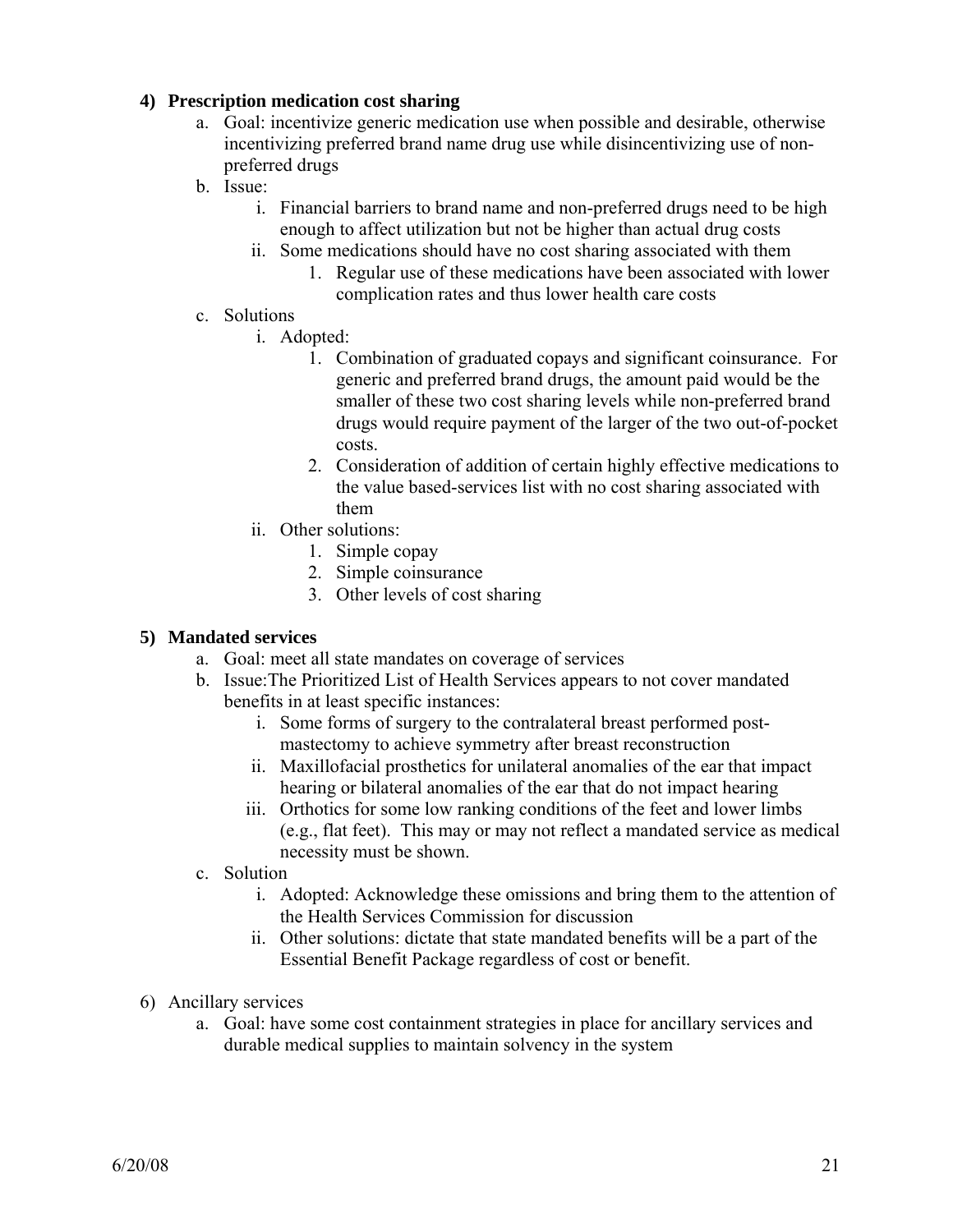- b. Issues:
	- i. Ancillary services and durable medical supplies, such as wheelchairs, may be of variable importance to a patient depending on his or her other medical conditions.
	- ii. Some types of ancillary services may need to be limited to the most costeffective type available
		- 1. Example: traditional wheelchair may be covered but power wheelchair may not have coverage for use for a particular condition
	- iii. Some services which are considered ancillary for most situations may be vital for someone in special circumstances
		- 1. Example: a person with developmental delay may require conscious sedation for a Pap smear
- c. Solutions
	- i. Adopted:
		- 1. Cost sharing commensurate with the Tier of the condition for which the ancillary service is required
			- a. Certain ancillary services may be considered value-based services and therefore subject to minimal or no copays instead.
		- 2. Total cost to the patient would be limited by the out-of-pocket maximum
		- 3. An appeals process would be created to allow approval of any coverage, lower cost sharing, or other coverage modifications for ancillary services in special circumstances. It would be anticipated that such an appeals process would be streamlined (for example, a person requiring sedation for procedures would have sedation approved for all procedures if appropriate after a request is placed for one particular procedure).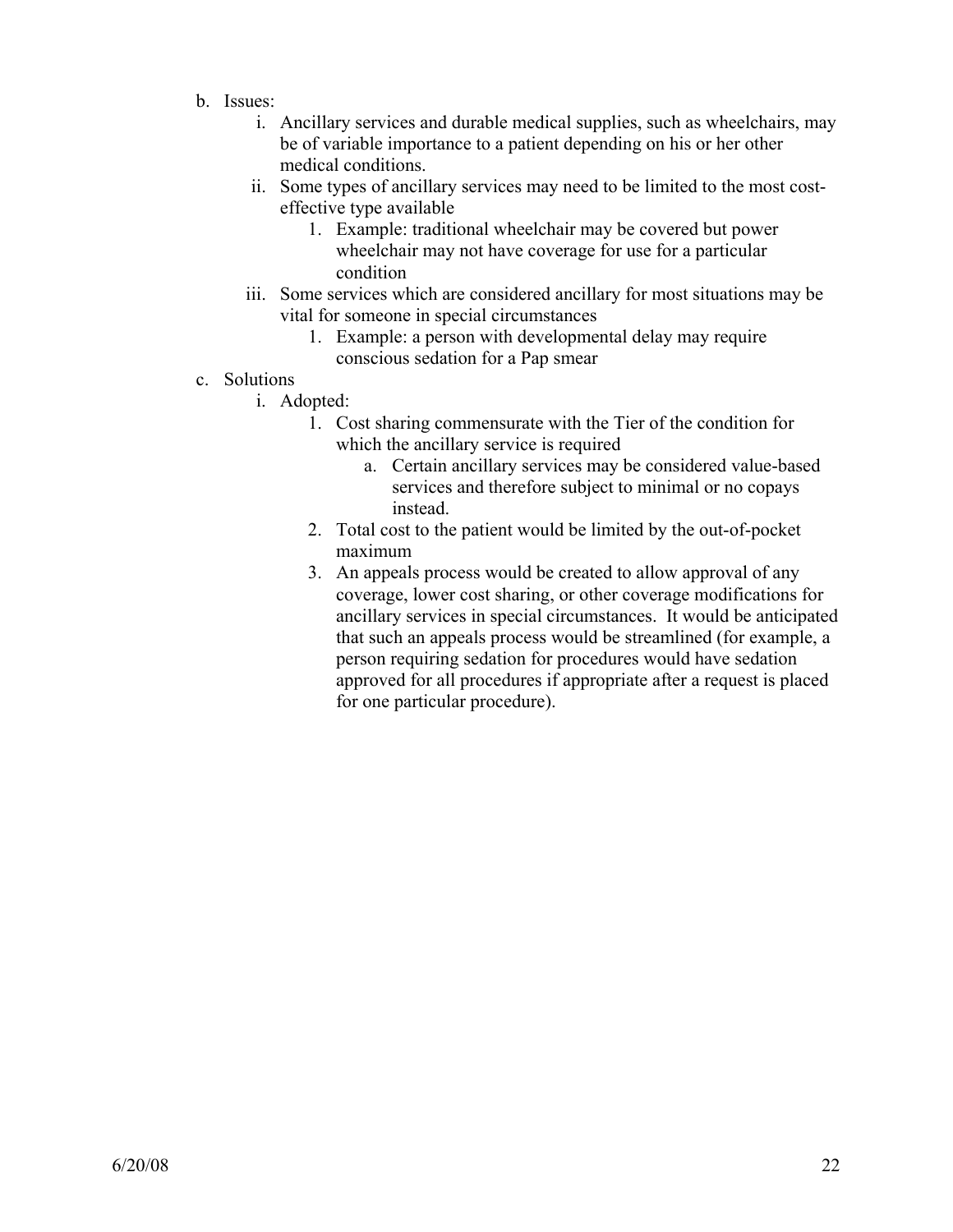## **X. Enhanced Market-Driven Products**

It is anticipated that the private market will create a range of insurance products which will provide more generous and/or comprehensive coverage than the Essential Benefits Package (EBP), likely with a higher premium cost. Such products are welcome in the reformed Oregon health care marketplace.

Under the EBP as proposed, to be a qualifying plan:

- 1) The plan would have to provide all services provided under the EBP at no higher level of cost sharing
	- a. Comfort care should have no or minimal coinsurance, at levels no higher than prescribed in the EBP
	- b. Value-based services would have to be included as designed by the Health Services Commission or other body and offered with the same or lower cost sharing as the EBP
	- c. Basic diagnostic services would have to be offered as outlined in the EBP with no higher cost sharing
	- d. Additional coverage would have to include at least those condition-treatment pairings included in the 2008-09 Prioritized List through Tier III (currently up to an including line 503) with the same or lower cost sharing.
		- i. Additional coverage should be governed by the order of services reflected in the Prioritized List. In other words, cost sharing for Tier I services should be set at levels equal to or lower than that for Tier II; Tier II cost sharing should be set at or below Tier III levels, and Tier IV coverage should be at the highest levels, if covered at all. Additionally, services provided in an integrated health home should be set at levels of cost sharing at or below that of specialty and urgent care services, which in turn should be at levels at or lower than inpatient hospital and ED services.
- 2) Additional conditions and services could be covered
- 3) A plan would not be considered qualifying if it is actuarially equivalent to the EBP but does not meet the criteria in #1 above

Coverage of all parts of the Essential Benefits Package should be required to improve administrative efficiency and to drive workforce changes that will be needed under the reformed plan.

More generous plans may, for example, cover all medical conditions and services (other than value-based services, basic diagnostic services, and comfort care) with a 20% coinsurance, which is the lowest cost sharing amount permitted under the Essential Benefit Package "Tiers." Other plans may choose to cover services which are excluded under the EBP, such as infertility services or cosmetic procedures.

Examples of supplemental plans are given in Figure 2. Note that these are simply example plans; numerous other variations would and could be expected.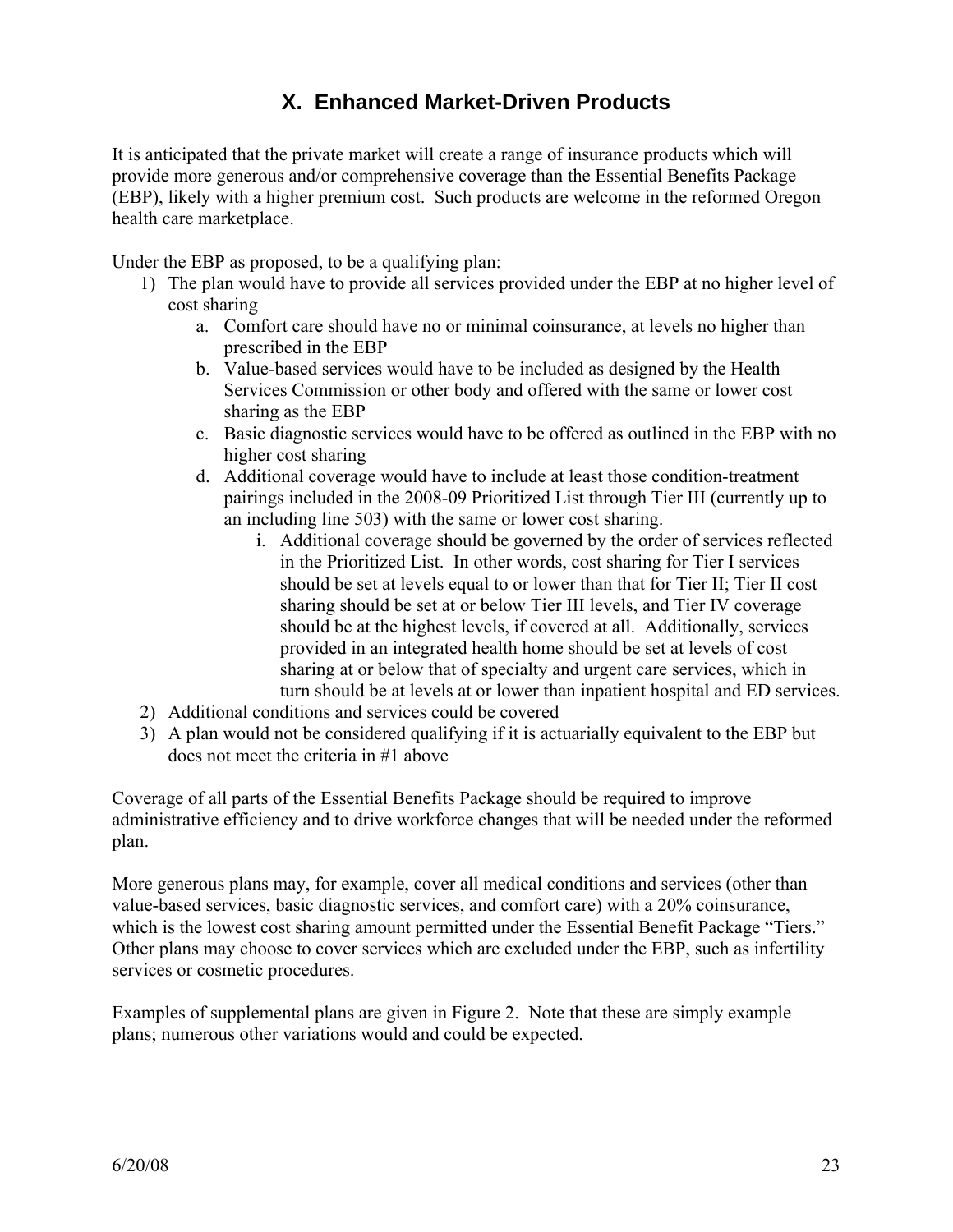|                                  |                                          | <b>Essential Benefit Package*</b>                            |                |                                               | $EBP + Supplement A$                                                                                        |                 | $EBP + Supplement B$               |                                          |                 |  |
|----------------------------------|------------------------------------------|--------------------------------------------------------------|----------------|-----------------------------------------------|-------------------------------------------------------------------------------------------------------------|-----------------|------------------------------------|------------------------------------------|-----------------|--|
| Premium                          |                                          | Low                                                          |                |                                               | Medium                                                                                                      |                 |                                    | High                                     |                 |  |
|                                  |                                          | \$7,500 individual                                           |                |                                               | \$2,500 individual                                                                                          |                 | \$500 individual                   |                                          |                 |  |
| <b>Deductible</b>                |                                          | $$11,250$ individual + 1                                     |                |                                               | \$5,000 individual + 1                                                                                      |                 |                                    | $$1,000$ individual + 1                  |                 |  |
|                                  |                                          | \$15,000 family                                              |                |                                               | \$7,500 family                                                                                              |                 | \$1,500 family                     |                                          |                 |  |
| <b>Out-of-Pocket Maximum</b>     |                                          | \$15,000 individual                                          |                |                                               | \$7,500 individual                                                                                          |                 |                                    | \$4,000 individual                       |                 |  |
| (includes deductible)            |                                          | $$22,500$ individual + 1                                     |                |                                               | $$15,000$ individual + 1                                                                                    |                 |                                    | $$8,000$ individual + 1                  |                 |  |
|                                  |                                          | \$30,000 family                                              |                |                                               | \$22,500 family                                                                                             |                 |                                    | \$12,000 family                          |                 |  |
|                                  |                                          |                                                              |                |                                               | Premiums, Deductibles and Out-of-Pocket Maximums May be Reduced Through State Contributions Based on Income |                 |                                    |                                          |                 |  |
|                                  |                                          |                                                              |                |                                               | <b>Coinsurance Level (Deductible Does Not Apply)</b>                                                        |                 |                                    |                                          |                 |  |
|                                  | Integrated                               | Specialty,                                                   |                | Integrated                                    | Specialty,                                                                                                  |                 | Integrated                         | Specialty,                               |                 |  |
|                                  | Health                                   | Procedures,                                                  |                | Health                                        | Procedures,                                                                                                 |                 | Health                             | Procedures,                              |                 |  |
|                                  | Home                                     | Other OP                                                     | Inpatient      | Home                                          | Other OP<br>Inpatient                                                                                       |                 | Home                               | Other OP                                 | Inpatient       |  |
| <b>Value-Based Services</b>      |                                          | 0-5% depending on service and site                           |                |                                               | 0-5% depending on service and site                                                                          |                 | 0-5% depending on service and site |                                          |                 |  |
| <b>Basic Diagnostic Services</b> | $0\%$                                    | $5\%$                                                        | N/A            | $0\%$                                         | $5\%$<br>N/A                                                                                                |                 | $0\%$                              | $5\%$                                    | N/A             |  |
| <b>Comfort Care</b>              | 0%                                       | 5%                                                           | 20%            | 5%<br>$0\%$<br>20%                            |                                                                                                             | 0%              | $5\%$                              | 20%                                      |                 |  |
|                                  |                                          |                                                              |                | <b>Coinsurance Level (Deductible Applies)</b> |                                                                                                             |                 |                                    |                                          |                 |  |
| <b>Tier I (lines 1-113)</b>      | 20%                                      | 25%                                                          | 30%            | 10%                                           | 15%                                                                                                         | 20%             | 5%                                 | 10%                                      | 15%             |  |
| <b>Tier II (lines 114-311)</b>   | 30%                                      | 35%                                                          | 40%            | 20%                                           | 25%                                                                                                         | 30%             | 10%                                | 15%                                      | 20%             |  |
| <b>Tier III (lines 312-503)</b>  | 40%                                      | 45%                                                          | 50%            | 30%                                           | 35%                                                                                                         | 40%             | 20%                                | 25%                                      | 30%             |  |
| <b>Tier IV (Lines 504-680)</b>   | N <sub>o</sub>                           | No coverage                                                  | N <sub>0</sub> | 50%                                           | No coverage                                                                                                 | N <sub>0</sub>  | 40%                                | 45%                                      | 50%             |  |
|                                  | coverage                                 |                                                              | coverage       |                                               |                                                                                                             | coverage        |                                    |                                          |                 |  |
| <b>Other Services Not On</b>     | N <sub>o</sub>                           | No coverage                                                  | N <sub>o</sub> | No                                            | No coverage                                                                                                 | N <sub>o</sub>  | N <sub>o</sub>                     | Infertility                              | No              |  |
| <b>Prioritized List</b>          | coverage<br>40%                          | 45%                                                          | coverage       | coverage<br>30%                               | 35%                                                                                                         | coverage<br>40% | coverage                           | $(50\%)$<br>25%                          | coverage<br>30% |  |
| <b>Discretionary Services</b>    |                                          |                                                              | 50%            |                                               |                                                                                                             |                 | 20%                                |                                          |                 |  |
| <b>Prescription Medications</b>  | Generic \$5, Preferred Brand \$25, Other |                                                              |                |                                               | Generic \$5, preferred brand \$20, other                                                                    |                 |                                    | Generic \$5, preferred brand \$15, other |                 |  |
|                                  |                                          | Brand 50% coinsurance<br>\$100 copay, waived if criteria met |                |                                               | brand 40% coinsurance                                                                                       |                 |                                    | brand 20% coinsurance                    |                 |  |
| <b>Ambulance</b>                 |                                          |                                                              |                |                                               | \$75, waived if criteria met                                                                                |                 |                                    | \$50, waived if criteria met             |                 |  |
|                                  |                                          | \$100 copay (waived if admitted or                           |                |                                               | \$75 copay (waived if admitted or                                                                           |                 |                                    | \$50 copay (waived if admitted or        |                 |  |
| <b>Emergency Department</b>      |                                          | transport criteria met), then 50%                            |                |                                               | transport criteria met), then 40%                                                                           |                 |                                    | transport criteria met), then 20%        |                 |  |
|                                  |                                          | coinsurance                                                  |                |                                               | coinsurance                                                                                                 |                 |                                    | coinsurance                              |                 |  |
| <b>Other Diagnostic Services</b> |                                          | Varies                                                       |                |                                               | Varies                                                                                                      |                 | Varies                             |                                          |                 |  |

### **Fi gure 2. Exam ples of the Essential Benefit Packa ge with Supplemental Plans**

\*Please see description of Essential Benefit Package on pages 13-14 for more detail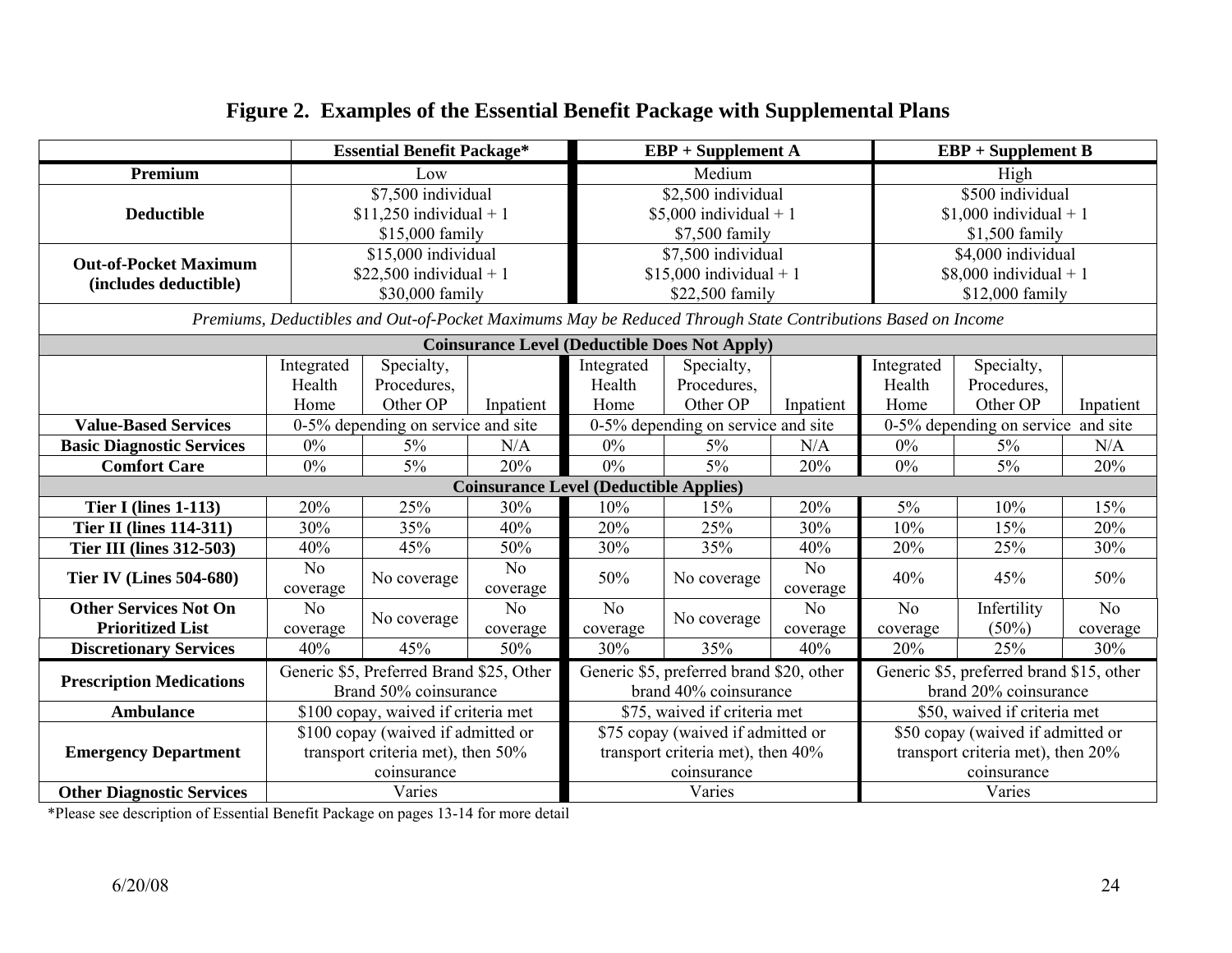### **XI. Vignettes**

### Sarah Smith—The Essential Benefit Package (EBP)

Sarah is a 22-year-old unmarried waitress whose income is 225% of the federal poverty level (FPL). She purchases the Essential Benefit Package. Her annual exam and Pap smear are fully paid for, as are her birth control pills, with no cost sharing. She receives a scheduled preventive dental exam and cleaning at no cost as a value-based service. Unfortunately, Sarah is the victim of a car accident and suffers multiple broken bones, a head injury, and internal injuries. She is taken to the ED via LifeFlight and spends several days in the ICU. Later, she requires physical therapy, occupational therapy, and other rehabilitative services. Because the most serious of these conditions are in Tier I, she is required to pay 100% of her bills until she reaches a \$2,500 deductible, then 30% of her bills until she reaches an out-of-pocket maximum of \$7,500 (her deductible and out-of-pocket maximum were reduced due to her income level). In fact, her total bills reached \$150,000 and so her effective cost sharing rate was  $$7,500/$150,000 = 5\%$ .

#### The Jones Family—The Essential Benefit Package with Later Buy Up

Jack and Jill Jones are in their mid-twenties and expecting their first child. They purchase the Essential Benefit Package with no supplements. Jill's prenatal care is covered with no cost sharing. As a value-based service, she may only have a 5% cost share for her hospital delivery but, because she earned incentive points by attending regular prenatal visits, she has earned a reduction in her cost sharing to 0%. The Joneses are happy to know that their new baby will have all of his or her well-child visits and immunizations covered with no cost sharing.

During the pregnancy, Jack develops a cough and uses one of his two diagnostic visits with no cost sharing to see his nurse practitioner at his integrated health home. He is diagnosed with bacterial pneumonia. He discusses cost-effective treatment options with his nurse practitioner and elects to use a low-cost generic antibiotic, which he gets for a \$5 copayment. He is also able to enroll in a stop smoking program with no cost sharing, thereby reducing his chances of getting lung infections in the future.

When little Jenny is born, the family is dismayed to find out that she has a congenital heart problem. This condition is located in Tier I of the Prioritized List. The family is required to pay 40% of the charges for her NICU stay and 30% for the surgeries after meeting their \$15,000 deductible. However, once the family meets its \$30,000 out-of-pocket maximum, the remainder of Jenny's bills are paid with no further cost sharing.

Knowing that their daughter has special health care needs, the Jones family elects to pay a higher premium to "buy down" their cost sharing for treatments and hospitalizations for Jenny through the EBP + Supplement B plan the next year. With this plan, Jenny's doctor visits are covered with a 5% coinsurance, while her surgeries and hospitalizations are covered with a 10% and 15% coinsurance, respectively. Her parents expect that they will not meet their out-of-pocket maximum and will have a lower financial burden under this plan.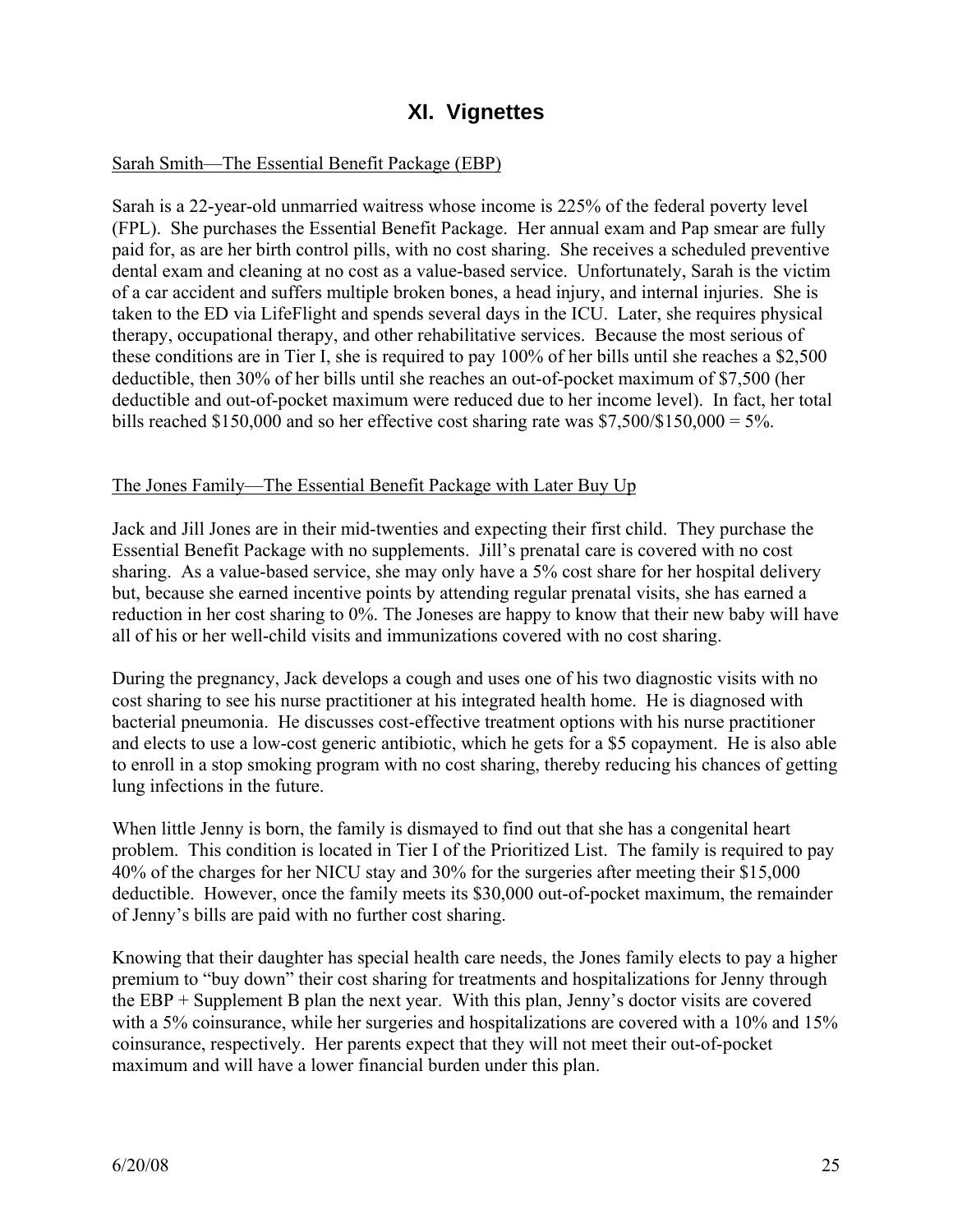### The Swerski Family—The Essential Benefit Package + Supplement A

Bob and Mary Swerski are in their mid-fifties; Bob has high blood pressure and high cholesterol and Mary suffers from migraines. They elect to purchase a higher premium variation on the Essential Benefit Package that includes the Supplement A benefits. This more generous package allows Bob to see his physician regularly for control of his health conditions. Because moderate depression is in Tier I, Bob is able to see his psychiatrist for monthly therapy sessions, which work better for him than medications, with a 15% coinsurance instead of the 30% rate under the EBP. Visits to check his blood pressure have no cost sharing and the enhanced package pays 95% of his laboratory tests to follow his cholesterol levels. His generic high blood pressure medications are \$5 a prescription, but his preferred brand cholesterol medication is \$20. Mary is able to get her colon cancer screening test with no cost sharing as it is in the value-based services portion of their plan.

Bob starts to feel chest pain and goes to the ED where he is diagnosed with a heart attack and admitted to the hospital. The heart attack requires a \$75 copay and 40% coinsurance for the ED visit and 20% coinsurance for hospital inpatient care after Bob meets their \$5,000 deductible. However, because Bob has been seeing his doctor regularly and has filled his prescriptions appropriately, he is able to reduce his hospital cost sharing to the outpatient level (15%) through an incentive credit.

Mary suffers a terrible migraine due to worry about Bob's condition. She has not seen her physician about her migraines in the past year and has not taken the medication that her doctor prescribed. Mary visits the ED, resulting in a \$75 copay, and 40% coinsurance after the \$5,000 family deductible is met. She does not qualify for a reduction in cost sharing and must pay the full 40% unless that amount takes them above their \$15,000 out-of-pocket maximum.

The next year, the Swerskis again elect to purchase the EBP + Supplement A plan, but Mary makes a point of seeing her doctor regularly to control her headaches and earn credits if she should need ED care for a migraine that is not controlled with outpatient medications.

#### Fred and Wilma Flint—The Essential Benefit Package + Supplement B

Fred Flint is a 40-year-old quarry worker, and his wife Wilma is a homemaker. They have one daughter. The family is concerned about paying high cost sharing for unexpected hospitalizations and thus purchases the higher premium EBP + Supplement B plan.

Fred sees his doctor for a physical, and has his blood pressure and cholesterol checked with no cost sharing. Fred's office visits for his asthma are also available with no cost-sharing as valuebased services. Fred does not take very good care of his asthma, however, and is admitted with an acute asthma exacerbation. Non-value-based services for asthma, such as hospital admission, are located in Tier I. Fred is responsible for a 15% coinsurance for this hospitalization, after meeting the \$1,500 family deductible.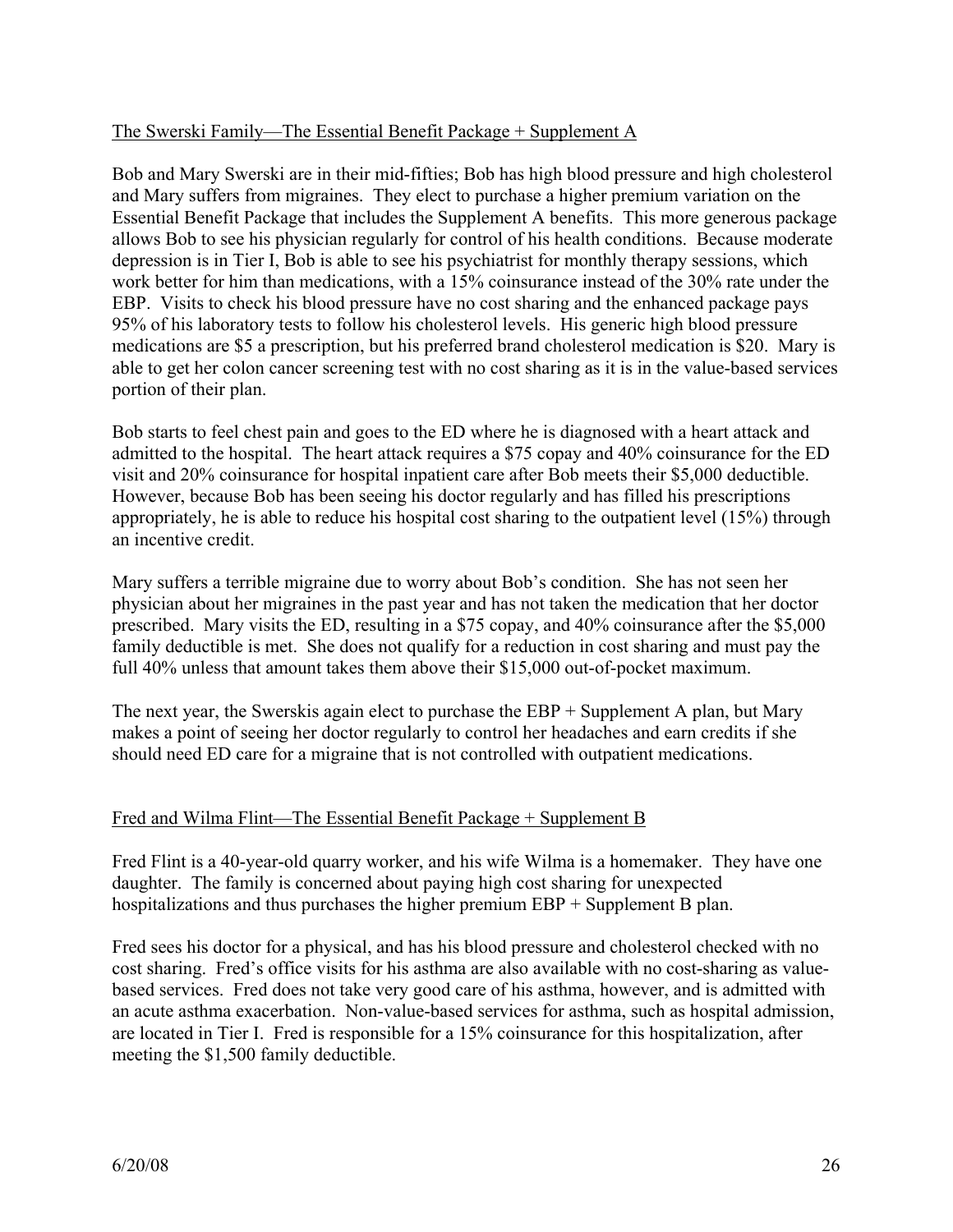After being discharged from the hospital, Fred drops a large stone on his foot in the quarry and hurts his ankle. He sees his doctor and has an x-ray taken, which are covered services with a 5% coinsurance under his diagnostic benefit. His broken ankle is in Tier II, making the casting and subsequent orthopedic surgeon office visit covered with a 15% coinsurance.

While convalescing from his fracture, Fred realizes that he needs reading glasses. Because glasses are on the Discretionary List, Fred needs to pay extra for the designer frames that he picks out and the \$200 eyeglass maximum contribution from the Plan is applied to his \$2000 discretionary maximum.

Their daughter Pebbles suffers from bipolar disorder, which is in Tier I. She sees her psychiatrist with a 10% coinsurance after reaching the \$1,500 family deductible and purchases her generic medications with a \$5 copay. However, she decides to have a breast augmentation, which is on the excluded conditions list. The entire cost of this procedure is her responsibility, and does not apply to the family deductible or out-of-pocket maximum.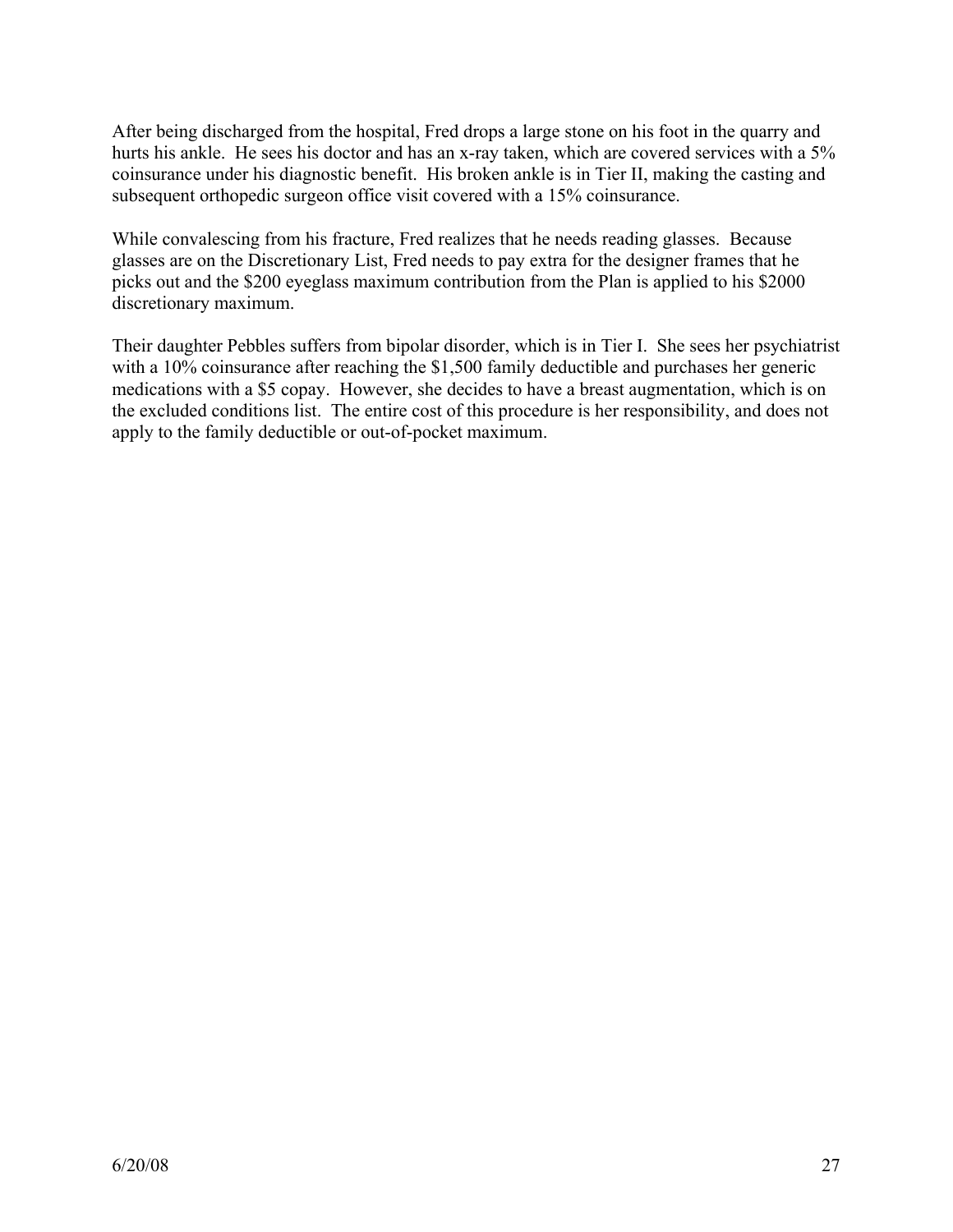## **Appendix A: OHFB Benefits Committee Guiding Principles Checklist**

#### **I. Is the set of essential health services established by this committee:**

- a. essential to the public health of Oregonians?
- b. based upon a proven benefit model?
- c. reflective of the values of Oregonians?
- d. easy to adjust in response to new information on cost and effectiveness?
	- e. affordable (to the individual, employer, and state) and economically sustainable?
- f. developed in a transparent manner?

#### **II. Does the set of essential health services place emphasis on the following services identified in SB 329?**

- a. Preventive care
- b. Chronic disease management
- c. Primary care medical homes
- d. Dignified end-of-life care
- e. Patient-centered care
- f. Provision of care in the least restrictive environment

#### **III. Does the set of essential health services help promote:**

- a. wellness?
- b. patient engagement (including education towards self-management)?
- c. coordination and integration of care?
- d. population health?
- e. cost-effective care?
- f. cost-control/reductions in over-utilization?
- g. access to timely and appropriate diagnosis and treatment?

#### **IV. Have the following issues been addressed by this committee?**

- a. Use of evidence-based medicine
- b. Efficacy of treatments
- c. Reduction of health disparities
- d. Personal responsibility
- e. Impact on vulnerable populations (including but not limited to pregnant women, infants and small children)
- f. Incentives to encourage appropriate use of effective services
- g. Acute and tertiary care needs of the population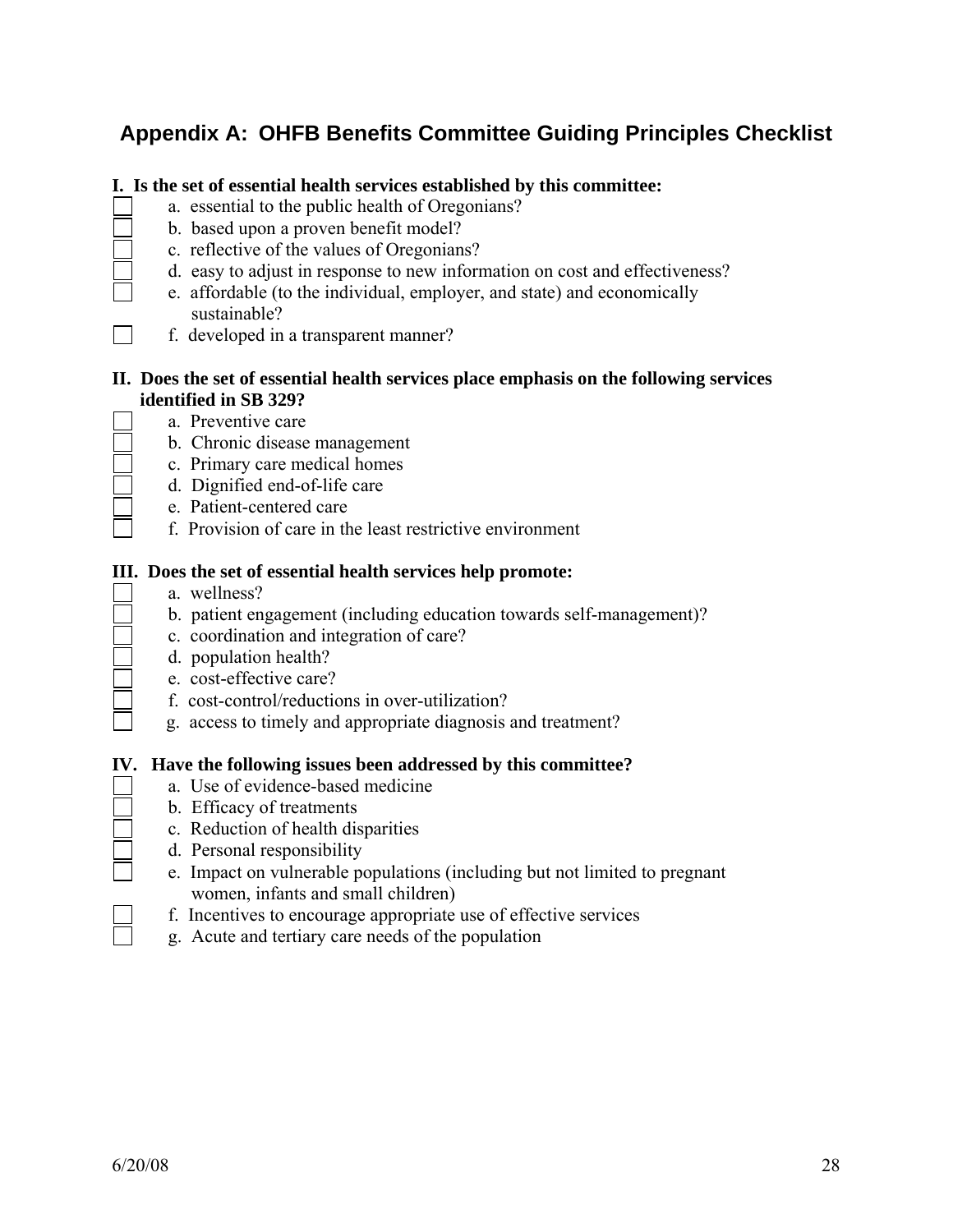### **Appendix B: Estimated Pricing of the Essential Benefit Package and Projected State Contribution Levels Under Example Scenarios**

The Oregon Health Fund Board contracted with James Matthisen of The Mosier Group LLC to conduct a preliminary actuarial pricing of the Essential Benefits Package (EBP) developed by the Benefits Committee. The complexity of the EBP prevented the completion of a data-driven model within the given timeframe and limited the use of robust actuarial methods. Once efforts move forward on the implementation of this or a similar benefit package, a much more intensive analysis using a claims-based approach should be undertaken. Assumptions used in this preliminary pricing include:

- EBP offered within an Exchange under an individual mandate
- Provider reimbursement rates near current commercial levels
- Potential cost savings due to increased utilization of preventive services, chronic disease management and timely care in an integrated health home are not taken into account
- Savings due to an overall benefit cap and other potential limitations on discretionary services not included (this was incorporated too late in the recommendations to include in the pricing model)
- The higher-than-average levels of cost sharing are assumed to reduce demand for services by 5%. This assumption is based on an assumption that the net cost sharing is designed such that equal incentives for reduced use are incorporated at all income levels.

The per-member per-month estimate of \$235.18 shown in Figure B.1 represents the estimated cost of the EBP (shown in Figure 1 on page 16) for a 40-44 year-old adult in 2008 dollars using these and other necessary assumptions.

The Benefits Committee was also presented with examples of what cost sharing might look like if it were graduated downward at lower income levels, with no cost sharing assumed for individuals with household incomes under 100% FPL. The first example shown in Figure B.2 has out-of-pocket maximums limited to 5% of gross income. The graduation of the individual contributions toward premium are in the fashion recommended by the Eligibility  $\&$  Enrollment Committee, however it is was that committee's intent that all cost sharing (including deductibles/coinsurance) should be limited to these levels, not just the premium share. This spreadsheet shows that the average contribution of the state towards premium for those with family incomes between 100% and 300% FPL would be \$353 per-person per-month (PMPM) in 2008 dollars, assuming all parents under 200% FPL would not have an individual contribution towards the premium. The percentages towards the bottom of the page show the percentage of gross income represented by the individual contribution toward premium, deductible and out-ofpocket maximum for different family sizes. The same information was presented using cost sharing patterned after a scenario referred to as 'Straw Plan A' modeled for the Finance Committee (see Figure B.2). In this example the state's average contribution towards the premium for those between 100-300% FPL would be \$292 PMPM. The Benefits Committee was dismayed to learn that even these high levels of cost sharing did not result in the \$300 PMPM state contribution most recently assumed in the modeling done for the Finance Committee.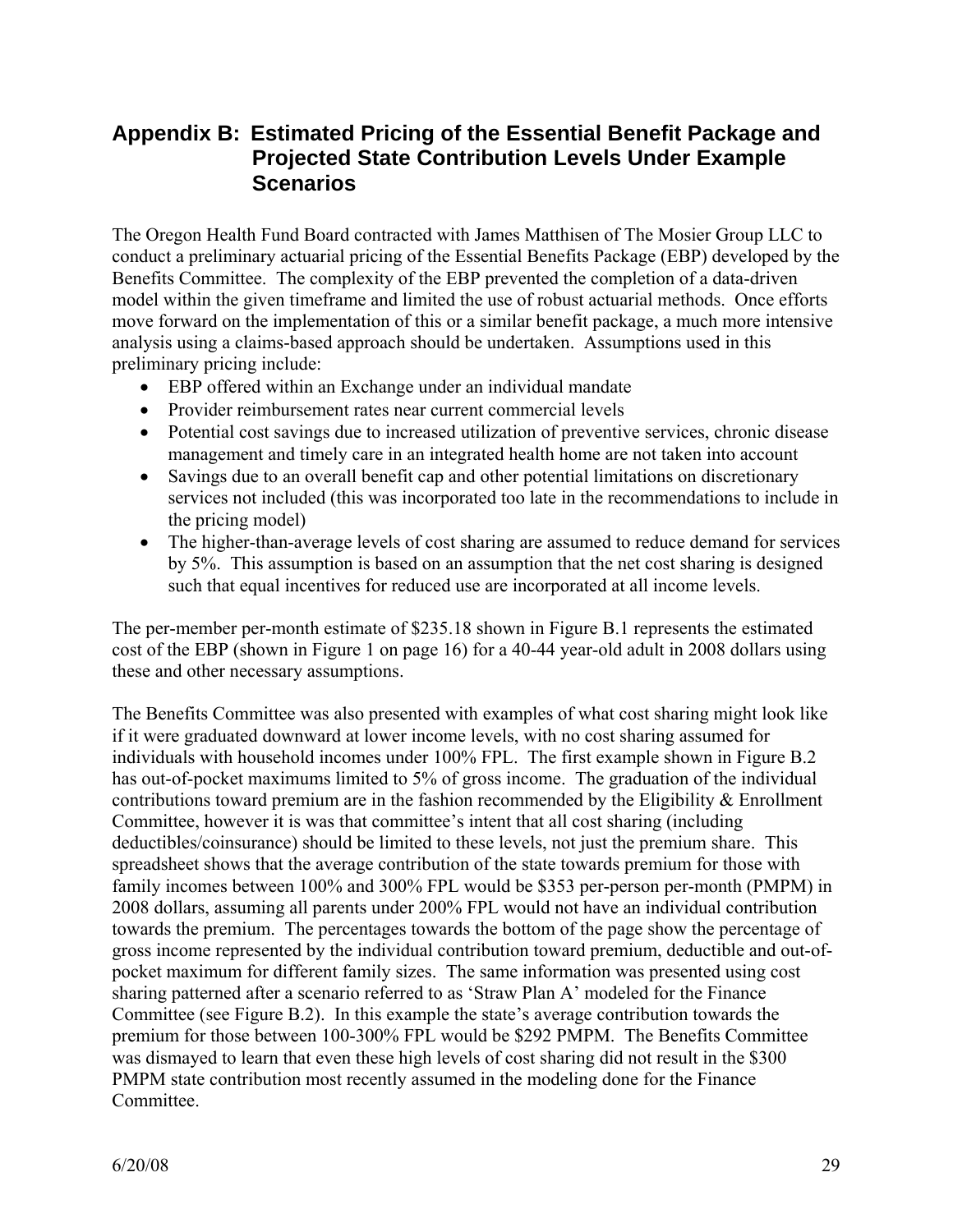### **Figure B.1 Oregon Health Fund Board Benefits Committee Preliminary Pricing and Plan Design Impact Analysis**

| <b>Category of Care</b>                    | <b>PMPM Costs</b> | <b>Avg Cost Sharing</b> | <b>Net PMPM</b> |
|--------------------------------------------|-------------------|-------------------------|-----------------|
| <b>Value-Based Services</b>                | 27.99             | 1%                      | 27.71           |
| Basic Diagnostic Services (2 visits, basic | 11.18             | 1%                      | 11.07           |
| office diagnostics)                        |                   |                         |                 |
| <b>Comfort Care</b>                        | 3.08              | 5%                      | 2.93            |
| Tier I (Lines 1-113)                       | 71.46             | 23%                     | 55.38           |
| Tier II (Lines 114-311)                    | 77.42             | 38%                     | 48.39           |
| Tier III (Lines 312-503)                   | 41.09             | 45%                     | 22.60           |
|                                            |                   |                         |                 |
| Ambulance                                  | 6.39              | 3%                      | 6.18            |
| <b>Emergency Room</b>                      | 20.76             | 55%                     | 9.34            |
| Medications                                | 65.57             | 18%                     | 53.94           |
| Diagnostic Services                        | 89.82             | 20%                     | 71.85           |
|                                            |                   |                         |                 |
| Total/Avg                                  | 414.75            | 25%                     | 309.37          |
| <b>Cost Sharing Utilization Offset</b>     |                   | 5%                      |                 |
| Deductible                                 |                   | \$7,500                 | (\$119.14)      |
| OOP Max                                    |                   | \$15,000                | 19.95           |
|                                            |                   |                         |                 |
| <b>Total Cost without Admin</b>            | 414.75            | 49%                     | 210.18          |
| Admin Load                                 |                   |                         | \$25            |
| <b>Total Cost PMPM</b>                     |                   |                         | 235.18          |
|                                            |                   |                         |                 |
|                                            |                   |                         |                 |
|                                            |                   |                         |                 |
|                                            |                   |                         |                 |
|                                            |                   |                         |                 |
|                                            |                   |                         |                 |
|                                            |                   |                         |                 |
|                                            |                   |                         |                 |
|                                            |                   |                         |                 |
|                                            |                   |                         |                 |
|                                            |                   |                         |                 |
|                                            |                   |                         |                 |
|                                            |                   |                         |                 |
|                                            |                   |                         |                 |
|                                            |                   |                         |                 |
|                                            |                   |                         |                 |
|                                            |                   |                         |                 |
|                                            |                   |                         |                 |
|                                            |                   |                         |                 |
| 6/20/08                                    |                   |                         |                 |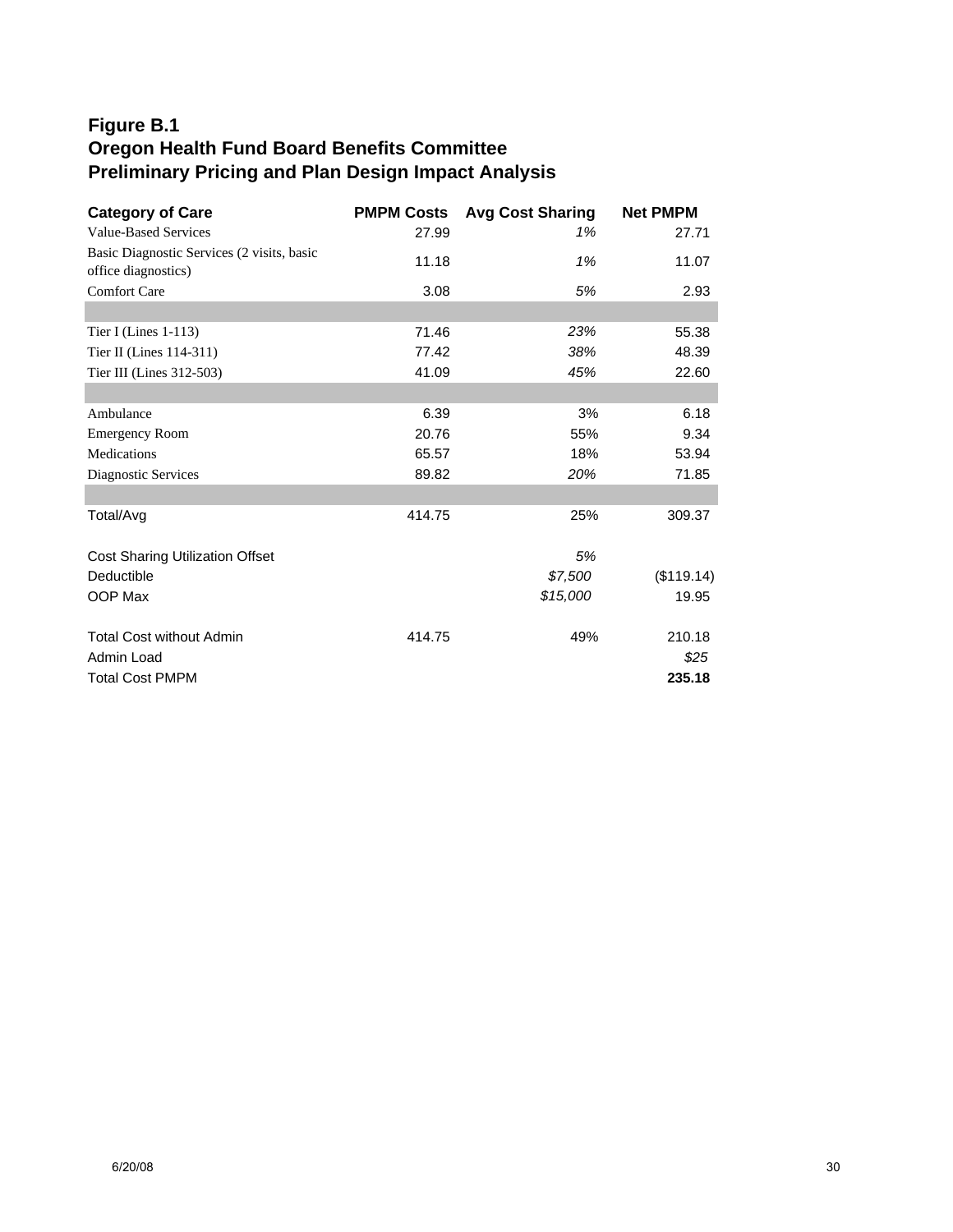## **Figure B.2 Oregon Health Fund Board Benefits Committee**

**Projected State Contribution Levels With Out-of-Pocket Maximum Limited to 5% of Gross Income For An Individual < 300% FPL**

| Federal Poverty Level          | 100-124% |         |         |                                        |         |         |         |         | 125-149% 150-174% 175-199% 200-224% 225-249% 250-274% 275-299% 300-399% 1 | $400 + \%$         |
|--------------------------------|----------|---------|---------|----------------------------------------|---------|---------|---------|---------|---------------------------------------------------------------------------|--------------------|
| <b>Median Monthly Income</b>   | \$975    | \$1,192 | \$1,408 | \$1,625                                | \$1,842 | \$2,058 | \$2,275 | \$2,492 |                                                                           | $$3,033$ $$3,467+$ |
| Deductible                     | \$250    | \$250   | \$400   | \$400                                  | \$500   | \$500   | \$700   | \$700   | \$2,500                                                                   | \$2,500            |
| <b>Out-of-Pocket Max</b>       | \$500    | \$500   | \$800   | \$800                                  | \$1,000 | \$1,000 | \$1,400 | \$1,400 | \$5,000                                                                   | \$5,000            |
| <b>Individual Monthly</b>      | \$0      | \$0     | \$28    | \$33]                                  | \$55    | \$62    | \$114   | \$125   | \$308                                                                     | \$308              |
| <b>Contribution</b>            |          |         |         |                                        |         |         |         |         |                                                                           |                    |
| <b>Percent of Income</b>       | $0.0\%$  | $0.0\%$ | 2.0%    | 2.0%                                   | 3.0%    | 3.0%    | 5.0%    | 5.0%    | っ                                                                         | っ                  |
| <b>State Contribution</b>      | \$408    | \$408   | \$371   | \$367                                  | \$337   | \$330   | \$265   |         | \$254 Tax break                                                           | None               |
| <b>Total Monthly Premium</b>   | \$408    | \$408   | \$400   | \$400                                  | \$392   | \$392   | \$379   | \$379   | \$308                                                                     | \$308              |
| <b>Percent of Premium from</b> |          |         |         |                                        |         |         |         |         |                                                                           |                    |
| <b>State Contribution</b>      | 100%     | 100%    | 93%     | 92%                                    | 86%     | 84%     | 70%     | 67%     |                                                                           |                    |
| <b>Avg State Contribution</b>  |          |         |         | Avg State Contribution with No Premium |         |         |         |         |                                                                           |                    |
| for 100-300% FPL               | \$349    |         |         | Share for Parents < 200% FPL           |         |         | \$353   |         |                                                                           |                    |

|                                     |                   | 100%    | 125%    | 150%    | 175%    | 200%    | 225%    | 250%    | 275%    | 300%    | 350%    | 400%    |
|-------------------------------------|-------------------|---------|---------|---------|---------|---------|---------|---------|---------|---------|---------|---------|
| æ                                   | <b>Individual</b> | \$867   | \$1,083 | \$1,300 | \$1,517 | \$1,733 | \$1,950 | \$2,167 | \$2,383 | \$2,600 | \$3,033 | \$3,467 |
| ŏ                                   | Premium           | 0.0%    | 0.0%    | 2.2%    | 1.9%    | 3.2%    | 2.8%    | 5.3%    | 4.8%    | 11.9%   | 10.2%   | 8.9%    |
| Ē                                   | Deductible        | 2.4%    | 1.9%    | 2.6%    | 2.2%    | 2.4%    | 2.1%    | 2.7%    | 2.4%    | 8.0%    | 6.9%    | 6.0%    |
| dividual<br>aximum<br>ome           | OOP max           | 4.8%    | 3.8%    | 5.1%    | 4.4%    | 4.8%    | 4.3%    | 5.4%    | 4.9%    | 16.0%   | 13.7%   | 12.0%   |
| Siz<br>Σ<br>ပ                       | Individual+1      | \$1,167 | \$1,458 | \$1,750 | \$2,042 | \$2,333 | \$2,625 | \$2,917 | \$3,208 | \$3,500 | \$4,083 | \$4,667 |
| Pocket<br><u>হ</u><br>ត<br>ਠ        | Premium           | 0.0%    | 0.0%    | 3.2%    | 2.8%    | 4.7%    | 4.2%    | 7.8%    | 7.1%    | 17.6%   | 15.1%   | 13.2%   |
| nthly<br>nted<br>š                  | Ded               | 3.6%    | 2.9%    | 3.8%    | 3.3%    | 3.6%    | 3.2%    | 4.0%    | 3.6%    | 11.9%   | 10.2%   | 8.9%    |
| $\overline{\mathsf{s}}$             | OOP max           | 7.1%    | 5.7%    | 7.6%    | 6.5%    | 7.1%    | 6.3%    | 8.0%    | 7.3%    | 23.8%   | 20.4%   | 17.9%   |
| ъ<br>۰<br>ō                         | Family of 3       | \$1,467 | \$1,833 | \$2,200 | \$2,567 | \$2,933 | \$3,300 | \$3,667 | \$4,033 | \$4,400 | \$5,133 | \$5,867 |
| epre<br>Ś<br>ð<br>Ō                 | Premium           | 0.0%    | 0.0%    | 3.8%    | 3.8%    | 5.7%    | 5.6%    | 9.3%    | 9.3%    | 21.0%   | 18.0%   | 15.8%   |
| <b>ntrib</b><br>9e<br>œ<br>and<br>ω | Ded               | 4.3%    | 3.4%    | 4.5%    | 3.9%    | 4.3%    | 3.8%    | 4.8%    | 4.3%    | 14.2%   | 12.2%   | 10.7%   |
| rcenta<br>ၑ<br>Ĕ<br>ಹ               | OOP max           | 8.5%    | 6.8%    | 9.1%    | 7.8%    | 8.5%    | 7.6%    | 9.5%    | 8.7%    | 28.4%   | 24.4%   | 21.3%   |
| စ်                                  | Family of 4       | \$1,767 | \$2,208 | \$2,650 | \$3,092 | \$3,533 | \$3,975 | \$4,417 | \$4,858 | \$5,300 | \$6,183 | \$7,067 |
| Deductible<br>Monthly<br>Cost<br>Ñ. | Premium           | 0.0%    | 0.0%    | 3.2%    | 3.2%    | 4.7%    | 4.7%    | 7.7%    | 7.7%    | 17.5%   | 15.0%   | 13.1%   |
| ℼ                                   | Dedl              | 3.5%    | 2.8%    | 3.8%    | 3.2%    | 3.5%    | 3.1%    | 4.0%    | 3.6%    | 11.8%   | 10.1%   | 8.8%    |
|                                     | OOP max           | 7.1%    | 5.7%    | 7.5%    | 6.5%    | 7.1%    | 6.3%    | 7.9%    | 7.2%    | 23.6%   | 20.2%   | 17.7%   |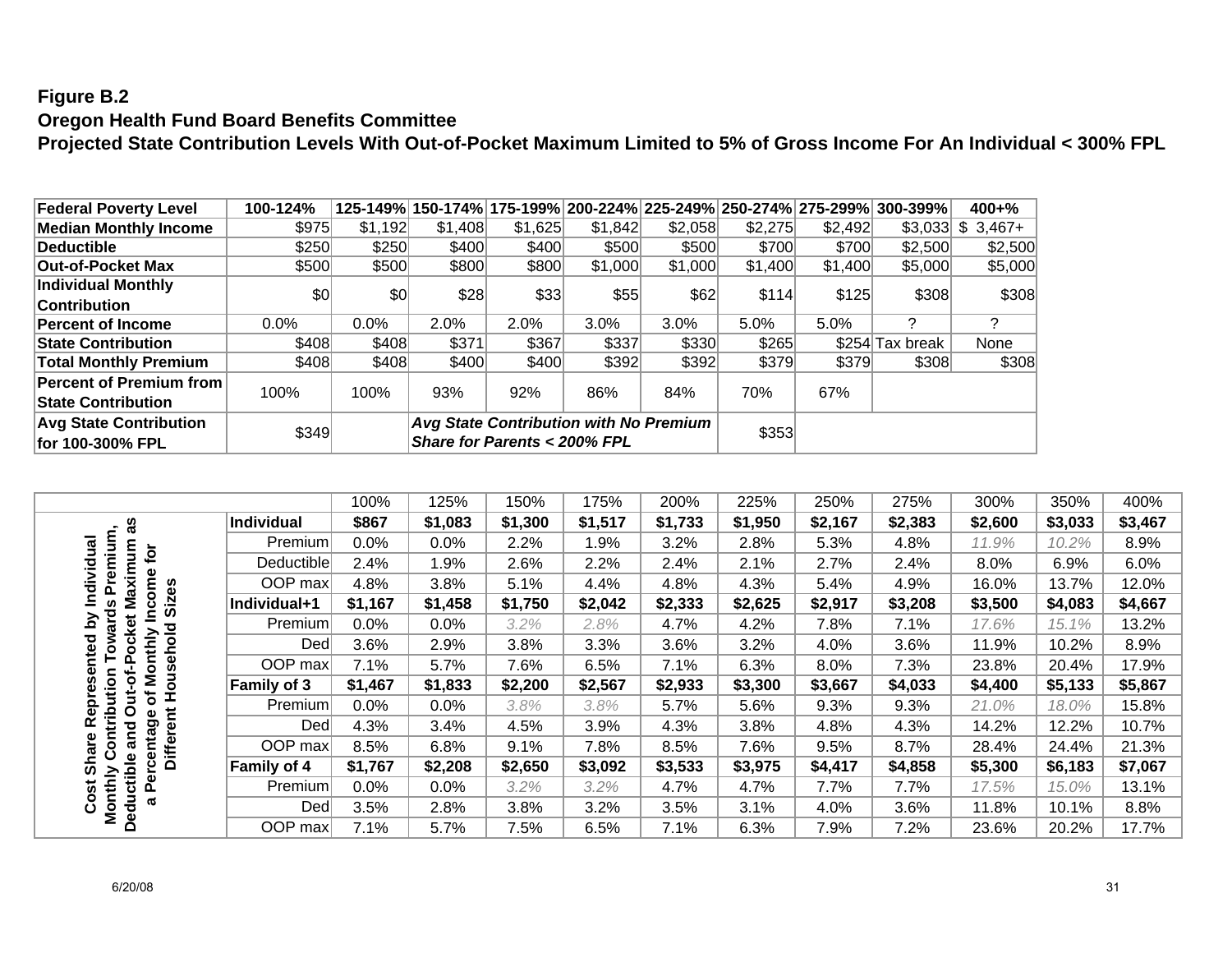### **Figure B.3 Oregon Health Fund Board Benefits Committee Projected State Contribution Levels With Cost Sharing Aligned With Straw Plan A**

| <b>Federal Poverty Level</b>  | 100-124% |         |                                               |         |         |         |          |          | 125-149% 150-174% 175-199% 200-224% 225-249% 250-274% 275-299% 300-400% | $400 + \%$         |
|-------------------------------|----------|---------|-----------------------------------------------|---------|---------|---------|----------|----------|-------------------------------------------------------------------------|--------------------|
| <b>Median Monthly Income</b>  | \$975    | \$1,192 | \$1,408                                       | \$1,625 | \$1,842 | \$2,058 | \$2,275  | \$2,492  |                                                                         | $$3,033$ $$3,467+$ |
| Deductible                    | \$500    | \$500   | \$1,000                                       | \$1,000 | \$2,500 | \$2,500 | \$5,000  | \$5,000  | \$7,500                                                                 | \$7,500            |
| Out-of-Pocket Max             | \$1,000  | \$1,000 | \$2,000                                       | \$2,000 | \$5,000 | \$5,000 | \$10,000 | \$10,000 | \$15,000                                                                | \$15,000           |
| Individual Monthly            | \$0      | 30      | \$28                                          | \$33    | \$55    | \$62    | \$114    | \$125    | \$235                                                                   | \$235              |
| <b>Contribution</b>           |          |         |                                               |         |         |         |          |          |                                                                         |                    |
| <b>Percent of Income</b>      | 0.0%     | $0.0\%$ | 2.0%                                          | 2.0%    | 3.0%    | 3.0%    | 5.0%     | 5.0%     | っ                                                                       | っ                  |
| <b>State Contribution</b>     | \$392    | \$392   | \$334                                         | \$330   | \$253   | \$247   | \$148    |          | \$137 Tax break                                                         | None               |
| <b>Total Monthly Premium</b>  | \$392    | \$392   | \$363                                         | \$363   | \$308   | \$308   | \$262    | \$262    | \$235                                                                   | \$235              |
| <b>Percent of Premium</b>     | 100%     |         | 92%                                           | 91%     | 82%     | 80%     |          | 52%      |                                                                         |                    |
| from State Contribution       |          | 100%    |                                               |         |         |         | 57%      |          |                                                                         |                    |
| <b>Avg State Contribution</b> |          |         | <b>Avg State Contribution with No Premium</b> |         |         |         |          |          |                                                                         |                    |
| for 100-300% FPL              | \$288    |         | Share for Parents < 200% FPL                  |         |         |         | \$292    |          |                                                                         |                    |

|                                     |              | 100%    | 125%    | 150%    | 175%    | 200%    | 225%    | 250%    | 275%    | 300%    | 350%    | 400%    |
|-------------------------------------|--------------|---------|---------|---------|---------|---------|---------|---------|---------|---------|---------|---------|
| ξ<br>$\overline{\sigma}$            | Individual   | \$867   | \$1,083 | \$1,300 | \$1,517 | \$1,733 | \$1,950 | \$2,167 | \$2,383 | \$2,600 | \$3,033 | \$3,467 |
| ξ<br>$\overline{\overline{a}}$      | Premium      | 0.0%    | 0.0%    | 2.2%    | 9%.ا    | 3.2%    | 2.8%    | 5.3%    | 4.8%    | $9.0\%$ | 7.8%    | 6.8%    |
| Maxim<br><u>호</u><br>Ê              | Deductible   | 4.8%    | 3.8%    | 6.4%    | 5.5%    | 12.0%   | 10.7%   | 19.2%   | 17.5%   | 24.0%   | 20.6%   | 18.0%   |
| 듷<br>Δ                              | OOP max      | 9.6%    | 7.7%    | 12.8%   | 11.0%   | 24.0%   | 21.4%   | 38.5%   | 35.0%   | 48.1%   | 41.2%   | 36.1%   |
| Siz<br>ēX<br>ਠ                      | Individual+1 | \$1,167 | \$1,458 | \$1,750 | \$2,042 | \$2,333 | \$2,625 | \$2,917 | \$3,208 | \$3,500 | \$4,083 | \$4,667 |
| ີລ<br>ਹ<br>6<br>ਠ                   | Premium      | 0.0%    | 0.0%    | 3.2%    | 2.8%    | 4.7%    | 4.2%    | 7.8%    | 7.1%    | 13.4%   | 11.5%   | 10.1%   |
| 횬<br>٥<br>ğ,<br>n<br>$\circ$<br>٥   | Ded          | 7.1%    | 5.7%    | 9.5%    | 8.2%    | 17.9%   | 15.9%   | 28.6%   | 26.0%   | 35.7%   | 30.6%   | 26.8%   |
| of-l<br>Σ                           | OOP max      | 14.3%   | 11.4%   | 19.0%   | 16.3%   | 35.7%   | 31.7%   | 57.1%   | 51.9%   | 71.4%   | 61.2%   | 53.6%   |
| 읖<br>Ś<br>৳<br>o                    | Family of 3  | \$1,467 | \$1,833 | \$2,200 | \$2,567 | \$2,933 | \$3,300 | \$3,667 | \$4,033 | \$4,400 | \$5,133 | \$5,867 |
| Ω<br>ω                              | Premium      | $0.0\%$ | 0.0%    | 3.8%    | 3.8%    | 5.7%    | 5.6%    | 9.3%    | 9.3%    | 16.0%   | 13.7%   | 12.0%   |
| diri<br><b>g</b><br>pq<br>ē<br>ಹ    | Ded          | 8.5%    | 6.8%    | 11.4%   | 9.7%    | 21.3%   | 18.9%   | 34.1%   | 31.0%   | 42.6%   | 36.5%   | 32.0%   |
| Φ<br>ಹ                              | OOP max      | 17.0%   | 13.6%   | 22.7%   | 19.5%   | 42.6%   | 37.9%   | 68.2%   | 62.0%   | 85.2%   | 73.1%   | 63.9%   |
| Ĕ<br>ں<br>ō<br>ທ                    | Family of 4  | \$1,767 | \$2,208 | \$2,650 | \$3,092 | \$3,533 | \$3,975 | \$4,417 | \$4,858 | \$5,300 | \$6,183 | \$7,067 |
| ത                                   | Premium      | $0.0\%$ | 0.0%    | 3.2%    | 3.2%    | 4.7%    | 4.7%    | 7.7%    | 7.7%    | 13.3%   | 11.4%   | 10.0%   |
| Deductible<br>Monthly<br>Cost<br>3g | Ded          | 7.1%    | 5.7%    | 9.4%    | 8.1%    | 17.7%   | 15.7%   | 28.3%   | 25.7%   | 35.4%   | 30.3%   | 26.5%   |
|                                     | OOP max      | 14.2%   | 11.3%   | 18.9%   | 16.2%   | 35.4%   | 31.4%   | 56.6%   | 51.5%   | 70.8%   | 60.6%   | 53.1%   |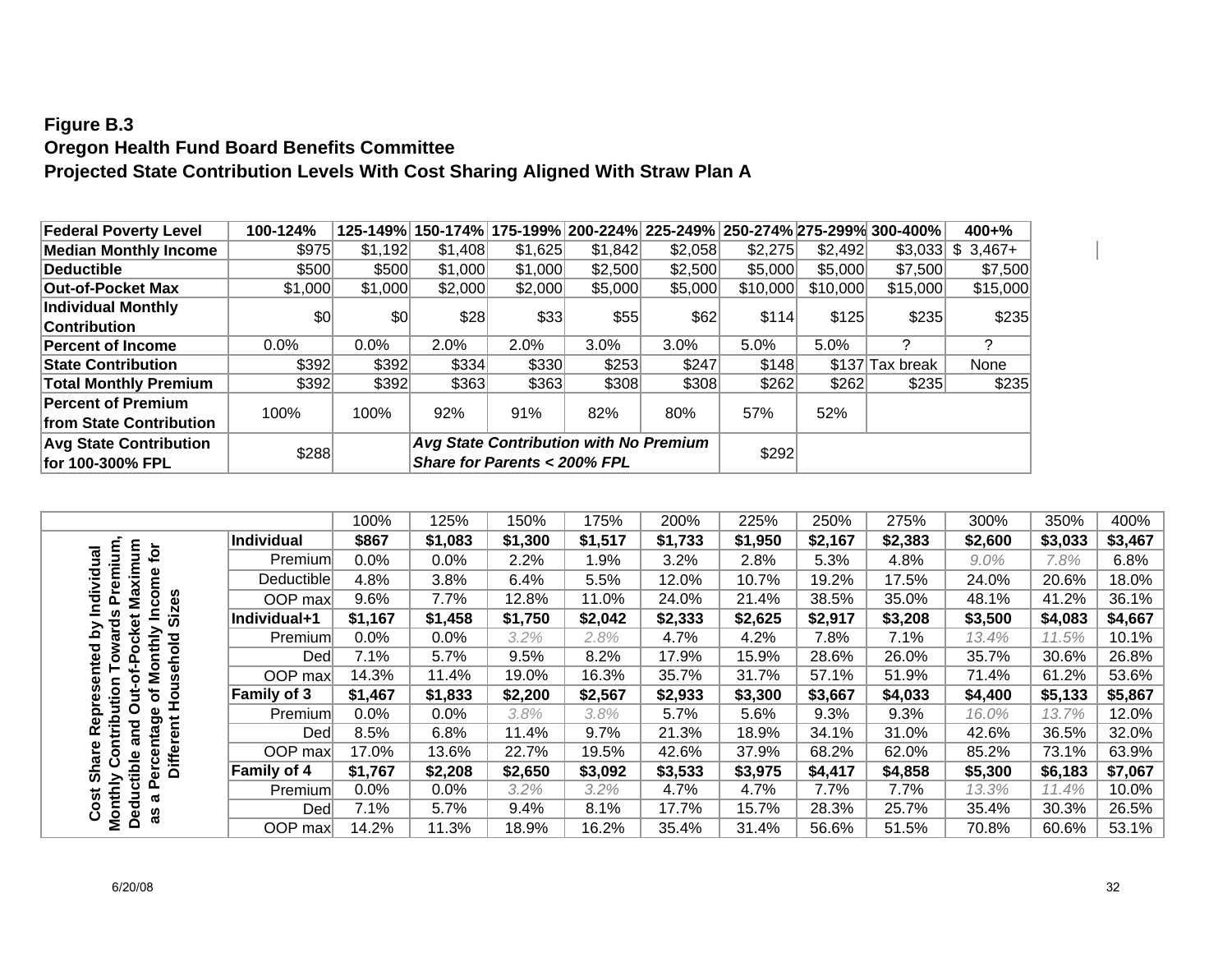### **Appendix C: Issues to Be Addressed by Other Committees or Bodies**

The Benefits Committee discussed and heard public testimony regarding multiple aspects of health care. Unfortunately, not all the items discussed or presented could be incorporated into the Essential Benefits Package. The Committee recognizes the importance of these items, but feels that they are better dealt with in other committees or other settings.

These items include the following:

- 1) Public health's role in the Essential Benefit Package and reformed Oregon health care market
- 2) Federal policies which may prohibit implementation of parts of the Essential Benefits Package
	- Examples include EMTALA, ERISA, HIPAA, and Medicaid and Medicare administrative rules
- 3) Workforce and organizational issues which must be addressed to allow creation of integrated health homes for all Oregonians
- 4) Coverage of social supports which may be necessary to improve or maintain health in the most effective manner but which are not traditionally viewed as health care services
	- Examples include educational interventions, non-emergent transportation, and personal health aides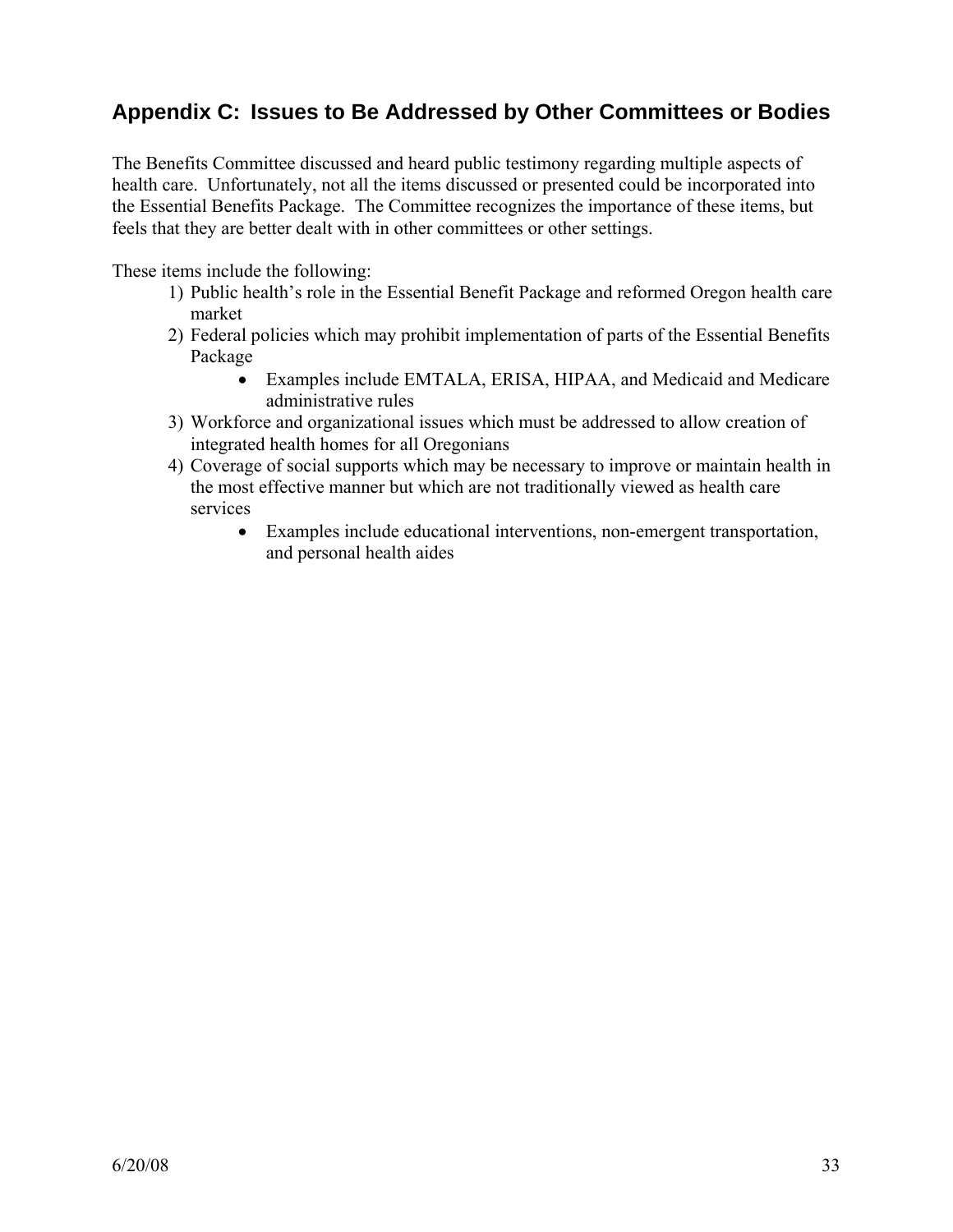### **Appendix D: Benefits Committee Membership and Staff**

#### **Committee Membership**

**Gary Allen, DMD** 

Dentist, Willamette Dental Director of Clinical Support for Training and Quality Improvement Portland

#### **Lisa Dodson, MD**

Physician, Oregon Health and Sciences University Member, Health Services Commission Portland

**Tom Eversole**  Administrator, Benton County Health Department Corvallis

#### **Leda Garside, RN, BSN**  Registered Nurse, Tuality Healthcare Member, Health Services Commission

Lake Oswego/Hillsboro

#### **Betty Johnson**

Retired Member, Archimedes Movement **Corvallis** 

**Bob Joondeph**  Executive Director, Oregon Advocacy Center Portland

**Susan King, RN. Chair** Executive Director, Oregon Nurses Association Portland

**Jim Lussier**  CEO, The Lussier Center Member, Oregon Health Policy Commission Bend

**Susan Pozdena**  Director of Product and Benefit Management, Kaiser Permanente Portland

**Somnath Saha, MD, Vice-Chair**  Staff Physician, Portland Veterans Affairs Medical Canter Member, Health Services Commission Portland

#### **Hubert (Hugh) Sowers, Jr.**  Retired AARP Member McMinnville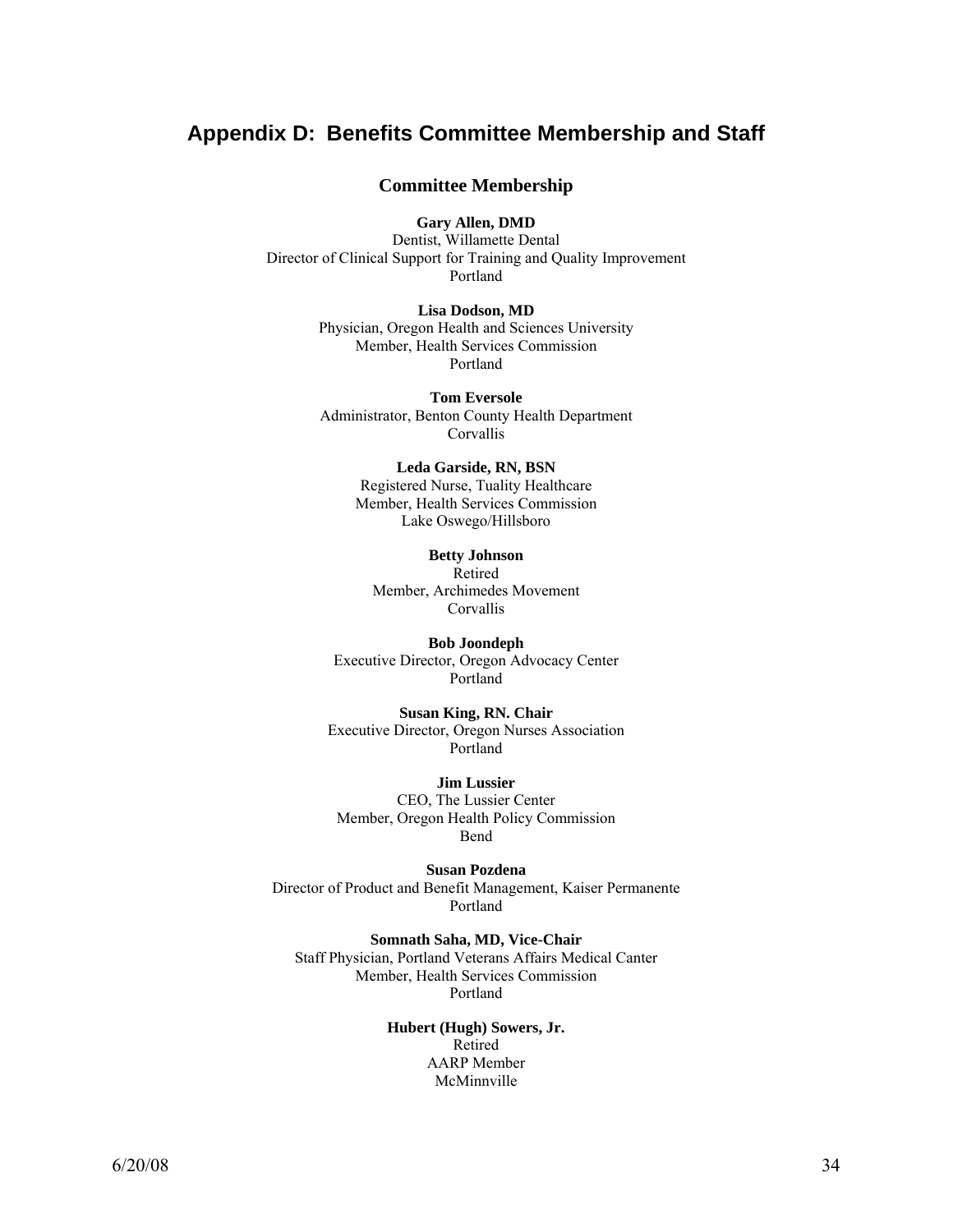### **Committee Membership (Cont'd)**

**Nina Stratton, Vice-Chair**  Insurance Agent and Owner, The Stratton Company

Portland

**Kathryn Weit** 

Policy Analyst, Oregon Council on Developmental Disabilities Member, Health Services Commission Salem

> **Kevin C. Wilson, ND**  Naturopathic Physician Hillsboro

#### **Committee Staff**

**Darren Coffman**  Lead Staff

**Ariel Smits, MD, MPH** Clinical Staff

> **Brandon Repp**  Research Analyst

**Nathan Hierlmaier** Policy Analyst

**Dorothy Allen**  Administrative Staff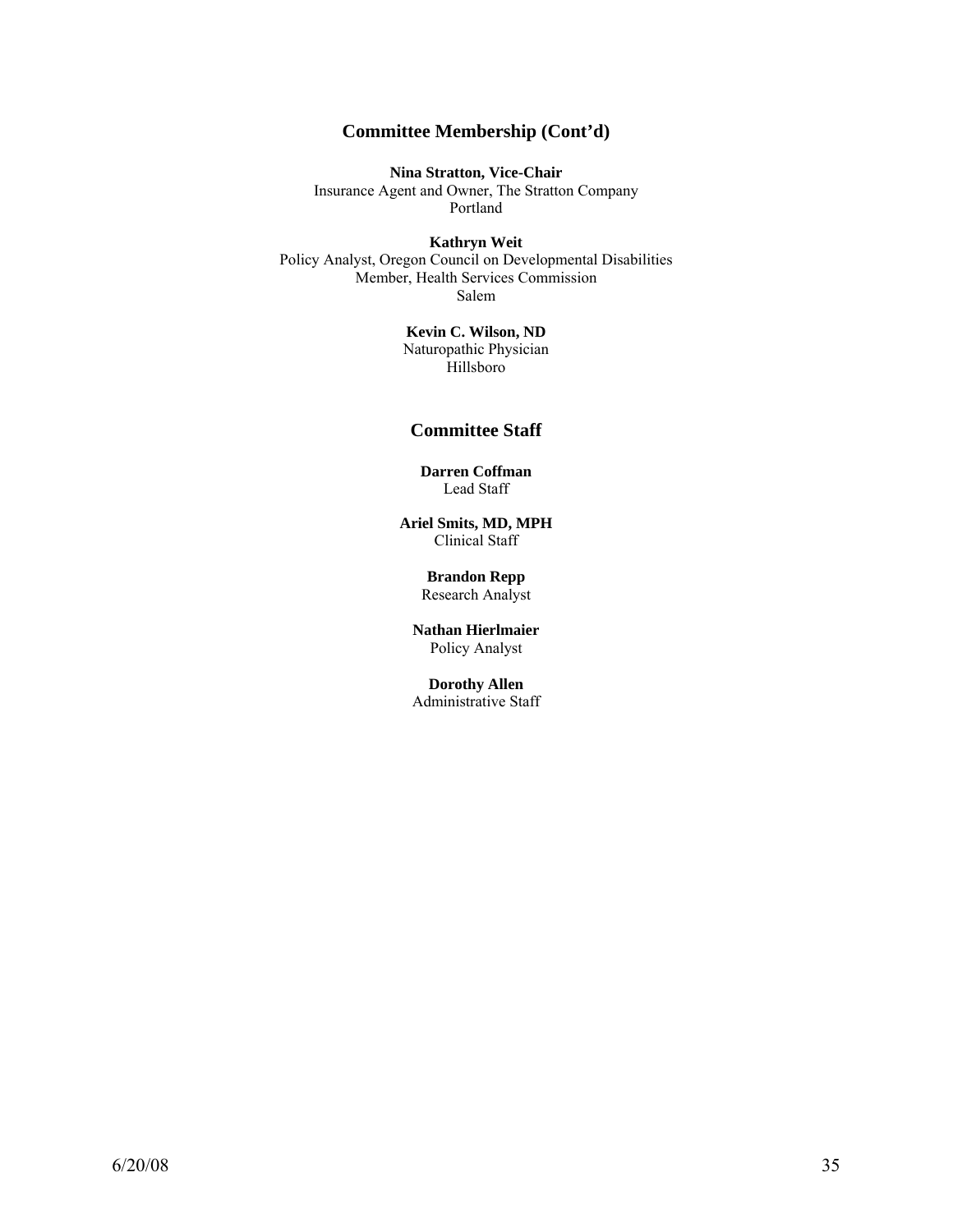## **Appendix E: Glossary**

**actuarial value** The present value of future expected benefits calculated using economic and demographic assumptions.

**advanced directive** Advanced directives are specific instructions, prepared in advance, that are intended to direct a person's medical care if he or she becomes unable to do so in the future. Advanced care directives allow patients to make their own decisions regarding the care they would prefer to receive if they develop a terminal illness or a life-threatening injury. Advanced care directives can also designate someone the patient trusts to make decisions about medical care if the patient becomes unable to make (or communicate) these decisions.

**AHRQ (Agency for Healthcare Research and Quality)** The lead Federal agency charged with improving the quality, safety, efficiency, and effectiveness *of health care for all Americans*.

**ambulatory care sensitive condition** An inpatient diagnosis for which timely and effective ambulatory care may have reduced the need for hospital admission.

**care coordination** An often highly structured and clinically intense set of processes that attempts to facilitate access to health care resources, decrease the "hassle" factor and improve an individual's overall health care experience.

**case management** A collaborative process of assessment, planning, facilitation and advocacy for options and services to meet an individual's health needs through communication and available resources to promote high-quality, cost-effective outcomes.

**complementary and alternative medicine** Any of various systems of healing or treating disease that are not included in the traditional curricula taught in medical schools of the United States and Britain. Examples include acupuncture, Chinese herbal medicine, chiropractic, and homeopathy.

**copayment (copay)** A fixed dollar fee per visit or item (drug, supply, etc.), paid at the point of service.

**coinsurance** A defined percentage of the total charges for a service that the patient is responsible for.

**clinical effectiveness** The measurement of a treatment's ability to achieve a desired health outcome.

**cost-effective** Achieving the smallest cost for a given benefit, i.e., when a purchase is considered economical.

**cost sharing** Patient exposure to out-of-pocket costs associated with health services delivery.

**cost shifting** The transfer of uncompensated care costs from providers to insurance carriers, ultimately borne by consumers through increased insurance costs.

**deductible** A flat dollar amount for medical services that have to be paid by the patient before the insurer picks up all or part of the remainder of the cost of services.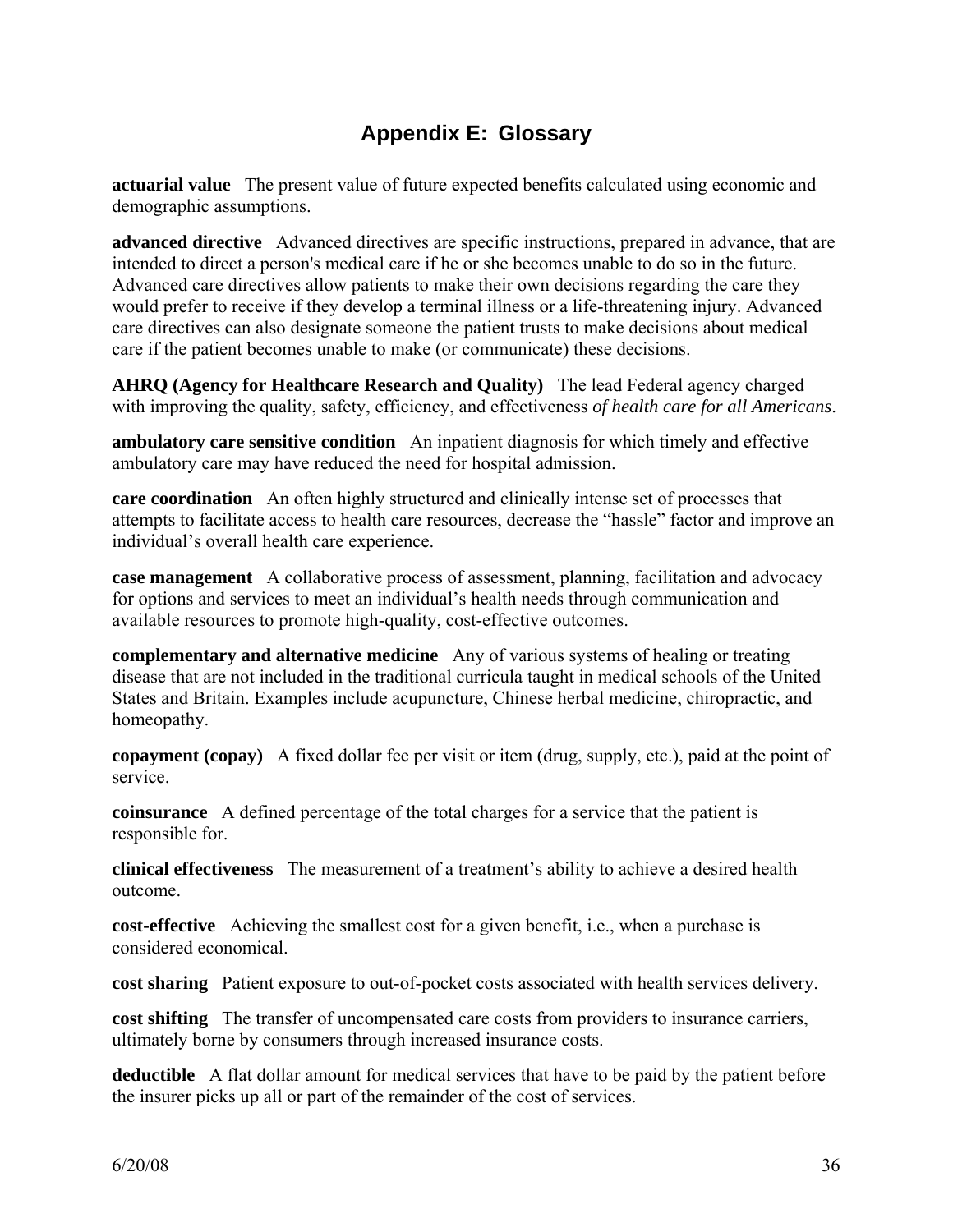**discretionary services** Those health care services, to be identified by the Health Services Commission or other body, which are of limited efficacy, or of equal efficacy to less expensive services. Alternatively, these services may be efficacious but do not have a significant impact on the health of an individual or population. Some discretionary services are efficacious and improve health, but are not required at a high frequency or at an advanced care level.

**DME (durable medical equipment)** Equipment which can stand repeated use and is used for medical purposes.

**EBP (Essential Benefit Package)** The defined set of health services recommended by the Benefits Committee as the foundation level below which no individual should be without. This includes cost sharing and incentives, set according to financial means, designed to encourage patients to receive timely and appropriate diagnosis and treatment of their health conditions.

**enabling services** Services such as interpretive services and care coordination that act to provide the patient with the supports necessary to both access and then participate in the care necessary to achieve the best possible health outcome.

**exchange** A health insurance exchange is a market organizer that acts as a central forum for individuals and businesses to purchase health insurance. It can also act as a mechanism through which individuals can access subsidies for private market coverage.

**evidence-based medicine** The conscientious, explicit and judicious use of current best evidence in making decisions about the care of individual patients. The practice of evidencebased medicine means integrating individual clinical expertise with the best available external clinical evidence from systematic research.

**formulary** A listing of medications approved for use.

**FPL (Federal Poverty Level)** A national benchmark of poverty status based on income level that is maintained by the Centers for Medicare and Medicaid Services (CMS).

**HRC (Health Resources Commission)** Commission administered through the Office for Oregon Health Policy & Research that analyzes and disseminates information concerning the effectiveness and cost of medical technologies and prescription drugs.

**HSC (Health Services Commission)** Commission administered through the Office for Oregon Health Policy & Research that prioritizes health services for the Oregon Health Plan.

**incentivize** In health care, to encourage desired behaviors (e.g., getting regular prenatal care) through the use of monetary or other rewards.

**integrated health home** A health care setting which provides patients with an established and continuous relationship with a provider or provider group trained to provide longitudinal health care services. Key aspects of an integrated health home include: team-based care, whole person orientation, coordinated and integrated care, high-quality and safe care, and enhanced access.

**OHP (Oregon Health Plan)** The Oregon Medicaid Demonstration programs, consisting of the OHP Plus and OHP Standard populations.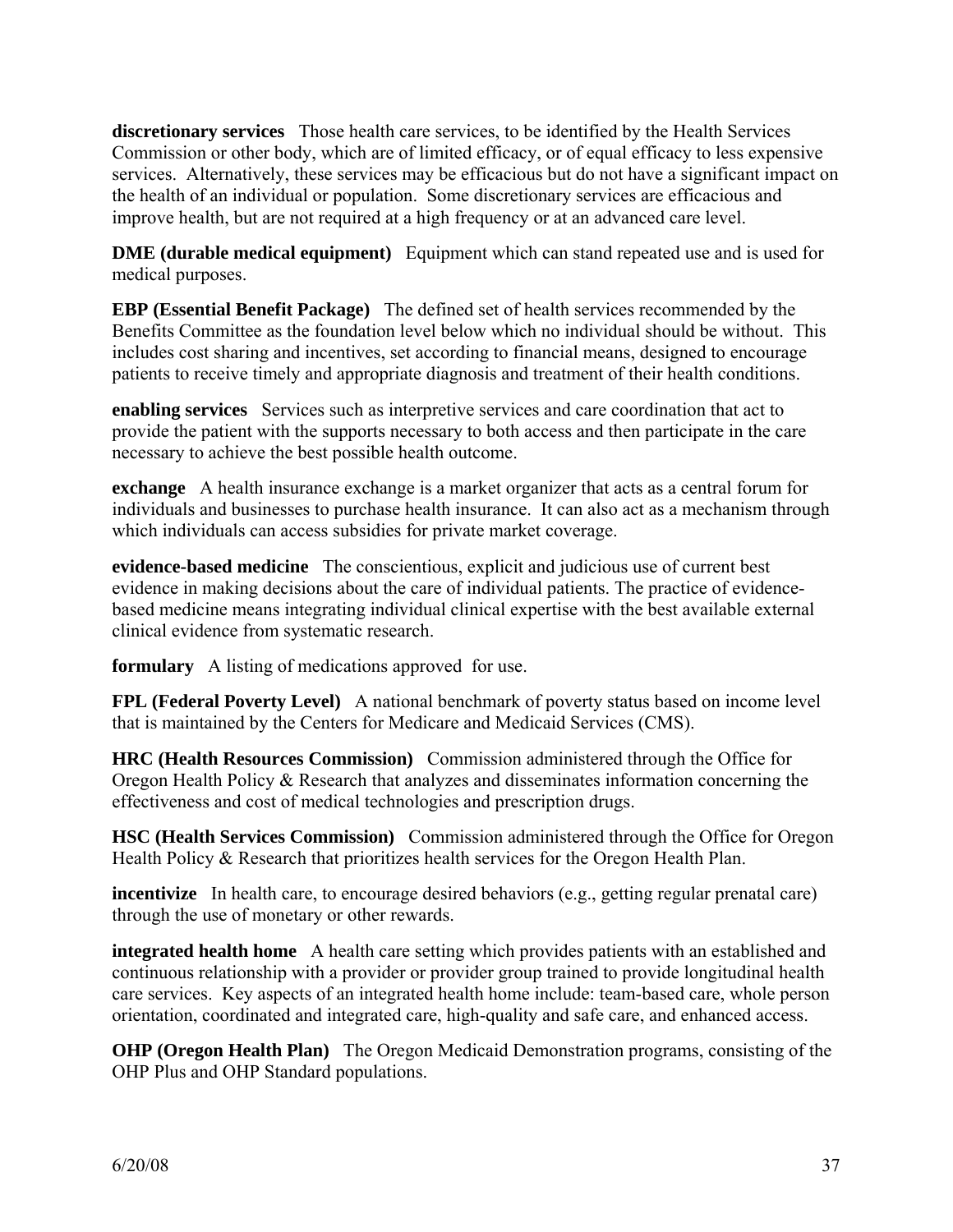**OHP Plus** The traditional Medicaid populations consisting of pregnant women, children, the elderly, and people with disabilities. Eligibility is also determined by income as a percent of the FPL. The benefit package provided is determined by the Oregon Legislative Assembly's funding of the Health Services Commission's Prioritized List of Health Services and includes a comprehensive package of physical health, mental health, and dental services.

**OHP Standard** The expansion population served by the Oregon Health Plan consisting of parents and adults/couples that exceed the basic income guidelines but have a household income at or below the FPL. The benefit package received is more restrictive than under OHP Plus and excludes some optional Medicaid services.

**out-of-pocket maximum** The most that an individual or family will pay, beyond their premium towards health care expenses covered by their insurance plan over the course of a year.

**patient-centered care** Providing care that is respectful of and responsive to individual patient preferences, needs and values and ensuring that patient values guide all clinical decisions.

**PMPM (per member per month)** A cost measurement related to each enrollee for each month of eligibility.

**point-of-service cost sharing** Contributions made by individuals towards their health care in the form of copayments or coinsurance for each service they receive. This is in contrast to contributions made through deductibles and premium share.

**POLST (Physician's Order for Life-Sustaining Treatment)** A form developed for use by emergency medical personnel containing information about an individual's end of life decisions such as the use of cardiopulmonary resuscitation (CPR) and choices regarding medical treatment issues such as tube feedings and the use of antibiotics.

**premium** The set amount of dollars per defined payment period paid (usually monthly) to obtain health insurance coverage.

**Prioritized List of Health Services** The list of health services used as the basis for providing benefits under the Oregon Health Plan. Created and maintained by the Health Services Commission, the Prioritized List ranks services according to importance, taking into account clinical effectiveness, cost, and public values. See also *OHP Plus*.

**therapeutically equivalent** Drug products classified as therapeutically equivalent can be substituted with the full expectation that the substituted product will produce the same clinical effect and safety profile as the prescribed product.

**value-based services** Those cost-effective services, to be identified by the Health Services Commission or other body, which have been shown to prevent illness progression and complications, improve health, or avoid preventable hospitalizations and emergency department visits. Examples may include certain evidence-based preventive care and outpatient treatments for ambulatory care sensitive conditions.